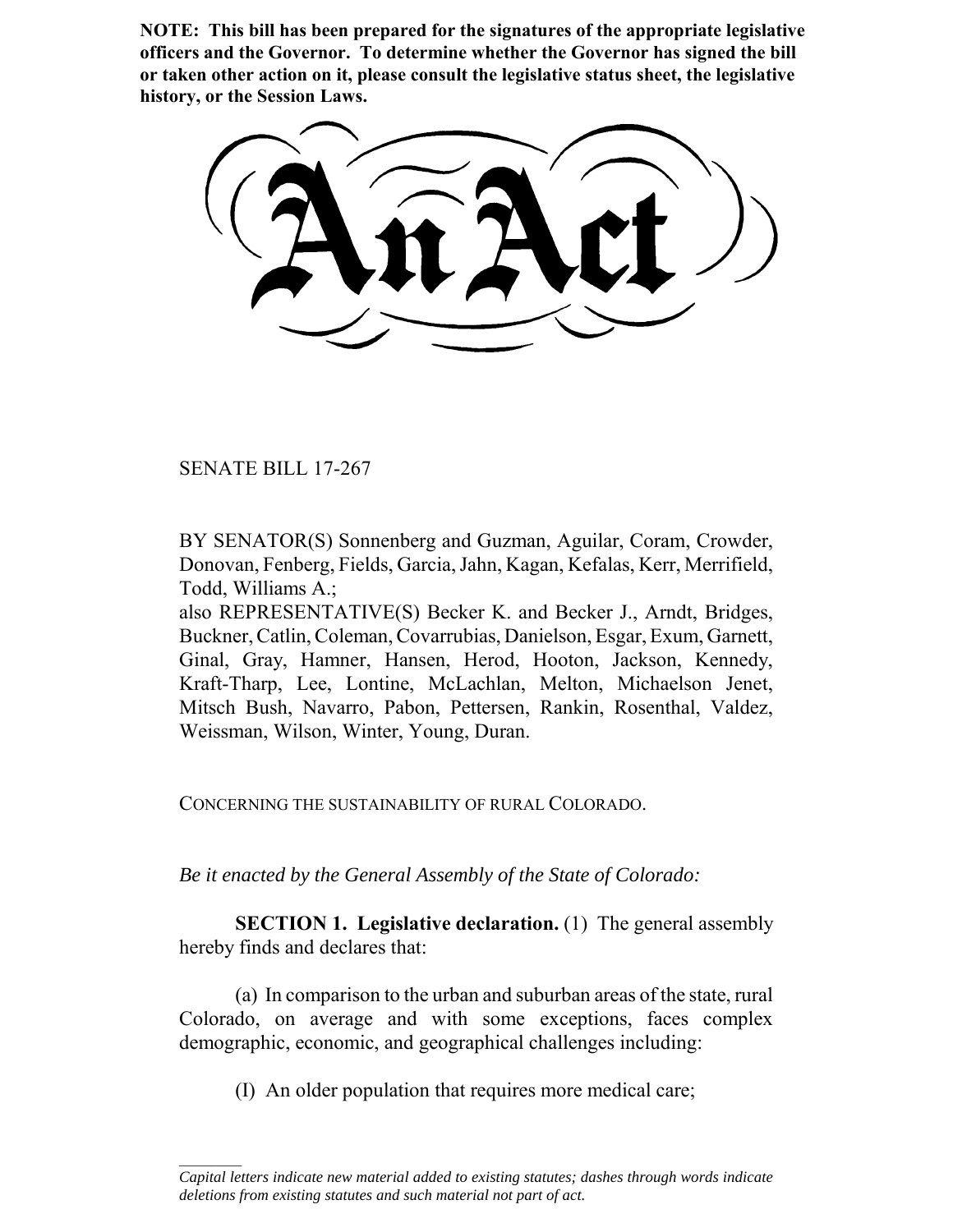(II) Less robust and diverse economic activity and associated lower average wages and household incomes; and

(III) Greater challenges, due to distance and less adequate transportation infrastructure, in accessing critical services such as health care; and

(b) The purpose of this legislation is to ensure and perpetuate the sustainability of rural Colorado by addressing some of these demographic, economic, and geographical challenges and by such other means as the general assembly, in its considered judgment, finds necessary and appropriate.

(2) The general assembly further finds and declares that the sustainability of rural Colorado is directly connected to the economic vitality of the state as a whole, and that all of the provisions of this act, including provisions that on their face apply to and affect all areas of the state but that especially benefit rural Colorado, relate to and serve and are necessarily and properly connected to the general assembly's purpose of ensuring and perpetuating the sustainability of rural Colorado.

**SECTION 2.** In Colorado Revised Statutes, **amend** 2-3-119 as follows:

**2-3-119. Audit of healthcare affordability and sustainability fee - cost shift.** Starting with the second full state fiscal year following the receipt of the notice from the executive director of the department of health care policy and financing pursuant to section 25.5-4-402.3 (7), C.R.S., and thereafter At the discretion of the legislative audit committee, the state auditor shall conduct or cause to be conducted a performance and fiscal audit of the **hospital provider** HEALTHCARE AFFORDABILITY AND SUSTAINABILITY fee established pursuant to section 25.5-4-402.3, C.R.S. SECTION 25.5-4-402.4.

**SECTION 3.** In Colorado Revised Statutes, 2-3-1203, **repeal**  $(8)(a)(V)$  as follows:

**2-3-1203. Sunset review of advisory committees - legislative declaration - definition - repeal.** (8) (a) The following statutory authorizations for the designated advisory committees will repeal on July

#### PAGE 2-SENATE BILL 17-267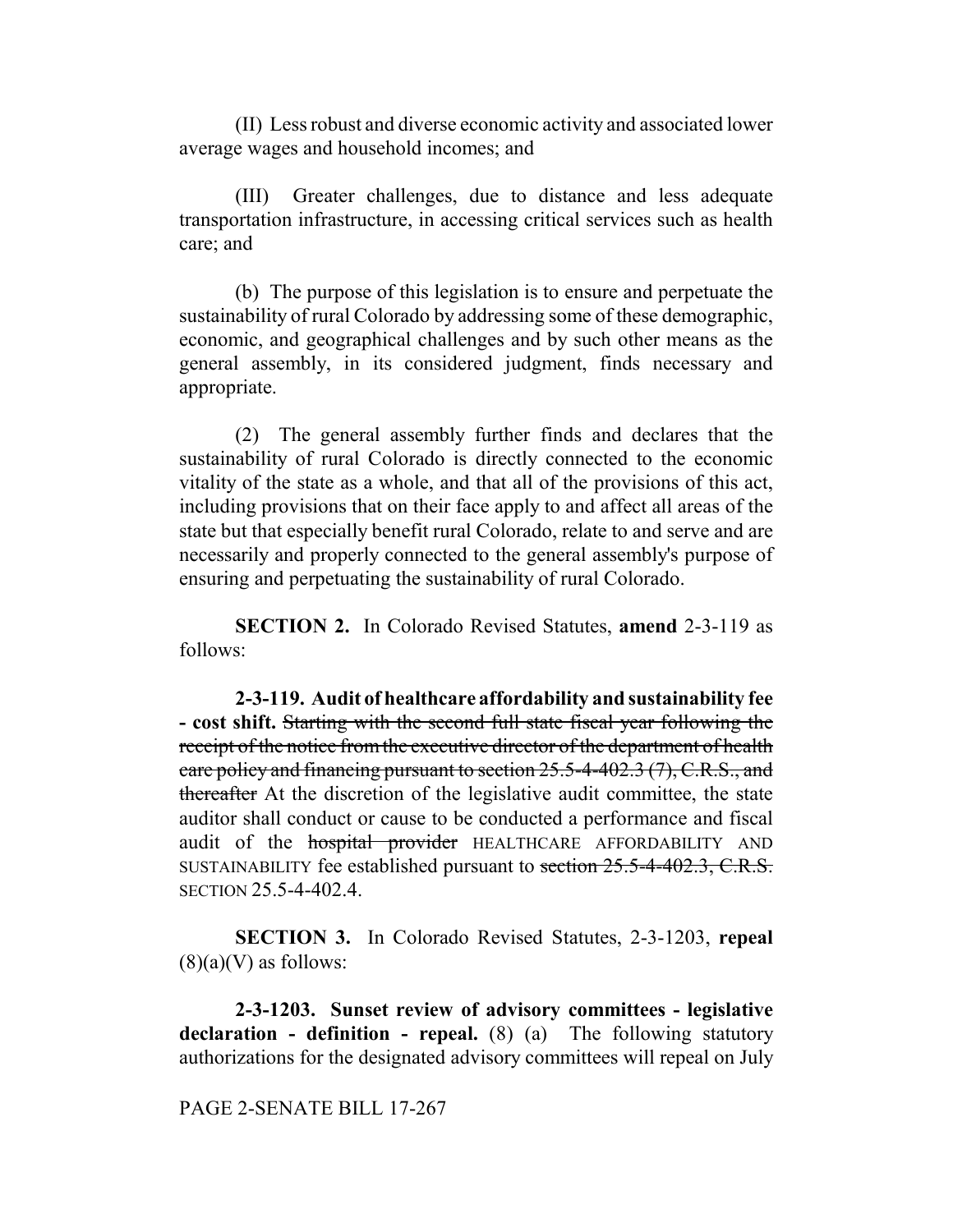1, 2019:

(V) The hospital provider fee oversight and advisory board created in section 25.5-4-402.3, C.R.S.;

**SECTION 4.** In Colorado Revised Statutes, **add** 22-54-139 as follows:

**22-54-139. Additional funding for schools - use of retail marijuana sales tax revenue transferred to state public school fund**  definitions. (1) AS USED IN THIS SECTION, UNLESS THE CONTEXT OTHERWISE REQUIRES:

(a) "LARGE RURAL DISTRICT" MEANS A DISTRICT IN COLORADO THAT THE DEPARTMENT OF EDUCATION DETERMINES IS RURAL, BASED ON THE GEOGRAPHIC SIZE OF THE DISTRICT AND THE DISTANCE OF THE DISTRICT FROM THE NEAREST LARGE, URBANIZED AREA, AND THAT HAD A FUNDED PUPIL COUNT FOR THE PRIOR BUDGET YEAR OF ONE THOUSAND PUPILS OR MORE BUT FEWER THAN SIX THOUSAND FIVE HUNDRED PUPILS.

(b) "PER PUPIL DISTRIBUTION AMOUNT" MEANS:

(I) FOR A LARGE RURAL DISTRICT, AN AMOUNT EQUAL TO THIRTY MILLION DOLLARS MULTIPLIED BY THE PERCENTAGE SPECIFIED IN SUBSECTION  $(2)(a)$  OF THIS SECTION AND THEN DIVIDED BY THE SUM OF THE TOTAL FUNDED PUPIL COUNT FOR THE PRIOR BUDGET YEAR OF ALL LARGE RURAL DISTRICTS; AND

(II) FOR A SMALL RURAL DISTRICT, AN AMOUNT EQUAL TO THIRTY MILLION DOLLARS MULTIPLIED BY THE PERCENTAGE SPECIFIED IN SUBSECTION (2)(b) OF THIS SECTION AND THEN DIVIDED BY THE SUM OF THE TOTAL FUNDED PUPIL COUNT FOR THE PRIOR BUDGET YEAR OF ALL SMALL RURAL DISTRICTS;

(c) "SMALL RURAL DISTRICT" MEANS A DISTRICT IN COLORADO THAT THE DEPARTMENT OF EDUCATION DETERMINES IS RURAL, BASED ON THE GEOGRAPHIC SIZE OF THE DISTRICT AND THE DISTANCE OF THE DISTRICT FROM THE NEAREST LARGE, URBANIZED AREA, AND THAT HAD A FUNDED PUPIL COUNT FOR THE PRIOR BUDGET YEAR OF FEWER THAN ONE THOUSAND PUPILS.

#### PAGE 3-SENATE BILL 17-267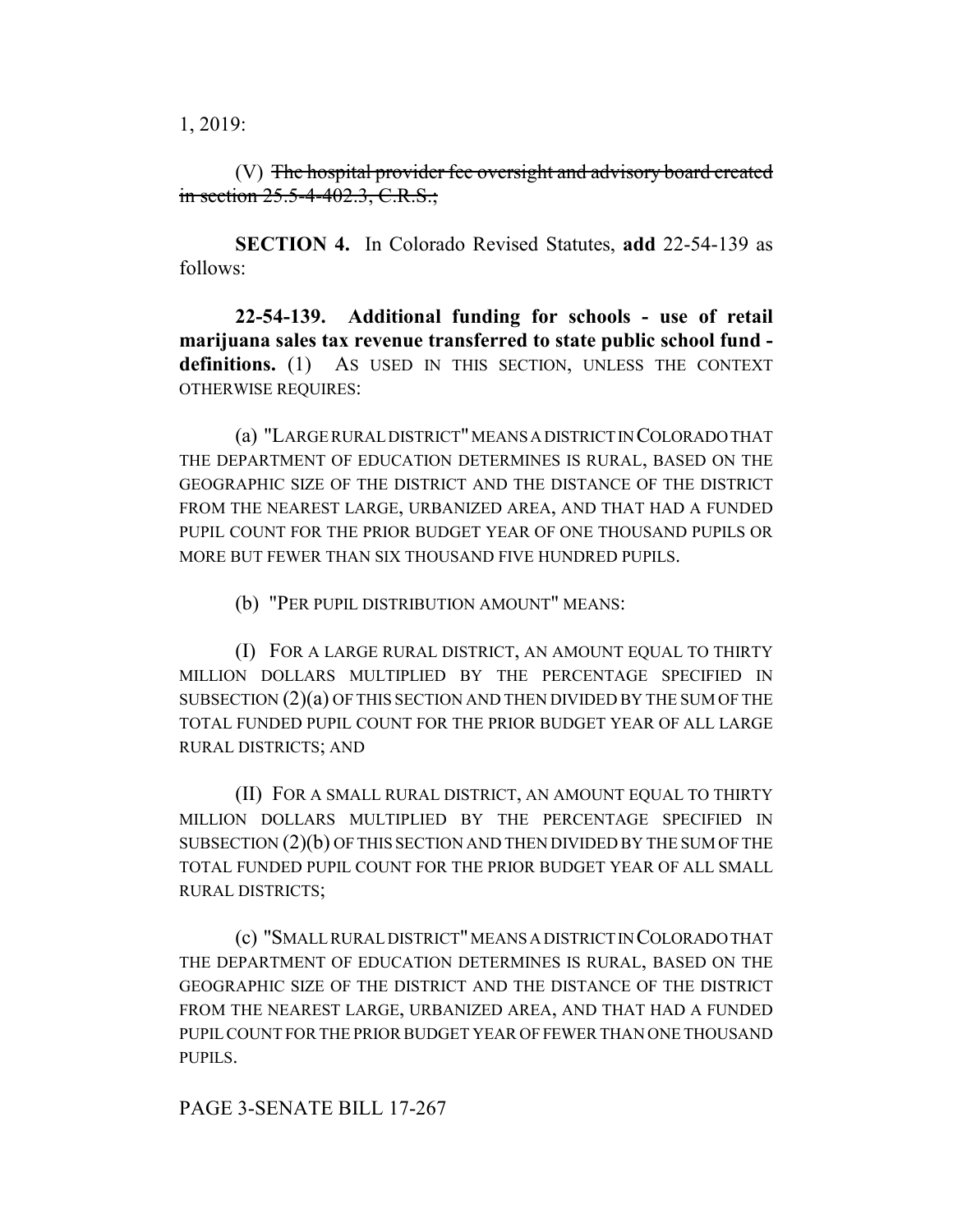(2) FOR THE 2017-18 BUDGET YEAR, ALL OF THE GROSS RETAIL MARIJUANA SALES TAX PROCEEDS TRANSFERRED FROM THE GENERAL FUND TO THE STATE PUBLIC SCHOOL FUND CREATED IN SECTION 22-54-114 (1) AS REQUIRED BY SECTION 39-28.8-203 (1)(b)(I.3)(B) IS APPROPRIATED FROM THE STATE PUBLIC SCHOOL FUND TO THE DEPARTMENT FOR MONTHLY DISTRIBUTION TO EACH LARGE RURAL DISTRICT AND EACH SMALL RURAL DISTRICT FOR THE PURPOSE OF IMPROVING STUDENT LEARNING AND THE EDUCATIONAL ENVIRONMENT, INCLUDING BUT NOT LIMITED TO LOAN FORGIVENESS FOR EDUCATORS AND STAFF, TECHNOLOGY, AND TRANSPORTATION, AS FOLLOWS:

(a) FIFTY-FIVE PERCENT OF THE MONEY IS ALLOCATED TO LARGE RURAL DISTRICTS AND DISTRIBUTED TO EACH LARGE RURAL DISTRICT IN AN AMOUNT EQUAL TO THE PER PUPIL DISTRIBUTION AMOUNT MULTIPLIED BY THE LARGE RURAL DISTRICT'S FUNDED PUPIL COUNT FOR THE PRIOR BUDGET YEAR FOR PROPORTIONAL APPORTIONMENT TO EVERY SCHOOL IN THE DISTRICT BASED ON THE NUMBER OF STUDENTS ENROLLED IN EACH SCHOOL FOR THE PRIOR BUDGET YEAR; AND

(b) FORTY-FIVE PERCENT OF THE MONEY IS ALLOCATED TO SMALL RURAL SCHOOL DISTRICTS AND DISTRIBUTED TO EACH SMALL RURAL DISTRICT IN AN AMOUNT EQUAL TO THE PER PUPIL DISTRIBUTION AMOUNT MULTIPLIED BY THE SMALL RURAL DISTRICT'S FUNDED PUPIL COUNT FOR THE PRIOR BUDGET YEAR FOR PROPORTIONAL APPORTIONMENT TO EVERY SCHOOL IN THE DISTRICT BASED ON THE NUMBER OF STUDENTS ENROLLED IN EACH SCHOOL FOR THE PRIOR BUDGET YEAR.

(3) FOR THE 2018-19 BUDGET YEAR AND FOR EACH BUDGET YEAR THEREAFTER, ALL OF THE GROSS RETAIL MARIJUANA SALES TAX PROCEEDS TRANSFERRED FROM THE GENERAL FUND TO THE STATE PUBLIC SCHOOL FUND CREATED IN SECTION 22-54-114 (1) AS REQUIRED BY SECTION  $39-28.8-203$  (1)(b)(I.5)(B) IS APPROPRIATED FROM THE STATE PUBLIC SCHOOL FUND TO THE DEPARTMENT TO MEET THE STATE'S SHARE OF THE TOTAL PROGRAM OF ALL DISTRICTS AND FUNDING FOR INSTITUTE CHARTER SCHOOLS.

**SECTION 5.** In Colorado Revised Statutes, 23-1-106, **amend**  $(10.2)(a)$  as follows:

**23-1-106. Duties and powers of the commission with respect to**

PAGE 4-SENATE BILL 17-267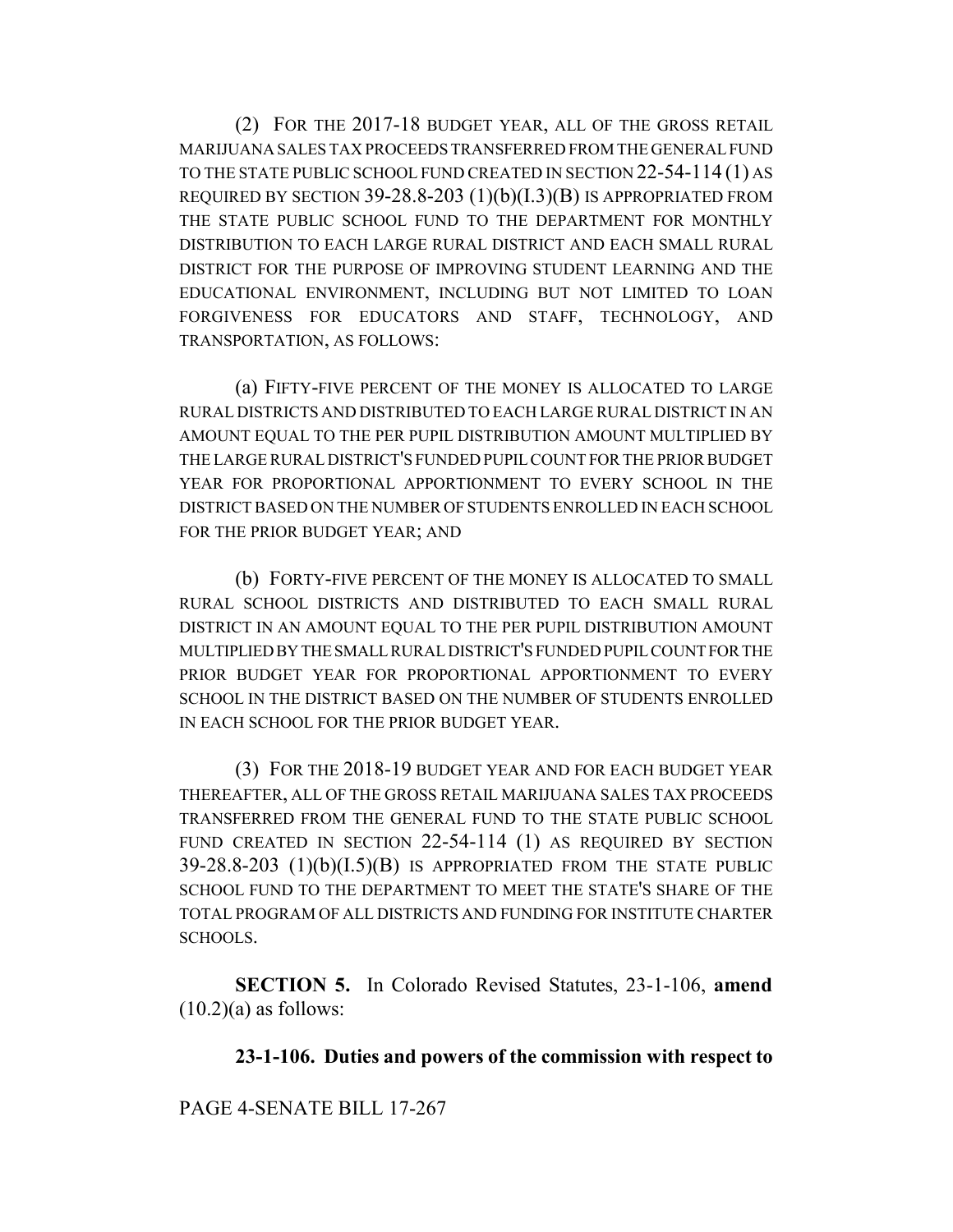**capital construction and long-range planning - legislative declaration - definitions.** (10.2) (a) (I) Notwithstanding any law to the contrary AND EXCEPT AS PROVIDED IN SUBSECTION  $(10.2)(a)(III)$  OF THIS SECTION, all academic facilities acquired or constructed, or an auxiliary facility repurposed for use as an academic facility, solely from cash funds held by the state institution of higher education and operated and maintained from such cash funds or from state moneys MONEY appropriated for such purpose, or both, including, but not limited to, those facilities described in paragraph (b) of subsection  $(9)$  SUBSECTION  $(9)(b)$  of this section, that did not previously qualify for state controlled maintenance funding will qualify for state controlled maintenance funding, subject to funding approval by the capital development committee and the eligibility guidelines described in section 24-30-1303.9.  $C.R.S.$ 

(II) For purposes of this paragraph  $(a)$  SUBSECTION  $(10.2)(a)$ , the eligibility for state controlled maintenance funding commences on the date of the acceptance of the construction or repurposing of the facility or the closing date of any acquisition. The date of the acceptance of construction or repurposing shall be determined by the office of the state architect.

(III) IF AN ACADEMIC FACILITY IS ACQUIRED OR CONSTRUCTED, OR IF AN AUXILIARY FACILITY IS REPURPOSED FOR USE AS AN ACADEMIC FACILITY, SOLELY FROM CASH FUNDS HELD BY THE STATE INSTITUTION OF HIGHER EDUCATION AND OPERATED AND MAINTAINED FROM SUCH CASH FUNDS, THEN AS OF THE DATE OF THE ACCEPTANCE OF CONSTRUCTION OR REPURPOSING THAT OCCURS ON OR AFTER JULY 1, 2018, THE FACILITY IS NOT ELIGIBLE FOR CONTROLLED MAINTENANCE FUNDING.

**SECTION 6.** In Colorado Revised Statutes, 24-1-119.5, **add** (9) as follows:

**24-1-119.5. Department of health care policy and financing creation.** (9) THE COLORADO HEALTHCARE AFFORDABILITY AND SUSTAINABILITY ENTERPRISE CREATED IN SECTION 25.5-4-402.4 (3) SHALL EXERCISE ITS POWERS AND PERFORM ITS DUTIES AND FUNCTIONS AS IF THE SAME WERE TRANSFERRED BY A **TYPE 2** TRANSFER, AS DEFINED IN SECTION 24-1-105, TO THE DEPARTMENT OF HEALTH CARE POLICY AND FINANCING.

**SECTION 7.** In Colorado Revised Statutes, 24-4-103, **amend**  $(8)(c)(I)$  as follows:

# PAGE 5-SENATE BILL 17-267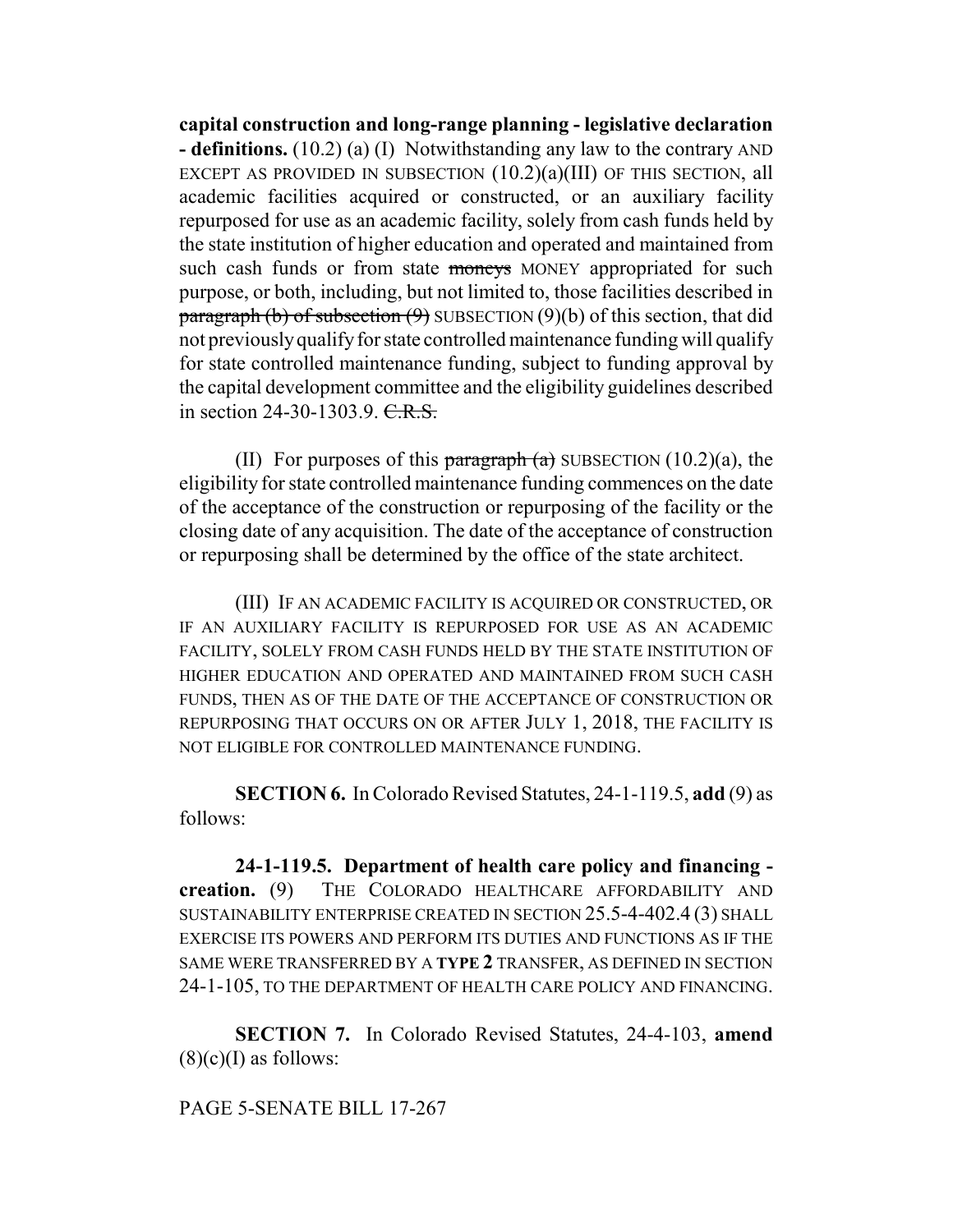**24-4-103. Rule-making - procedure - definitions - repeal.** (8) (c) (I) Notwithstanding any other provision of law to the contrary and the provisions of section 24-4-107, all rules adopted or amended on or after January 1, 1993, and before November 1, 1993, shall expire at 11:59 p.m. on May 15 of the year following their adoption unless the general assembly by bill acts to postpone the expiration of a specific rule, and commencing with rules adopted or amended on or after November 1, 1993, all rules adopted or amended during any one-year period that begins each November 1 and continues through the following October 31 shall expire at 11:59 p.m. on the May 15 that follows such one-year period unless the general assembly by bill acts to postpone the expiration of a specific rule; except that a rule adopted pursuant to section  $25.5-4-402.3$  (5) (b) (III), C.R.S., shall expire SECTION 25.5-4-402.4 (6)(b)(III) EXPIRES at  $11:59$  p.m. on the May 15 following the adoption of the rule unless the general assembly acts by bill to postpone the expiration of a specific rule. The general assembly, in its discretion, may postpone such expiration, in which case, the provisions of section 24-4-108 or 24-34-104 shall apply, and the rules shall expire or be ARE subject to review as provided in said THOSE sections. The postponement of the expiration of a rule shall DOES not constitute legislative approval of the rule nor be AND IS NOT admissible in any court as evidence of legislative intent. The postponement of the expiration date of a specific rule shall DOES not prohibit any action by the general assembly pursuant to the provisions of paragraph  $(d)$  of this subsection  $(8)$ SUBSECTION  $(8)(d)$  OF THIS SECTION with respect to such THE rule.

**SECTION 8.** In Colorado Revised Statutes, 24-30-1303.9, **amend** (7)(a)(II), (7)(a)(III), and (7)(a)(IV); and **add** (7)(a)(V) as follows:

**24-30-1303.9. Eligibility for state controlled maintenance funding - legislative declaration.** (7) (a) Controlled maintenance funds may not be used for:

(II) Auxiliary facilities as defined in section 23-1-106 (10.3); C.R.S.;

(III) Leasehold interests in real property; or

(IV) Any work properly categorized as capital construction; OR

(V) FACILITIES DESCRIBED IN SECTION 23-1-106 (10.2)(a)(III).

PAGE 6-SENATE BILL 17-267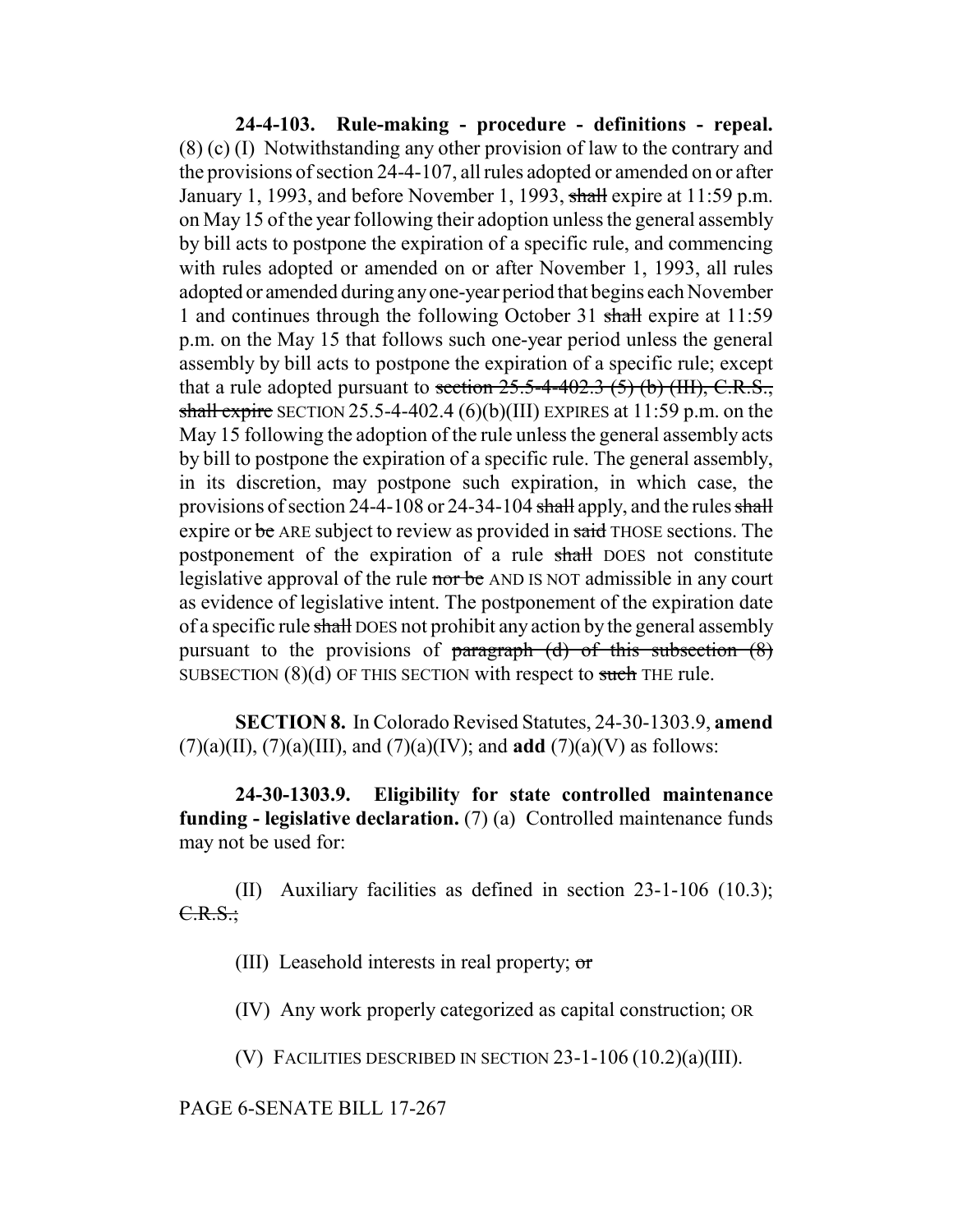**SECTION 9.** In Colorado Revised Statutes, **add** 24-37-305 as follows:

**24-37-305. 2018-19 fiscal year - required reductions in departmental and executive branch budget requests.** (1) (a) EXCEPT AS OTHERWISE PROVIDED IN SUBSECTION (1)(b) OF THIS SECTION, FOR THE 2018-19 BUDGET YEAR, EACH PRINCIPAL DEPARTMENT OF STATE GOVERNMENT THAT SUBMITS A BUDGET REQUEST TO THE OFFICE OF STATE PLANNING AND BUDGETING SHALL REQUEST, WHEN SUBMITTING THE BUDGET REQUEST, A TOTAL BUDGET FOR THE DEPARTMENT THAT IS AT LEAST TWO PERCENT LOWER THAN ITS ACTUAL BUDGET FOR THE 2017-18 FISCAL YEAR.

(b) THE REQUIREMENT SPECIFIED IN SUBSECTION  $(1)(a)$  OF THIS SECTION DOES NOT APPLY TO THE DEPARTMENT OF EDUCATION CREATED IN SECTION 24-1-115 (1) OR THE DEPARTMENT OF TRANSPORTATION CREATED IN SECTION 24-1-128.7 (1).

(2) THE OFFICE OF STATE PLANNING AND BUDGETING SHALL STRONGLY CONSIDER THE BUDGET REDUCTION PROPOSALS MADE BY EACH PRINCIPAL DEPARTMENT PURSUANT TO SUBSECTION (1) OF THIS SECTION WHEN PREPARING THE ANNUAL EXECUTIVE BUDGET PROPOSALS TO THE GENERAL ASSEMBLY FOR THE GOVERNOR AS REQUIRED BY SECTION  $24-37-302$  (1)(g) AND SHALL SEEK TO ENSURE, SUBJECT TO SECTION 24-37-303, THAT THE EXECUTIVE BUDGET PROPOSAL FOR EACH DEPARTMENT IS AT LEAST TWO PERCENT LOWER THAN THE DEPARTMENT'S ACTUAL BUDGET FOR THE 2017-18 FISCAL YEAR.

**SECTION 10.** In Colorado Revised Statutes, 24-75-219, **repeal as added by Senate Bill 17-262** (2)(c.3)(I) and (2)(c.7)(I) as follows:

**24-75-219. Transfers - transportation - capital construction definitions.** (2)(c.3) On June 30, 2019, the state treasurer shall transfer:

(I) One hundred sixty million dollars from the general fund to the highway users tax fund; and

(c.7) On June 30, 2020, the state treasurer shall transfer:

(I) One hundred sixty million dollars from the general fund to the

PAGE 7-SENATE BILL 17-267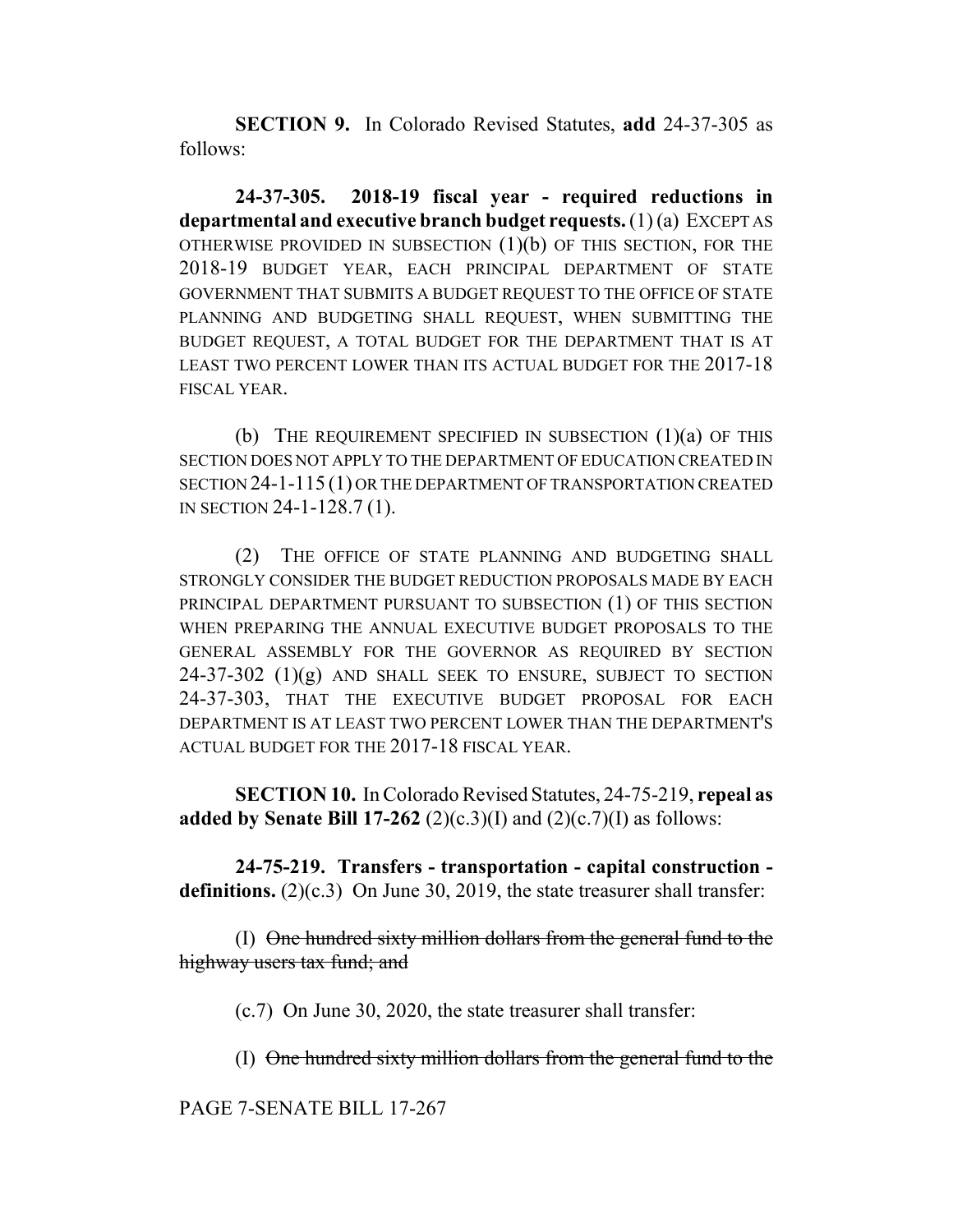highway users tax fund; and

**SECTION 11.** In Colorado Revised Statutes, 24-77-103.6, **amend**  $(6)(b)(I)$  as follows:

**24-77-103.6. Retention of excess state revenues - general fund exempt account - required uses - excess state revenues legislative report.** (6) As used in this section:

(b) (I) "Excess state revenues cap" for a given fiscal year means: either of the following:

(A) If the voters of the state approve a ballot issue to authorize the state to incur multiple-fiscal year obligations at the November 2005 statewide election, an amount that is equal to the highest total state revenues for a fiscal year from the period of the 2005-06 fiscal year through the 2009-10 fiscal year, adjusted each subsequent fiscal year for inflation and the percentage change in state population, plus one hundred million dollars, and adjusting such sum for the qualification or disqualification of enterprises and debt service changes; or

(B) If the voters of the state do not approve a ballot issue to authorize the state to incur multiple-fiscal year obligations at the November 2005 statewide election, FOR EACH FISCAL YEAR UP TO AND INCLUDING THE 2016-17 FISCAL YEAR, an amount that is equal to the highest total state revenues for a fiscal year from the period of the 2005-06 fiscal year through the 2009-10 fiscal year, adjusted each subsequent fiscal year for inflation, the percentage change in state population, the qualification or disqualification of enterprises, and debt service changes;

(C) FOR THE 2017-18 FISCAL YEAR, AN AMOUNT THAT IS EQUAL TO THE EXCESS STATE REVENUES CAP FOR THE 2016-17 FISCAL YEAR CALCULATED PURSUANT TO SUBSECTION  $(6)(b)(I)(B)$  OF THIS SECTION, ADJUSTED FOR INFLATION, THE PERCENTAGE CHANGE IN STATE POPULATION, THE QUALIFICATION OR DISQUALIFICATION OF ENTERPRISES, AND DEBT SERVICE CHANGES, LESS TWO HUNDRED MILLION DOLLARS; AND

(D) FOR THE 2018-19 FISCAL YEAR AND EACH SUCCEEDING FISCAL YEAR, THE AMOUNT OF THE EXCESS STATE REVENUES CAP FOR THE 2017-18 FISCAL YEAR CALCULATED PURSUANT TO SUBSECTION  $(6)(b)(I)(C)$  OF THIS

## PAGE 8-SENATE BILL 17-267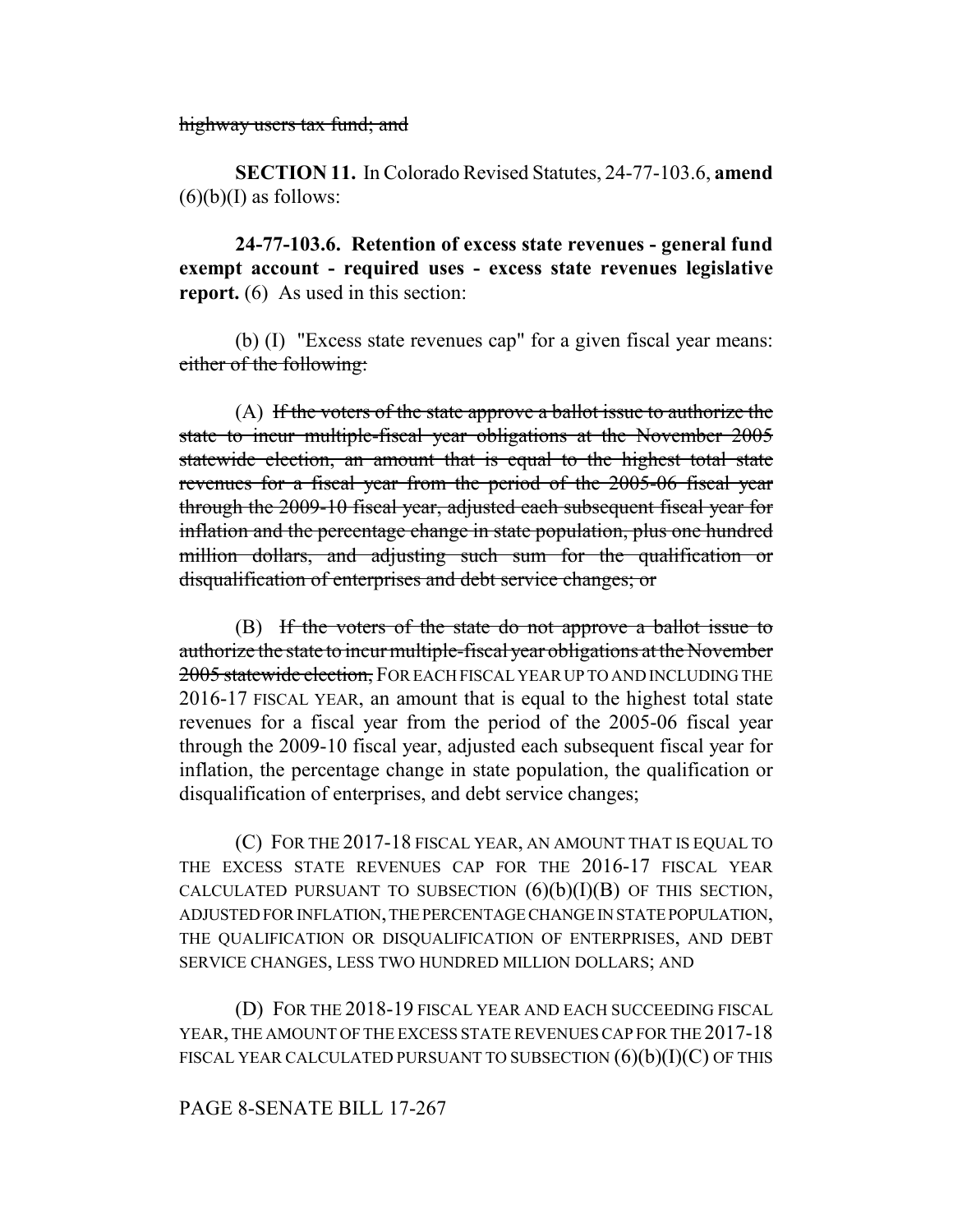SECTION, ADJUSTED EACH SUBSEQUENT FISCAL YEAR FOR INFLATION, THE PERCENTAGE CHANGE IN STATE POPULATION, THE QUALIFICATION OR DISQUALIFICATION OF ENTERPRISES, AND DEBT SERVICE CHANGES.

**SECTION 12.** In Colorado Revised Statutes, **add** part 13 to article 82 of title 24 as follows:

#### PART 13

# LEASE-PURCHASE AGREEMENTS FOR STATE PROPERTY

**24-82-1301. Legislative declaration.** (1) THE GENERAL ASSEMBLY HEREBY FINDS AND DECLARES THAT:

(a) DUE TO INSUFFICIENT FUNDING, NECESSARY HIGH-PRIORITY STATE HIGHWAY PROJECTS AND STATE CAPITAL CONSTRUCTION PROJECTS, INCLUDING PROJECTS AT STATE INSTITUTIONS OF HIGHER EDUCATION, IN ALL AREAS OF THE STATE HAVE BEEN DELAYED, AND THE STATE HAS ALSO DELAYED CRITICAL CONTROLLED MAINTENANCE AND UPKEEP OF STATE CAPITAL ASSETS;

(b) BY ISSUING LEASE-PURCHASE AGREEMENTS USING STATE BUILDINGS AS COLLATERAL AS AUTHORIZED BY THIS PART 13, THE STATE CAN GENERATE SUFFICIENT FUNDS TO ACCELERATE THE COMPLETION OF MANY OF THE NECESSARY HIGH-PRIORITY STATE HIGHWAY PROJECTS AND CAPITAL CONSTRUCTION PROJECTS THAT HAVE BEEN DELAYED AND BETTER MAINTAIN AND PRESERVE EXISTING STATE CAPITAL ASSETS;

(c) IT IS THE INTENT OF THE GENERAL ASSEMBLY THAT A MAJORITY OF THE ADDITIONAL FUNDING FOR STATE CAPITAL CONSTRUCTION PROJECTS REALIZED FROM ISSUING LEASE-PURCHASE AGREEMENTS BE USED FOR CONTROLLED MAINTENANCE AND UPKEEP OF STATE CAPITAL ASSETS.

**24-82-1302. Definitions.** AS USED IN THIS PART 13, UNLESS THE CONTEXT OTHERWISE REQUIRES:

(1) "CAPITAL CONSTRUCTION" HAS THE SAME MEANING AS SET FORTH IN SECTION 24-30-1301 (2).

(2) "CONTROLLED MAINTENANCE" HAS THE SAME MEANING AS SET FORTH IN SECTION 24-30-1301 (4).

## PAGE 9-SENATE BILL 17-267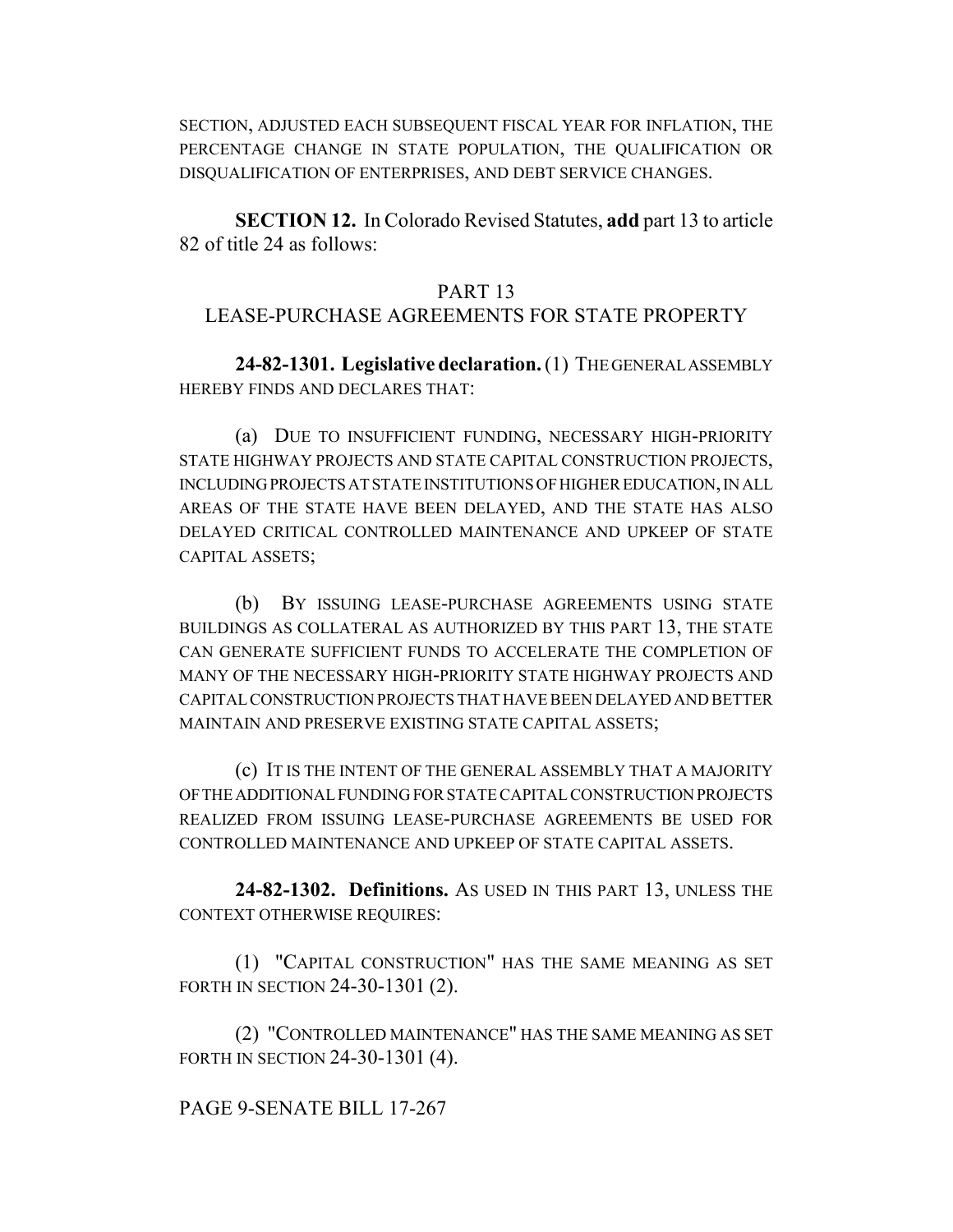(3) "ELIGIBLE STATE FACILITY" MEANS ANY FINANCIALLY UNENCUMBERED BUILDING, STRUCTURE, OR FACILITY THAT IS OWNED BY THE STATE, INCLUDING A BUILDING, STRUCTURE, OR FACILITY DETERMINED TO BE ELIGIBLE BY A GOVERNING BOARD OF A STATE INSTITUTION OF HIGHER EDUCATION, AND DOES NOT INCLUDE ANY BUILDING, STRUCTURE, OR FACILITY THAT IS PART OF THE STATE EMERGENCY RESERVE FOR ANY STATE FISCAL YEAR AS DESIGNATED IN THE ANNUAL GENERAL APPROPRIATION ACT.

(4) "STATE INSTITUTION OF HIGHER EDUCATION" MEANS A STATE INSTITUTION OF HIGHER EDUCATION, AS DEFINED IN SECTION 23-18-102 (10), AND THE AURARIA HIGHER EDUCATION CENTER CREATED IN ARTICLE 70 OF TITLE 23.

**24-82-1303. Lease-purchase agreements for capital construction and transportation projects.** (1) ON OR BEFORE DECEMBER 31,2017, THE STATE ARCHITECT, THE DIRECTOR OF THE OFFICE OF STATE PLANNING AND BUDGETING OR HIS OR HER DESIGNEE, AND THE STATE INSTITUTIONS OF HIGHER EDUCATION SHALL IDENTIFY AND PREPARE A COLLABORATIVE LIST OF ELIGIBLE STATE FACILITIES THAT CAN BE COLLATERALIZED AS PART OF THE LEASE-PURCHASE AGREEMENTS FOR CAPITAL CONSTRUCTION AND TRANSPORTATION PROJECTS AUTHORIZED IN THIS PART 13. THE TOTAL CURRENT REPLACEMENT VALUE OF THE IDENTIFIED BUILDINGS MUST EQUAL AT LEAST TWO BILLION DOLLARS.

(2) (a) NOTWITHSTANDING THE PROVISIONS OF SECTIONS 24-82-102 (1)(b) AND 24-82-801, AND PURSUANT TO SECTION 24-36-121, NO SOONER THAN JULY 1, 2018, THE STATE, ACTING BY AND THROUGH THE STATE TREASURER, SHALL EXECUTE LEASE-PURCHASE AGREEMENTS, EACH FOR NO MORE THAN TWENTY YEARS OF ANNUAL PAYMENTS, FOR THE PROJECTS DESCRIBED IN SUBSECTION (4) OF THIS SECTION.THE STATE SHALL EXECUTE THE LEASE-PURCHASE AGREEMENTS ONLY IN ACCORDANCE WITH THE FOLLOWING SCHEDULE:

(I) DURING THE 2018-19 STATE FISCAL YEAR, THE STATE SHALL EXECUTE LEASE-PURCHASE AGREEMENTS IN AN AMOUNT UP TO FIVE HUNDRED MILLION DOLLARS;

(II) DURING THE 2019-20 STATE FISCAL YEAR, THE STATE SHALL EXECUTE LEASE-PURCHASE AGREEMENTS IN AN AMOUNT UP TO FIVE

## PAGE 10-SENATE BILL 17-267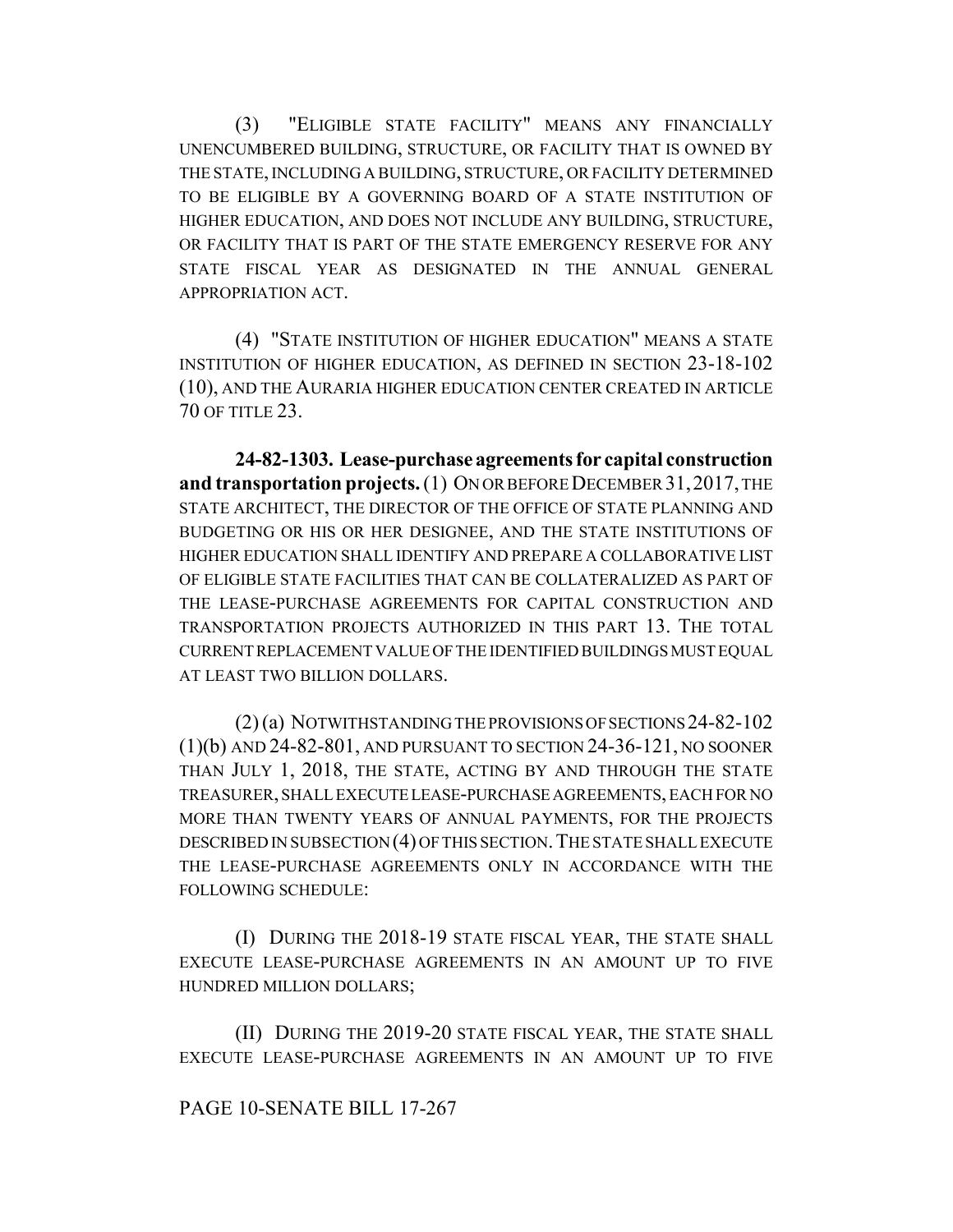HUNDRED MILLION DOLLARS;

(III) DURING THE 2020-21 STATE FISCAL YEAR, THE STATE SHALL EXECUTE LEASE-PURCHASE AGREEMENTS IN AN AMOUNT UP TO FIVE HUNDRED MILLION DOLLARS; AND

(IV) DURING THE 2021-22 FISCAL YEAR, THE STATE SHALL EXECUTE LEASE-PURCHASE AGREEMENTS IN AN AMOUNT UP TO FIVE HUNDRED MILLION DOLLARS.

(b) THE ANTICIPATED ANNUAL STATE-FUNDED PAYMENTS FOR THE PRINCIPAL AND INTEREST COMPONENTS OF THE AMOUNT PAYABLE UNDER ALL LEASE-PURCHASE AGREEMENTS ENTERED INTO PURSUANT TO SUBSECTION (2)(a) OF THIS SECTION SHALL NOT EXCEED ONE HUNDRED FIFTY MILLION DOLLARS.

(c) THE STATE, ACTING BY AND THROUGH THE STATE TREASURER, AT THE STATE TREASURER'S SOLE DISCRETION, MAY ENTER INTO ONE OR MORE LEASE-PURCHASE AGREEMENTS AUTHORIZED BY SUBSECTION (2)(a) OF THIS SECTION WITH ANY FOR-PROFIT OR NONPROFIT CORPORATION, TRUST, OR COMMERCIAL BANK AS A TRUSTEE AS THE LESSOR.

(d) ANY LEASE-PURCHASE AGREEMENT EXECUTED AS REQUIRED BY SUBSECTION (2)(a) OF THIS SECTION SHALL PROVIDE THAT ALL OF THE OBLIGATIONS OF THE STATE UNDER THE AGREEMENT ARE SUBJECT TO THE ACTION OF THE GENERAL ASSEMBLY IN ANNUALLY MAKING MONEY AVAILABLE FOR ALL PAYMENTS THEREUNDER. PAYMENTS UNDER ANY LEASE-PURCHASE AGREEMENT MUST BE MADE, SUBJECT TO ANNUAL ALLOCATION PURSUANT TO SECTION 43-1-113 BY THE TRANSPORTATION COMMISSION CREATED IN SECTION 43-1-106 (1) OR SUBJECT TO ANNUAL APPROPRIATION BY THE GENERAL ASSEMBLY, AS APPLICABLE, FROM THE FOLLOWING SOURCES OF MONEY:

(I) FIRST, NINE MILLION DOLLARS ANNUALLY, OR ANY LESSER AMOUNT THAT IS SUFFICIENT TO MAKE EACH FULL PAYMENT DUE, SHALL BE PAID FROM THE GENERAL FUND OR ANY OTHER LEGALLY AVAILABLE SOURCE OF MONEY FOR THE PURPOSE OF FULLY FUNDING THE CONTROLLED MAINTENANCE AND CAPITAL CONSTRUCTION PROJECTS IN THE STATE TO BE FUNDED WITH THE PROCEEDS OF LEASE-PURCHASE AGREEMENTS AS SPECIFIED IN SUBSECTION  $(4)(a)$  OF THIS SECTION;

PAGE 11-SENATE BILL 17-267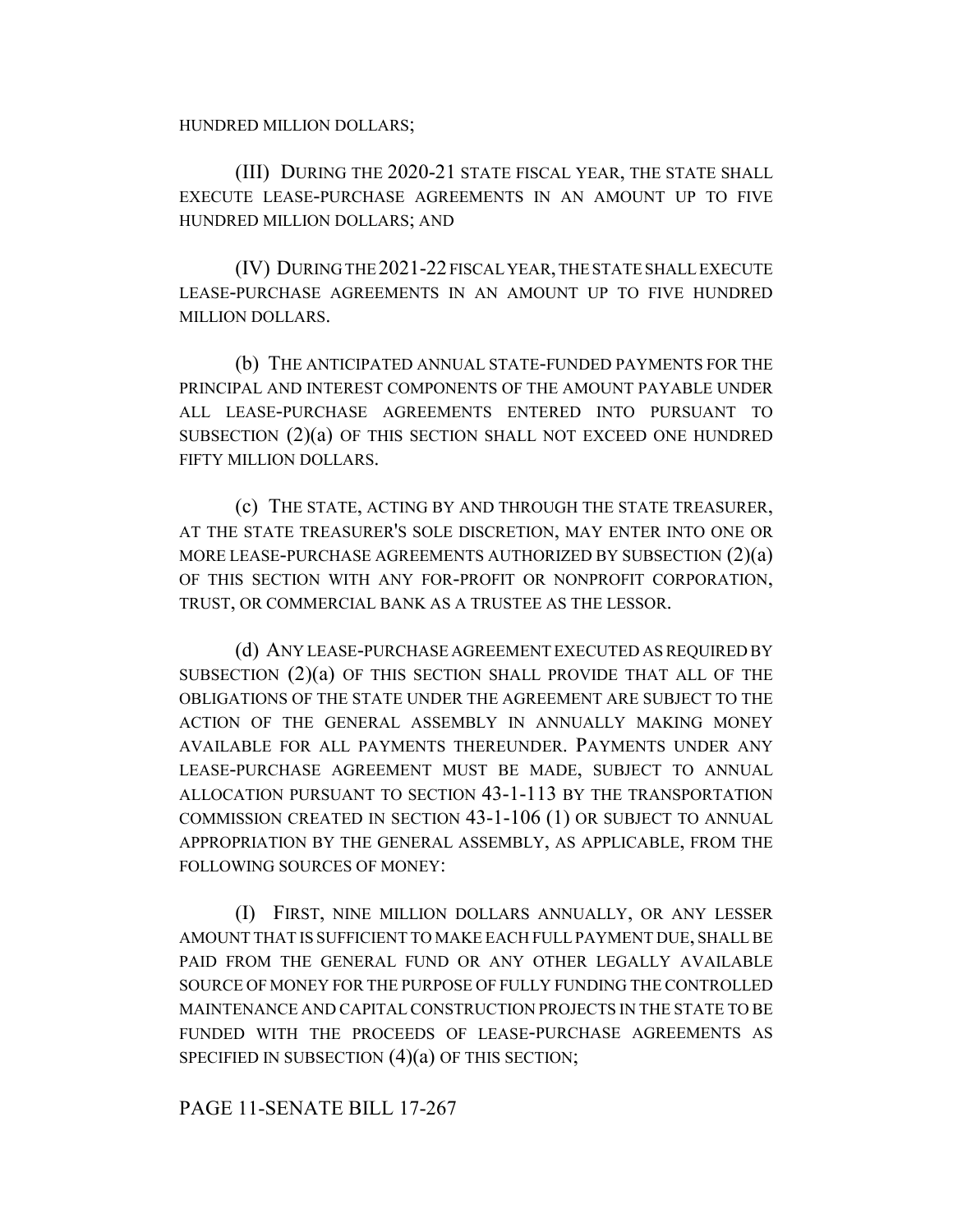(II) NEXT, FIFTY MILLION DOLLARS ANNUALLY, OR ANY LESSER AMOUNT THAT IS SUFFICIENT TO MAKE EACH FULL PAYMENT DUE, SHALL BE PAID FROM ANY LEGALLY AVAILABLE MONEY UNDER THE CONTROL OF THE TRANSPORTATION COMMISSION SOLELY FOR THE PURPOSE OF ALLOWING THE CONSTRUCTION, SUPERVISION, AND MAINTENANCE OF STATE HIGHWAYS TO BE FUNDED WITH THE PROCEEDS OF LEASE-PURCHASE AGREEMENTS AS SPECIFIED IN SUBSECTION (4)(b) OF THIS SECTION AND SECTION 43-4-206  $(1)(b)(V)$ ; AND

(III) THE REMAINDER OF THE AMOUNT NEEDED, IN ADDITION TO THE AMOUNTS SPECIFIED IN SUBSECTIONS  $(2)(d)(I)$  AND  $(2)(d)(II)$  OF THIS SECTION, TO MAKE EACH FULL PAYMENT DUE SHALL BE PAID FROM THE GENERAL FUND OR ANY OTHER LEGALLY AVAILABLE SOURCE OF MONEY.

(e) EACH AGREEMENT MUST ALSO PROVIDE THAT THE OBLIGATIONS OF THE STATE DO NOT CREATE STATE DEBT WITHIN THE MEANING OF ANY PROVISION OF THE STATE CONSTITUTION OR STATE LAW CONCERNING OR LIMITING THE CREATION OF STATE DEBT AND ARE NOT A MULTIPLE FISCAL-YEAR DIRECT OR INDIRECT DEBT OR OTHER FINANCIAL OBLIGATION OF THE STATE WITHIN THE MEANING OF SECTION 20(4) OF ARTICLE X OF THE STATE CONSTITUTION. IF THE STATE DOES NOT RENEW A LEASE-PURCHASE AGREEMENT EXECUTED AS REQUIRED BY SUBSECTION (2)(a) OF THIS SECTION, THE SOLE SECURITY AVAILABLE TO THE LESSOR IS THE PROPERTY THAT IS THE SUBJECT OF THE NONRENEWED LEASE-PURCHASE AGREEMENT.

(f) A LEASE-PURCHASE AGREEMENT EXECUTED AS REQUIRED BY SUBSECTION (2)(a) OF THIS SECTION MAY CONTAIN SUCH TERMS, PROVISIONS, AND CONDITIONS AS THE STATE TREASURER, ACTING ON BEHALF OF THE STATE, DEEMS APPROPRIATE, INCLUDING ALL OPTIONAL TERMS; EXCEPT THAT EACH LEASE-PURCHASE AGREEMENT MUST SPECIFICALLY AUTHORIZE THE STATE OR THE GOVERNING BOARD OF THE APPLICABLE STATE INSTITUTION OF HIGHER EDUCATION TO RECEIVE FEE TITLE TO ALL REAL AND PERSONAL PROPERTY THAT IS THE SUBJECT OF THE LEASE-PURCHASE AGREEMENT ON OR BEFORE THE EXPIRATION OF THE TERMS OF THE AGREEMENT.

(g) ANY LEASE-PURCHASE AGREEMENT EXECUTED AS REQUIRED BY SUBSECTION (2)(a) OF THIS SECTION MAY PROVIDE FOR THE ISSUANCE, DISTRIBUTION, AND SALE OF INSTRUMENTS EVIDENCING RIGHTS TO RECEIVE RENTALS AND OTHER PAYMENTS MADE AND TO BE MADE UNDER THE

## PAGE 12-SENATE BILL 17-267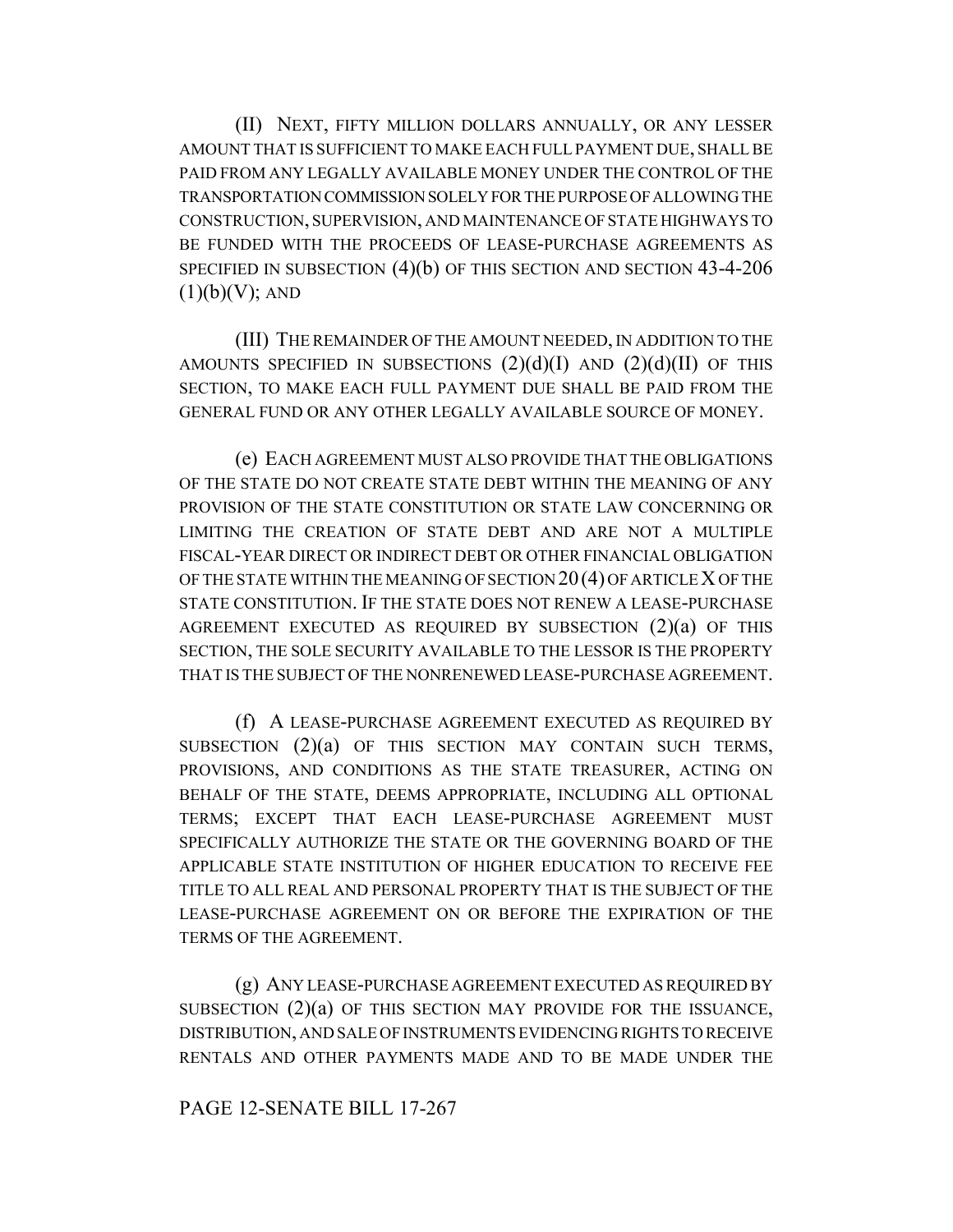LEASE-PURCHASE AGREEMENT. THE INSTRUMENTS MAY BE ISSUED, DISTRIBUTED, OR SOLD ONLY BY THE LESSOR OR ANY PERSON DESIGNATED BY THE LESSOR AND NOT BY THE STATE. THE INSTRUMENTS DO NOT CREATE A RELATIONSHIP BETWEEN THE PURCHASERS OF THE INSTRUMENTS AND THE STATE OR CREATE ANY OBLIGATION ON THE PART OF THE STATE TO THE PURCHASERS. THE INSTRUMENTS ARE NOT NOTES, BONDS, OR ANY OTHER EVIDENCE OF STATE DEBT WITHIN THE MEANING OF ANY PROVISION OF THE STATE CONSTITUTION OR STATE LAW CONCERNING OR LIMITING THE CREATION OF STATE DEBT AND ARE NOT A MULTIPLE FISCAL-YEAR DIRECT OR INDIRECT DEBT OR OTHER FINANCIAL OBLIGATION OF THE STATE WITHIN THE MEANING OF SECTION 20 (4) OF ARTICLE X OF THE STATE CONSTITUTION.

(h) INTEREST PAID UNDER A LEASE-PURCHASE AGREEMENT AUTHORIZED PURSUANT TO SUBSECTION (2)(a) OF THIS SECTION, INCLUDING INTEREST REPRESENTED BY THE INSTRUMENTS, IS EXEMPT FROM COLORADO INCOME TAX.

(i) THE STATE, ACTING BY AND THROUGH THE STATE TREASURER AND THE GOVERNING BOARDS OF THE INSTITUTIONS OF HIGHER EDUCATION, IS AUTHORIZED TO ENTER INTO ANCILLARY AGREEMENTS AND INSTRUMENTS THAT ARE NECESSARY OR APPROPRIATE IN CONNECTION WITH A LEASE-PURCHASE AGREEMENT, INCLUDING BUT NOT LIMITED TO DEEDS, GROUND LEASES, SUB-LEASES, EASEMENTS, OR OTHER INSTRUMENTS RELATING TO THE REAL PROPERTY ON WHICH THE FACILITIES ARE LOCATED.

 $(i)$  The provisions of section 24-30-202  $(5)(b)$  do not apply to A LEASE-PURCHASE AGREEMENT EXECUTED AS REQUIRED BY OR TO ANY ANCILLARY AGREEMENT OR INSTRUMENT ENTERED INTO PURSUANT TO THIS SUBSECTION (2). THE STATE CONTROLLER OR HIS OR HER DESIGNEE SHALL WAIVE ANY PROVISION OF THE FISCAL RULES PROMULGATED PURSUANT TO SECTION 24-30-202 (1) AND (13) THAT THE STATE CONTROLLER FINDS INCOMPATIBLE OR INAPPLICABLE WITH RESPECT TO A LEASE-PURCHASE AGREEMENT OR AN ANCILLARY AGREEMENT OR INSTRUMENT.

(3) (a) BEFORE EXECUTING A LEASE-PURCHASE AGREEMENT REQUIRED BY SUBSECTION  $(2)(a)$  OF THIS SECTION, IN ORDER TO PROTECT AGAINST FUTURE INTEREST RATE INCREASES, THE STATE, ACTING BY AND THROUGH THE STATE TREASURER AND AT THE DISCRETION OF THE STATE TREASURER, MAY ENTER INTO AN INTEREST RATE EXCHANGE AGREEMENT

PAGE 13-SENATE BILL 17-267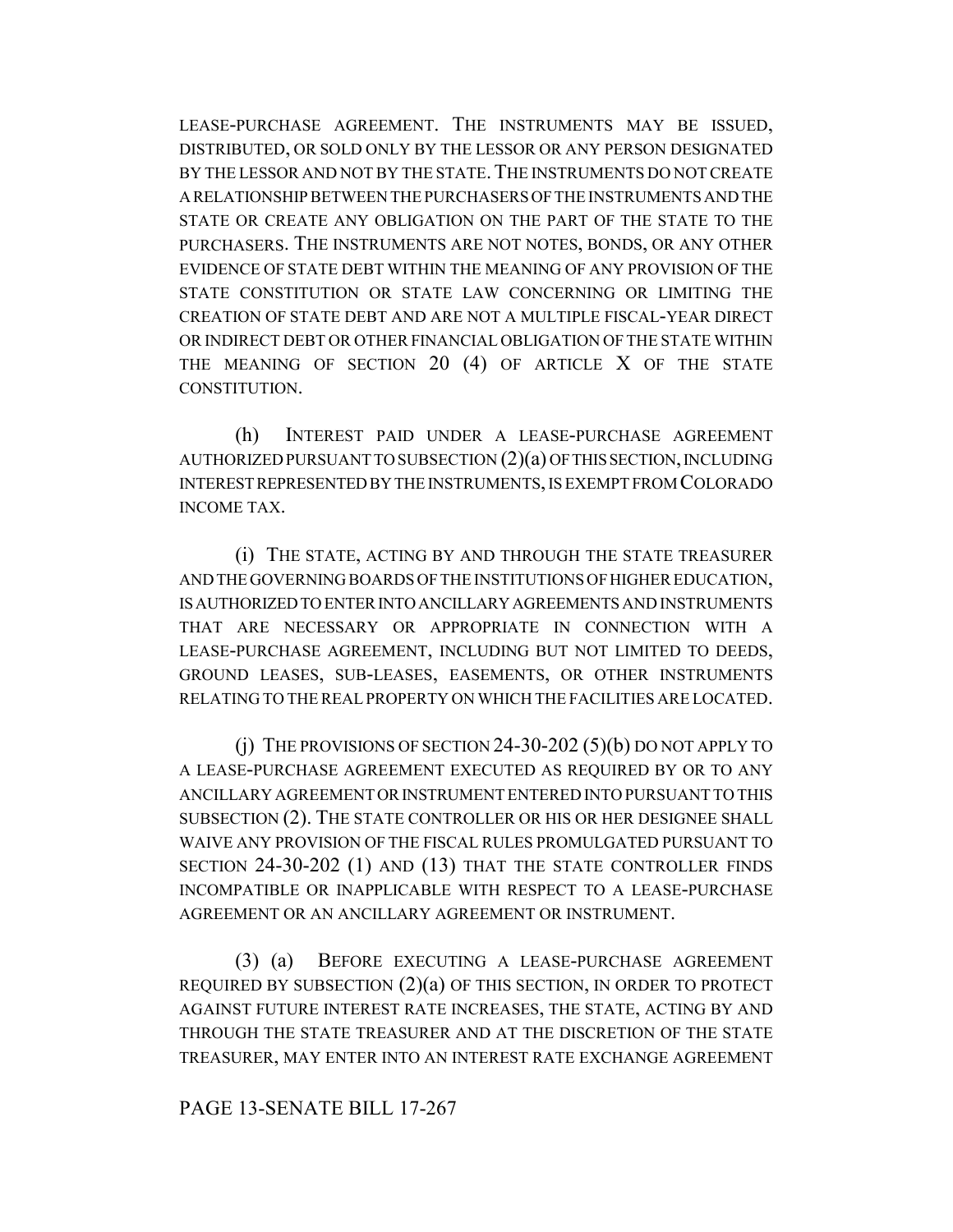PURSUANT TO ARTICLE 59.3 OF TITLE 11. A LEASE-PURCHASE AGREEMENT EXECUTED AS REQUIRED BY SUBSECTION  $(2)(a)$  OF THIS SECTION IS A PROPOSED PUBLIC SECURITY FOR THE PURPOSES OF ARTICLE 59.3 OF TITLE 11. ANY PAYMENTS MADE BY THE STATE UNDER AN AGREEMENT ENTERED INTO PURSUANT TO THIS SUBSECTION (3) MUST BE MADE SOLELY FROM MONEY MADE AVAILABLE TO THE STATE TREASURER FROM THE EXECUTION OF A LEASE-PURCHASE AGREEMENT OR FROM MONEY DESCRIBED IN SUBSECTIONS  $(2)(d)(I)$  AND  $(2)(d)(II)$  OF THIS SECTION.

(b) ANY AGREEMENT ENTERED INTO PURSUANT TO THIS SUBSECTION (3) MUST ALSO PROVIDE THAT THE OBLIGATIONS OF THE STATE DO NOT CREATE STATE DEBT WITHIN THE MEANING OF ANY PROVISION OF THE STATE CONSTITUTION OR STATE LAW CONCERNING OR LIMITING THE CREATION OF STATE DEBT AND ARE NOT A MULTIPLE FISCAL-YEAR DIRECT OR INDIRECT DEBT OR OTHER FINANCIAL OBLIGATION OF THE STATE WITHIN THE MEANING OF SECTION 20 (4) OF ARTICLE X OF THE STATE CONSTITUTION.

(c) ANY MONEY RECEIVED BY THE STATE UNDER AN AGREEMENT ENTERED INTO PURSUANT TO THIS SUBSECTION (3) SHALL BE USED TO MAKE PAYMENTS ON LEASE-PURCHASE AGREEMENTS ENTERED INTO PURSUANT TO SUBSECTION (2) OF THIS SECTION OR TO PAY THE COSTS OF THE PROJECT FOR WHICH A LEASE-PURCHASE AGREEMENT WAS EXECUTED.

(4) PROCEEDS OF LEASE-PURCHASE AGREEMENTS EXECUTED AS REQUIRED BY SUBSECTION  $(2)(a)$  OF THIS SECTION SHALL BE USED AS FOLLOWS:

(a) (I) THE FIRST ONE HUNDRED TWENTY MILLION DOLLARS OF THE PROCEEDS OF LEASE-PURCHASE AGREEMENTS ISSUED DURING THE 2018-19 STATE FISCAL YEAR SHALL BE USED FOR CONTROLLED MAINTENANCE AND CAPITAL CONSTRUCTION PROJECTS IN THE STATE AS FOLLOWS:

(A) THIRTEEN MILLION SIX THOUSAND EIGHTY-ONE DOLLARS FOR LEVEL I CONTROLLED MAINTENANCE;

(B) SIXTY MILLION SIX HUNDRED THIRTY-SEVEN THOUSAND THREE HUNDRED FIVE DOLLARS FOR LEVEL II CONTROLLED MAINTENANCE;

(C) FORTY MILLION TWO HUNDRED NINE THOUSAND FIVE HUNDRED THIRTY-FIVE DOLLARS FOR LEVEL III CONTROLLED MAINTENANCE; AND

PAGE 14-SENATE BILL 17-267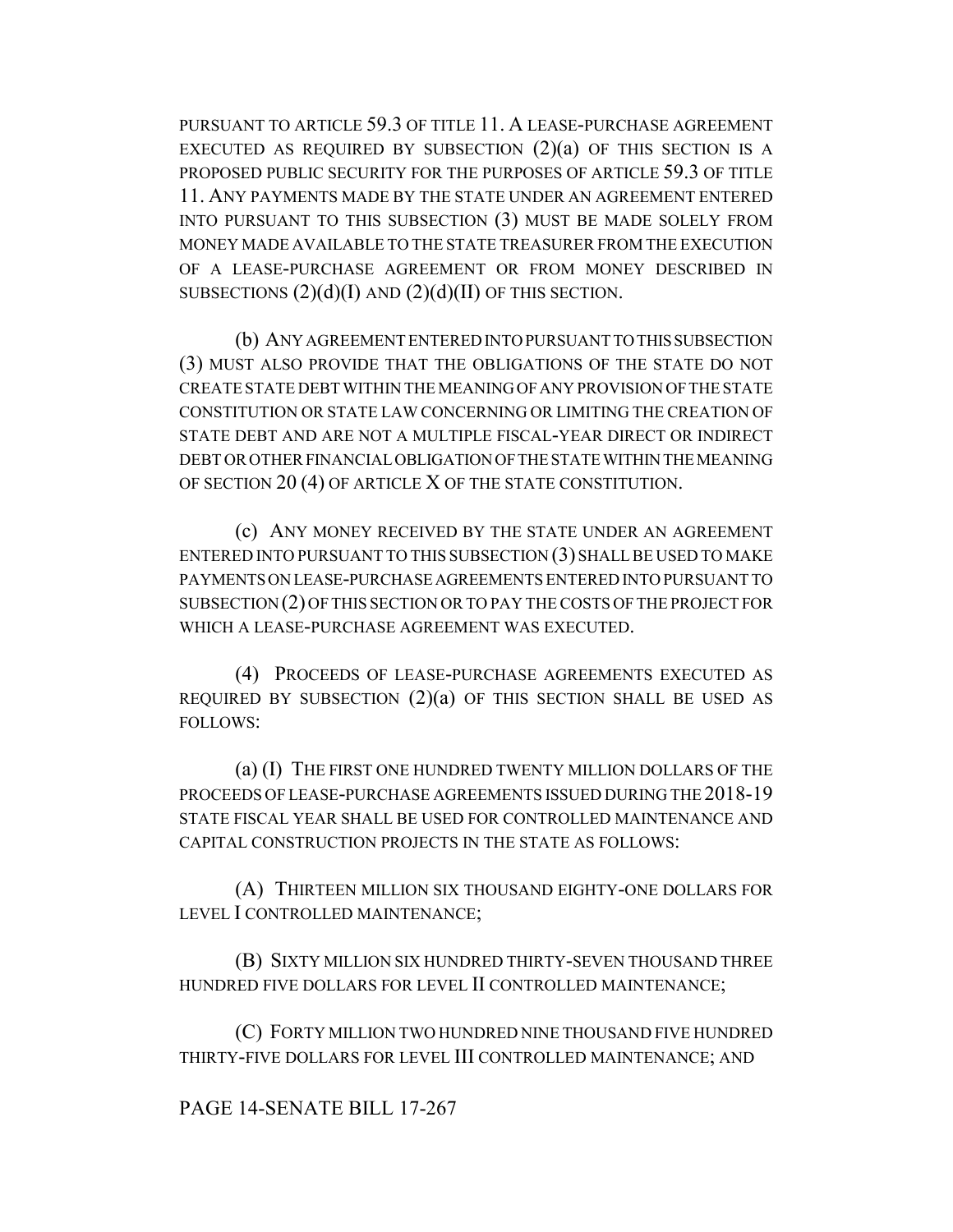(D) THE REMAINDER FOR CAPITAL CONSTRUCTION PROJECTS AS PRIORITIZED BY THE CAPITAL DEVELOPMENT COMMITTEE.

(II) THE CAPITAL DEVELOPMENT COMMITTEE SHALL POST THE LIST OF SPECIFIC CONTROLLED MAINTENANCE PROJECTS AND THE COST OF EACH PROJECT FUNDED PURSUANT TO SUBSECTION  $(4)(a)(I)(A)$ ,  $(4)(a)(I)(B)$ , or  $(4)(a)(I)(C)$  OF THIS SECTION ON ITS OFFICIAL WEBSITE NO LATER THAN MAY 11, 2017.

(b) THE REMAINDER OF THE PROCEEDS SHALL BE CREDITED TO THE STATE HIGHWAY FUND CREATED IN SECTION 43-1-219 AND USED BY THE DEPARTMENT OF TRANSPORTATION IN ACCORDANCE WITH SECTION 43-4-206 (1)(b)(V).

**SECTION 13.** In Colorado Revised Statutes, 25.5-3-108, **amend** (17) as follows:

**25.5-3-108. Responsibility of the department of health care policy and financing - provider reimbursement.** (17) Subject to adequate funding BEING made available under section 25.5-4-402.3 SECTION 25.5-4-402.4, the state department COLORADO HEALTHCARE AFFORDABILITY AND SUSTAINABILITY ENTERPRISE CREATED IN SECTION 25.5-4-402.4 (3) shall increase hospital reimbursements up to one hundred percent of hospital costs for providing medical care under the program.

**SECTION 14.** In Colorado Revised Statutes, 25.5-4-209, **amend**  $(1)(b)$ ; and **add**  $(1)(c)$  and  $(1)(d)$  as follows:

**25.5-4-209. Payments by third parties - copayments by recipients - review - appeal - children's waiting list reduction fund.** (1) (b) Subject to any limitations imposed by Title XIX AND THE REQUIREMENTS SET FORTH IN SUBSECTION  $(1)(c)$  OF THIS SECTION, a recipient shall be required to MUST pay at the time of service a portion of the cost of any medical benefit rendered to the recipient or to the recipient's dependents pursuant to this article ARTICLE 4 or article 5 or 6 of this title TITLE 25.5, as determined by rule RULES of the state department.

(c)  $(I)$  EXCEPT AS OTHERWISE PROVIDED IN SUBSECTION  $(1)(c)(II)$ OF THIS SECTION, ON AND AFTER JANUARY 1, 2018, FOR PHARMACY AND FOR HOSPITAL OUTPATIENT SERVICES, INCLUDING URGENT CARE CENTERS

PAGE 15-SENATE BILL 17-267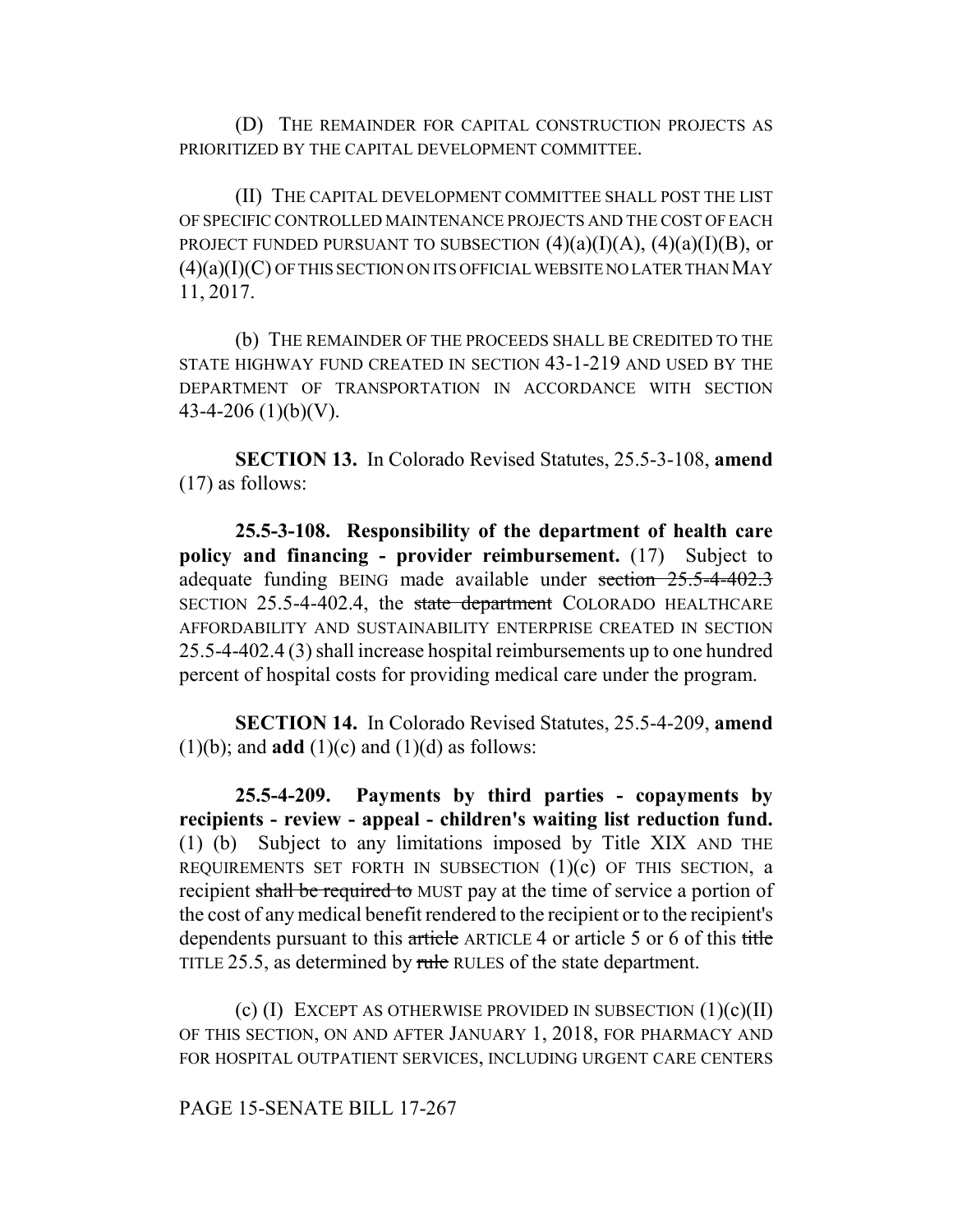AND FACILITIES AND EMERGENCY SERVICES, THE RULES OF THE STATE DEPARTMENT REQUIRED BY SUBSECTION  $(1)(b)$  OF THIS SECTION MUST REQUIRE THE RECIPIENT TO PAY:

(A) FOR PHARMACY, AT LEAST DOUBLE THE AVERAGE AMOUNT PAID BY RECIPIENTS IN STATE FISCAL YEAR 2015-16; OR

(B) FOR HOSPITAL OUTPATIENT SERVICES, AT LEAST DOUBLE THE AMOUNT REQUIRED TO BE PAID AS SPECIFIED IN THE RULES AS OF JANUARY 1, 2017.

(II) FOR BOTH PHARMACY AND HOSPITAL OUTPATIENT SERVICES, THE AMOUNT REQUIRED TO BE PAID BY THE RECIPIENT SHALL NOT EXCEED ANY SPECIFIED MAXIMUM DOLLAR AMOUNT ALLOWED BY FEDERAL LAW OR REGULATIONS AS OF JANUARY 1, 2017.

(d) THE STATE DEPARTMENT SHALL EVALUATE OPTIONS TO EXEMPT INDIVIDUALS WHO ARE QUALIFIED FOR INSTITUTIONAL CARE BUT ARE INSTEAD ENROLLED IN HOME- AND COMMUNITY-BASED SERVICE WAIVERS FROM THE INCREASED PAYMENT REQUIREMENTS SPECIFIED IN SUBSECTION (1)(c) OF THIS SECTION.

**SECTION 15.** In Colorado Revised Statutes, 25.5-4-402, **amend**  $(3)(a)$  as follows:

**25.5-4-402. Providers - hospital reimbursement - rules.** (3) (a) In addition to the reimbursement rate process described in subsection (1) of this section and subject to adequate funding BEING made available pursuant to section  $25.5-4-402.3$  SECTION 25.5-4-402.4, the state department COLORADO HEALTHCARE AFFORDABILITY AND SUSTAINABILITY ENTERPRISE CREATED IN SECTION 25.5-4-402.4 (3) shall pay an additional amount based upon performance to those hospitals that provide services that improve health care outcomes for their patients. This amount shall be determined by The state department SHALL DETERMINE THIS AMOUNT based upon nationally recognized performance measures established in rules adopted by the state board. The state quality standards shall MUST be consistent with federal quality standards published by an organization with expertise in health care quality, including but not limited to, the centers for medicare and medicaid services, the agency for healthcare research and quality, or the national quality forum.

PAGE 16-SENATE BILL 17-267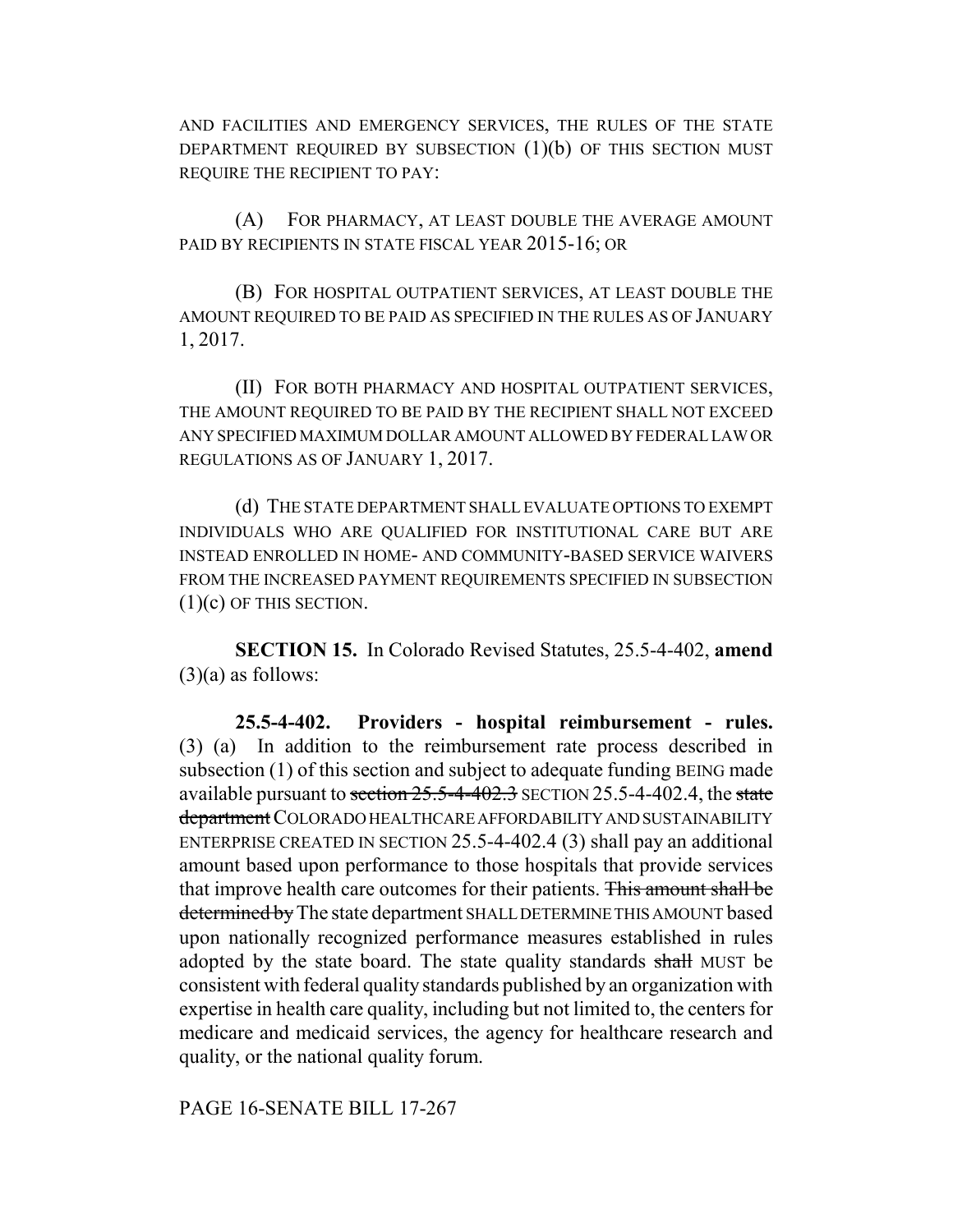**SECTION 16.** In Colorado Revised Statutes, **repeal as amended by Senate Bill 17-256** 25.5-4-402.3.

**SECTION 17.** In Colorado Revised Statutes, **add** 25.5-4-402.4 as follows:

**25.5-4-402.4. Hospitals - healthcare affordability and sustainability fee - legislative declaration - Colorado healthcare affordability and sustainability enterprise - federal waiver - fund created - rules.** (1) **Short title.** THE SHORT TITLE OF THIS SECTION IS THE "COLORADO HEALTHCARE AFFORDABILITY AND SUSTAINABILITY ENTERPRISE ACT OF 2017".

(2) **Legislative declaration.** THE GENERAL ASSEMBLY HEREBY FINDS AND DECLARES THAT:

(a) THE STATE AND THE PROVIDERS OF PUBLICLY FUNDED MEDICAL SERVICES, AND HOSPITALS IN PARTICULAR, SHARE A COMMON COMMITMENT TO COMPREHENSIVE HEALTH CARE REFORM;

(b) HOSPITALS WITHIN THE STATE INCUR SIGNIFICANT COSTS BY PROVIDING UNCOMPENSATED EMERGENCY DEPARTMENT CARE AND OTHER UNCOMPENSATED MEDICAL SERVICES TO LOW-INCOME AND UNINSURED POPULATIONS;

(c) THIS SECTION IS ENACTED AS PART OF A COMPREHENSIVE HEALTH CARE REFORM AND IS INTENDED TO PROVIDE THE FOLLOWING SERVICES AND BENEFITS TO HOSPITALS AND INDIVIDUALS:

(I) PROVIDING A PAYER SOURCE FOR SOME LOW-INCOME AND UNINSURED POPULATIONS WHO MAY OTHERWISE BE CARED FOR IN EMERGENCY DEPARTMENTS AND OTHER SETTINGS IN WHICH UNCOMPENSATED CARE IS PROVIDED;

(II) REDUCING THE UNDERPAYMENT TO COLORADO HOSPITALS PARTICIPATING IN PUBLICLY FUNDED HEALTH INSURANCE PROGRAMS;

(III) REDUCING THE NUMBER OF PERSONS IN COLORADO WHO ARE WITHOUT HEALTH CARE BENEFITS;

#### PAGE 17-SENATE BILL 17-267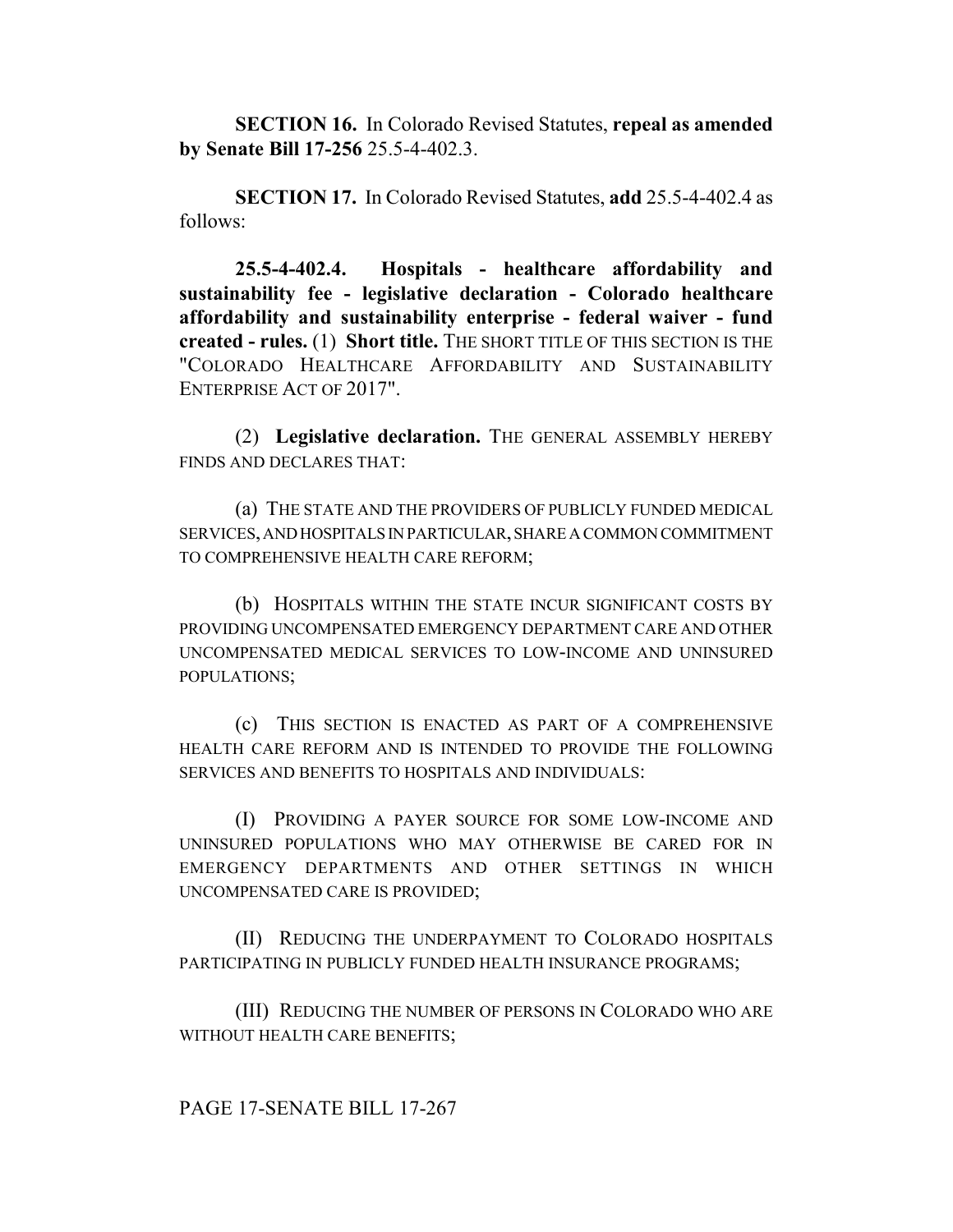(IV) REDUCING THE NEED OF HOSPITALS AND OTHER HEALTH CARE PROVIDERS TO SHIFT THE COST OF PROVIDING UNCOMPENSATED CARE TO OTHER PAYERS;

(V) EXPANDING ACCESS TO HIGH-QUALITY, AFFORDABLE HEALTH CARE FOR LOW-INCOME AND UNINSURED POPULATIONS; AND

(VI) PROVIDING THE ADDITIONAL BUSINESS SERVICES SPECIFIED IN SUBSECTION  $(4)(a)(IV)$  OF THIS SECTION TO HOSPITALS THAT PAY THE HEALTHCARE AFFORDABILITY AND SUSTAINABILITY FEE CHARGED AND COLLECTED AS AUTHORIZED BY SUBSECTION (4) OF THIS SECTION BY THE COLORADO HEALTHCARE AFFORDABILITY AND SUSTAINABILITY ENTERPRISE CREATED IN SUBSECTION  $(3)(a)$  OF THIS SECTION;

(d) THE COLORADO HEALTHCARE AFFORDABILITY AND SUSTAINABILITY ENTERPRISE PROVIDES BUSINESS SERVICES TO HOSPITALS WHEN, IN EXCHANGE FOR PAYMENT OF HEALTHCARE AFFORDABILITY AND SUSTAINABILITY FEES BY HOSPITALS, IT:

(I) OBTAINS FEDERAL MATCHING MONEY AND RETURNS BOTH THE HEALTHCARE AFFORDABILITY AND SUSTAINABILITY FEE AND THE FEDERAL MATCHING MONEY TO HOSPITALS TO INCREASE REIMBURSEMENT RATES TO HOSPITALS FOR PROVIDING MEDICAL CARE UNDER THE STATE MEDICAL ASSISTANCE PROGRAM AND THE COLORADO INDIGENT CARE PROGRAM AND TO INCREASE THE NUMBER OF INDIVIDUALS COVERED BY PUBLIC MEDICAL ASSISTANCE; AND

(II) PROVIDES ADDITIONAL BUSINESS SERVICES TO HOSPITALS AS SPECIFIED IN SUBSECTION  $(4)(a)(IV)$  OF THIS SECTION;

(e) IT IS NECESSARY, APPROPRIATE, AND IN THE BEST INTEREST OF THE STATE TO ACKNOWLEDGE THAT BY PROVIDING THE BUSINESS SERVICES SPECIFIED IN SUBSECTIONS  $(2)(d)(I)$  AND  $(2)(d)(II)$  OF THIS SECTION, THE COLORADO HEALTHCARE AFFORDABILITY AND SUSTAINABILITY ENTERPRISE ENGAGES IN AN ACTIVITY CONDUCTED IN THE PURSUIT OF A BENEFIT, GAIN, OR LIVELIHOOD AND THEREFORE OPERATES AS A BUSINESS;

(f) CONSISTENT WITH THE DETERMINATION OF THE COLORADO SUPREME COURT IN *NICHOLL V. E-470 PUBLIC HIGHWAY AUTHORITY,* 896 P.2d 859 (COLO. 1995), THAT THE POWER TO IMPOSE TAXES IS

# PAGE 18-SENATE BILL 17-267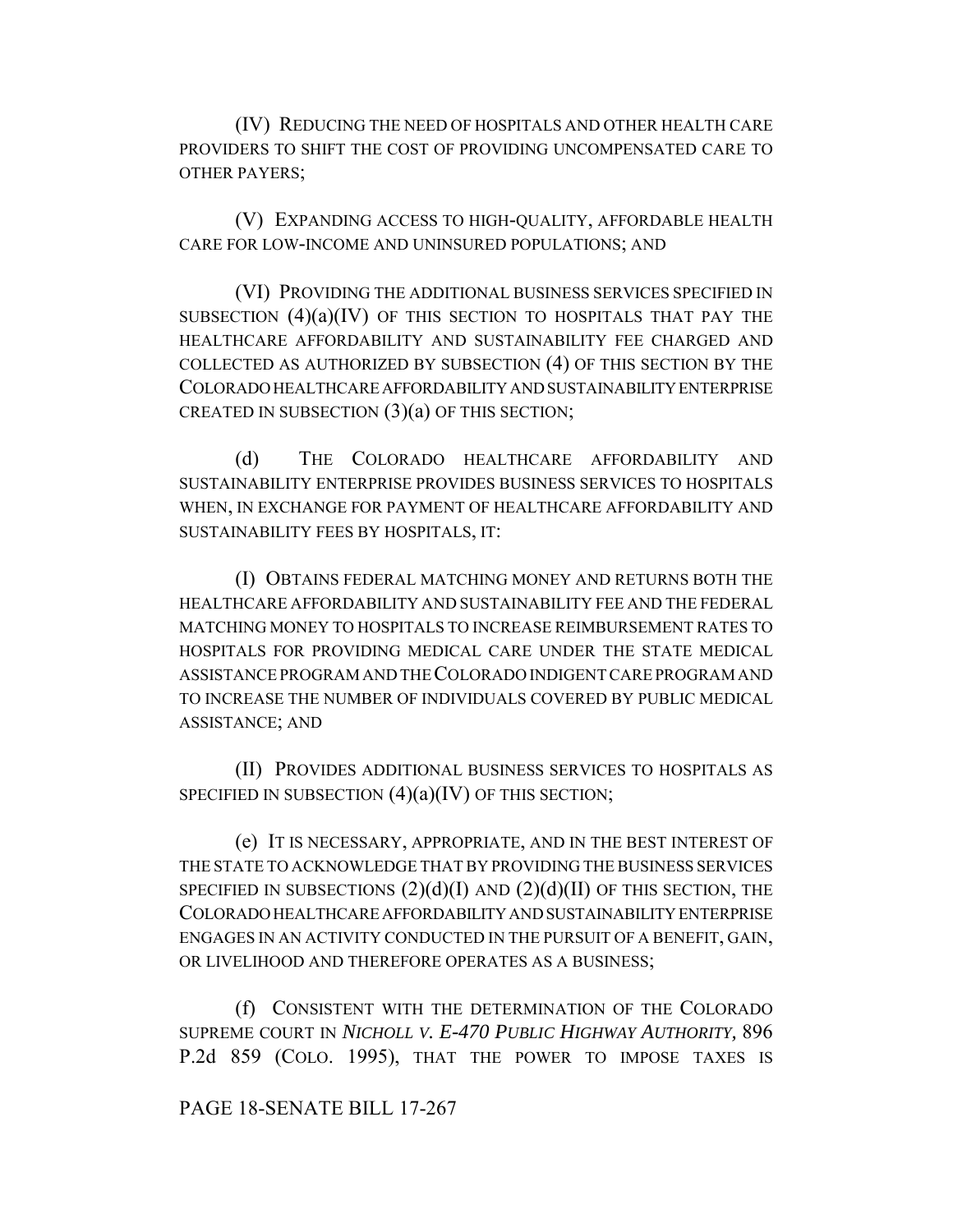INCONSISTENT WITH ENTERPRISE STATUS UNDER SECTION 20 OF ARTICLE X OF THE STATE CONSTITUTION, IT IS THE CONCLUSION OF THE GENERAL ASSEMBLY THAT THE HEALTHCARE AFFORDABILITY AND SUSTAINABILITY FEE CHARGED AND COLLECTED BY THE COLORADO HEALTHCARE AFFORDABILITY AND SUSTAINABILITY ENTERPRISE IS A FEE, NOT A TAX, BECAUSE THE FEE IS IMPOSED FOR THE SPECIFIC PURPOSES OF ALLOWING THE ENTERPRISE TO DEFRAY THE COSTS OF PROVIDING THE BUSINESS SERVICES SPECIFIED IN SUBSECTIONS  $(2)(d)(I)$  AND  $(2)(d)(II)$  OF THIS SECTION TO HOSPITALS THAT PAY THE FEE AND IS COLLECTED AT RATES THAT ARE REASONABLY CALCULATED BASED ON THE BENEFITS RECEIVED BY THOSE HOSPITALS; AND

(g) SO LONG AS THE COLORADO HEALTHCARE AFFORDABILITY AND SUSTAINABILITY ENTERPRISE QUALIFIES AS AN ENTERPRISE FOR PURPOSES OF SECTION 20 OF ARTICLE X OF THE STATE CONSTITUTION, THE REVENUES FROM THE HEALTHCARE AFFORDABILITY AND SUSTAINABILITY FEE CHARGED AND COLLECTED BY THE ENTERPRISE ARE NOT STATE FISCAL YEAR SPENDING, AS DEFINED IN SECTION 24-77-102 (17), OR STATE REVENUES, AS DEFINED IN SECTION  $24-77-103.6$  (6)(c), AND DO NOT COUNT AGAINST EITHER THE STATE FISCAL YEAR SPENDING LIMIT IMPOSED BY SECTION 20 OF ARTICLE X OF THE STATE CONSTITUTION OR THE EXCESS STATE REVENUES CAP, AS DEFINED IN SECTION 24-77-103.6  $(6)(b)(I)$ .

(3) (a) **Colorado healthcare affordability and sustainability enterprise.** THE COLORADO HEALTHCARE AFFORDABILITY AND SUSTAINABILITY ENTERPRISE, REFERRED TO IN THIS SECTION AS THE "ENTERPRISE", IS CREATED. THE ENTERPRISE IS AND OPERATES AS A GOVERNMENT-OWNED BUSINESS WITHIN THE STATE DEPARTMENT FOR THE PURPOSE OF CHARGING AND COLLECTING THE HEALTHCARE AFFORDABILITY AND SUSTAINABILITY FEE, LEVERAGING HEALTHCARE AFFORDABILITY AND SUSTAINABILITY FEE REVENUE TO OBTAIN FEDERAL MATCHING MONEY, AND UTILIZING AND DEPLOYING THE HEALTHCARE AFFORDABILITY AND SUSTAINABILITY FEE REVENUE AND FEDERAL MATCHING MONEY TO PROVIDE THE BUSINESS SERVICES SPECIFIED IN SUBSECTIONS  $(2)(d)(I)$  AND  $(2)(d)(II)$ OF THIS SECTION TO HOSPITALS THAT PAY THE HEALTHCARE AFFORDABILITY AND SUSTAINABILITY FEE.

(b) THE ENTERPRISE CONSTITUTES AN ENTERPRISE FOR PURPOSES OF SECTION 20 OF ARTICLE X OF THE STATE CONSTITUTION SO LONG AS IT RETAINS THE AUTHORITY TO ISSUE REVENUE BONDS AND RECEIVES LESS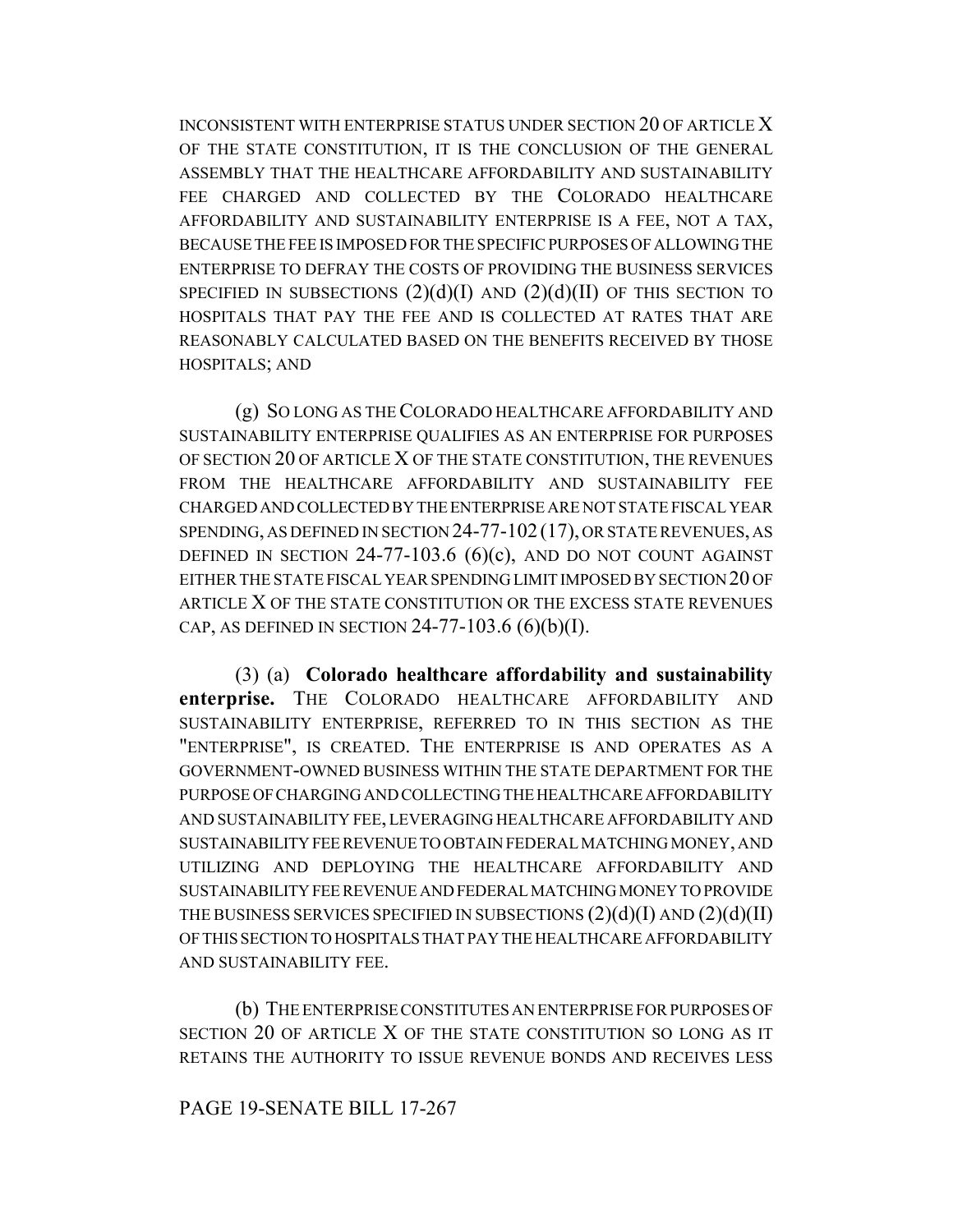THAN TEN PERCENT OF ITS TOTAL REVENUES IN GRANTS FROM ALL COLORADO STATE AND LOCAL GOVERNMENTS COMBINED. SO LONG AS IT CONSTITUTES AN ENTERPRISE PURSUANT TO THIS SUBSECTION (3)(b), THE ENTERPRISE IS NOT SUBJECT TO ANY PROVISIONS OF SECTION 20 OF ARTICLE X OF THE STATE CONSTITUTION.

(c) (I) THE REPEAL OF THE HOSPITAL PROVIDER FEE PROGRAM, AS IT EXISTED PURSUANT TO SECTION 25.5-4-402.3 BEFORE ITS REPEAL, EFFECTIVE JULY 1, 2017, BY SENATE BILL 17-267, ENACTED IN 2017, AND THE CREATION OF THE COLORADO HEALTHCARE AFFORDABILITY AND SUSTAINABILITY ENTERPRISE AS A NEW ENTERPRISE TO CHARGE AND COLLECT A NEW HEALTHCARE AFFORDABILITY AND SUSTAINABILITY FEE AS AUTHORIZED BY SUBSECTION (4) OF THIS SECTION AND PROVIDE HEALTHCARE AFFORDABILITY AND SUSTAINABILITY FEE-FUNDED BUSINESS SERVICES TO HOSPITALS THAT REPLACE AND SUPPLEMENT SERVICES PREVIOUSLY FUNDED BY HOSPITAL PROVIDER FEES IS THE CREATION OF A NEW GOVERNMENT-OWNED BUSINESS THAT PROVIDES BUSINESS SERVICES TO HOSPITALS AS A NEW ENTERPRISE FOR PURPOSES OF SECTION 20 OF ARTICLE X OF THE STATE CONSTITUTION, DOES NOT CONSTITUTE THE QUALIFICATION OF AN EXISTING GOVERNMENT-OWNED BUSINESS AS AN ENTERPRISE FOR PURPOSES OF SECTION 20 OF ARTICLE X OF THE STATE CONSTITUTION OR SECTION 24-77-103.6 (6)(b)(II), AND, THEREFORE, DOES NOT REQUIRE OR AUTHORIZE ADJUSTMENT OF THE STATE FISCAL YEAR SPENDING LIMIT CALCULATED PURSUANT TO SECTION 20 OF ARTICLE X OF THE STATE CONSTITUTION OR THE EXCESS STATE REVENUES CAP, AS DEFINED IN SECTION 24-77-103.6  $(6)(b)(I)$ .

(II) NOTWITHSTANDING SUBSECTION  $(3)(c)(I)$  OF THIS SECTION, BECAUSE THE REPEAL OF THE HOSPITAL PROVIDER FEE PROGRAM, AS IT EXISTED PURSUANT TO SECTION 25.5-4-402.3 BEFORE ITS REPEAL BY SENATE BILL 17-267, ENACTED IN 2017, WILL ALLOW THE STATE TO SPEND MORE GENERAL FUND MONEY FOR GENERAL GOVERNMENTAL PURPOSES THAN IT WOULD OTHERWISE BE ABLE TO SPEND BELOW THE EXCESS STATE REVENUES CAP, AS DEFINED IN SECTION  $24-77-103.6$  (6)(b)(I), IT IS APPROPRIATE TO RESTRAIN THE GROWTH OF GOVERNMENT BY LOWERING THE BASE AMOUNT USED TO CALCULATE THE EXCESS STATE REVENUES CAP FOR THE 2017-18 STATE FISCAL YEAR BY TWO HUNDRED MILLION DOLLARS.

(d) THE ENTERPRISE'S PRIMARY POWERS AND DUTIES ARE: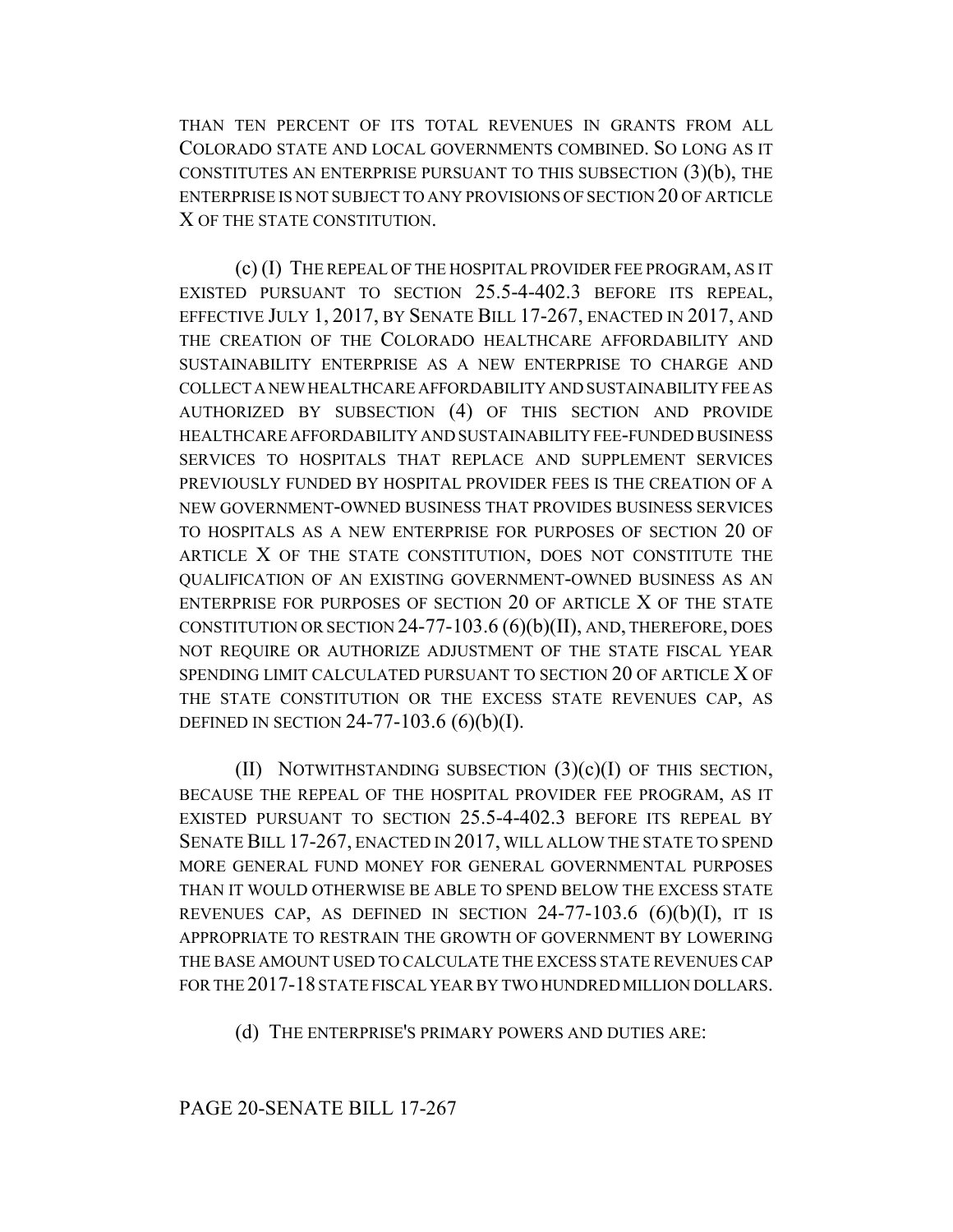(I) TO CHARGE AND COLLECT THE HEALTHCARE AFFORDABILITY AND SUSTAINABILITY FEE AS SPECIFIED IN SUBSECTION (4) OF THIS SECTION;

(II) TO LEVERAGE HEALTHCARE AFFORDABILITY AND SUSTAINABILITY FEE REVENUE COLLECTED TO OBTAIN FEDERAL MATCHING MONEY, WORKING WITH OR THROUGH THE STATE DEPARTMENT AND THE STATE BOARD TO THE EXTENT REQUIRED BY FEDERAL LAW OR OTHERWISE NECESSARY;

(III) TO EXPEND HEALTHCARE AFFORDABILITY AND SUSTAINABILITY FEE REVENUE, MATCHING FEDERAL MONEY, AND ANY OTHER MONEY FROM THE HEALTHCARE AFFORDABILITY AND SUSTAINABILITY FEE CASH FUND AS SPECIFIED IN SUBSECTIONS (4) AND (5) OF THIS SECTION;

(IV) TO ISSUE REVENUE BONDS PAYABLE FROM THE REVENUES OF THE ENTERPRISE;

(V) TO ENTER INTO AGREEMENTS WITH THE STATE DEPARTMENT TO THE EXTENT NECESSARY TO COLLECT AND EXPEND HEALTHCARE AFFORDABILITY AND SUSTAINABILITY FEE REVENUE;

(VI) TO ENGAGE THE SERVICES OF PRIVATE PERSONS OR ENTITIES SERVING AS CONTRACTORS, CONSULTANTS, AND LEGAL COUNSEL FOR PROFESSIONAL AND TECHNICAL ASSISTANCE AND ADVICE AND TO SUPPLY OTHER SERVICES RELATED TO THE CONDUCT OF THE AFFAIRS OF THE ENTERPRISE, INCLUDING THE PROVISION OF ADDITIONAL BUSINESS SERVICES TO HOSPITALS AS SPECIFIED IN SUBSECTION (4)(a)(IV) OF THIS SECTION; AND

(VII) TO ADOPT AND AMEND OR REPEAL POLICIES FOR THE REGULATION OF ITS AFFAIRS AND THE CONDUCT OF ITS BUSINESS CONSISTENT WITH THE PROVISIONS OF THIS SECTION.

(e) THE ENTERPRISE SHALL EXERCISE ITS POWERS AND PERFORM ITS DUTIES AS IF THE SAME WERE TRANSFERRED TO THE STATE DEPARTMENT BY A **TYPE 2** TRANSFER, AS DEFINED IN SECTION 24-1-105.

(4) **Healthcare affordability and sustainability fee.** (a) FOR THE FISCAL YEAR COMMENCING JULY 1, 2017, AND FOR EACH FISCAL YEAR THEREAFTER, THE ENTERPRISE IS AUTHORIZED TO CHARGE AND COLLECT A HEALTHCARE AFFORDABILITY AND SUSTAINABILITY FEE, AS DESCRIBED IN

PAGE 21-SENATE BILL 17-267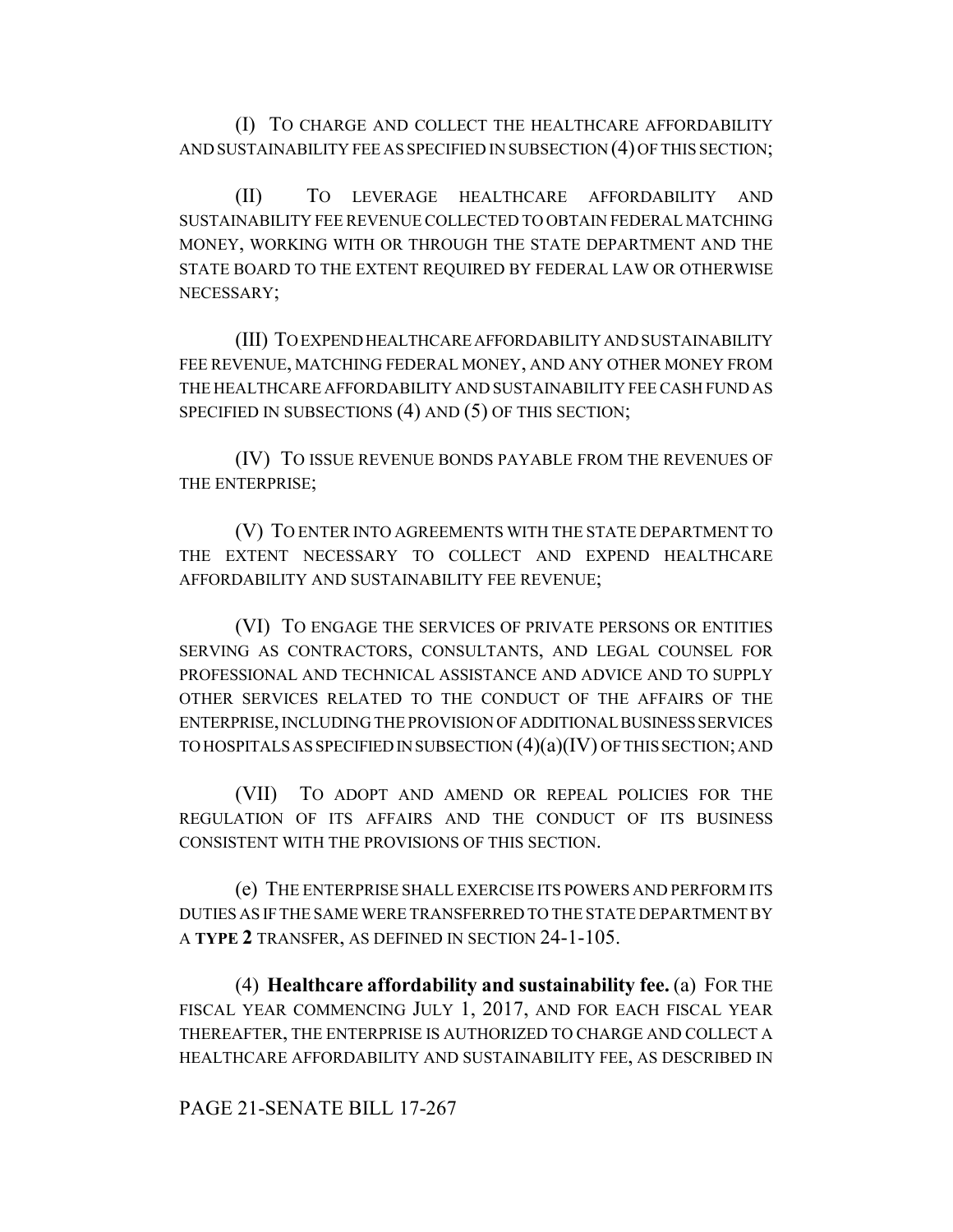42CFR433.68 (b), ON OUTPATIENT AND INPATIENT SERVICES PROVIDED BY ALL LICENSED OR CERTIFIED HOSPITALS, REFERRED TO IN THIS SECTION AS "HOSPITALS", FOR THE PURPOSE OF OBTAINING FEDERAL FINANCIAL PARTICIPATION UNDER THE STATE MEDICAL ASSISTANCE PROGRAM AS DESCRIBED IN THIS ARTICLE 4 AND ARTICLES 5 AND 6 OF THIS TITLE 25.5, REFERRED TO IN THIS SECTION AS THE "STATE MEDICAL ASSISTANCE PROGRAM", AND THE COLORADO INDIGENT CARE PROGRAM DESCRIBED IN PART 1 OF ARTICLE 3 OF THIS TITLE 25.5, REFERRED TO IN THIS SECTION AS THE "COLORADO INDIGENT CARE PROGRAM". THE ENTERPRISE SHALL USE THE HEALTHCARE AFFORDABILITY AND SUSTAINABILITY FEE REVENUE TO:

(I) PROVIDE A BUSINESS SERVICE TO HOSPITALS BY INCREASING REIMBURSEMENT TO HOSPITALS FOR PROVIDING MEDICAL CARE UNDER:

(A) THE STATE MEDICAL ASSISTANCE PROGRAM; AND

(B) THE COLORADO INDIGENT CARE PROGRAM;

(II) PROVIDE A BUSINESS SERVICE TO HOSPITALS BY INCREASING THE NUMBER OF INDIVIDUALS COVERED BY PUBLIC MEDICAL ASSISTANCE AND THEREBY REDUCING THE AMOUNT OF UNCOMPENSATED CARE THAT THE HOSPITALS MUST PROVIDE;

(III) PAY THE ADMINISTRATIVE COSTS TO THE ENTERPRISE IN IMPLEMENTING AND ADMINISTERING THIS SECTION SUBJECT TO THE LIMITATION THAT ADMINISTRATIVE COSTS OF THE ENTERPRISE ARE LIMITED TO THREE PERCENT OF THE ENTERPRISE'S EXPENDITURES BASED ON A METHODOLOGY APPROVED BY THE OFFICE OF STATE PLANNING AND BUDGETING AND THE STAFF OF THE JOINT BUDGET COMMITTEE OF THE GENERAL ASSEMBLY; AND

(IV) PROVIDE OR CONTRACT FOR OR ARRANGE THE PROVISION OF ADDITIONAL BUSINESS SERVICES TO HOSPITALS BY:

(A) CONSULTING WITH HOSPITALS TO HELP THEM IMPROVE BOTH COST EFFICIENCY AND PATIENT SAFETY IN PROVIDING MEDICAL SERVICES AND THE CLINICAL EFFECTIVENESS OF THOSE SERVICES;

(B) ADVISING HOSPITALS REGARDING POTENTIAL CHANGES TO FEDERAL AND STATE LAWS AND REGULATIONS THAT GOVERN THE

## PAGE 22-SENATE BILL 17-267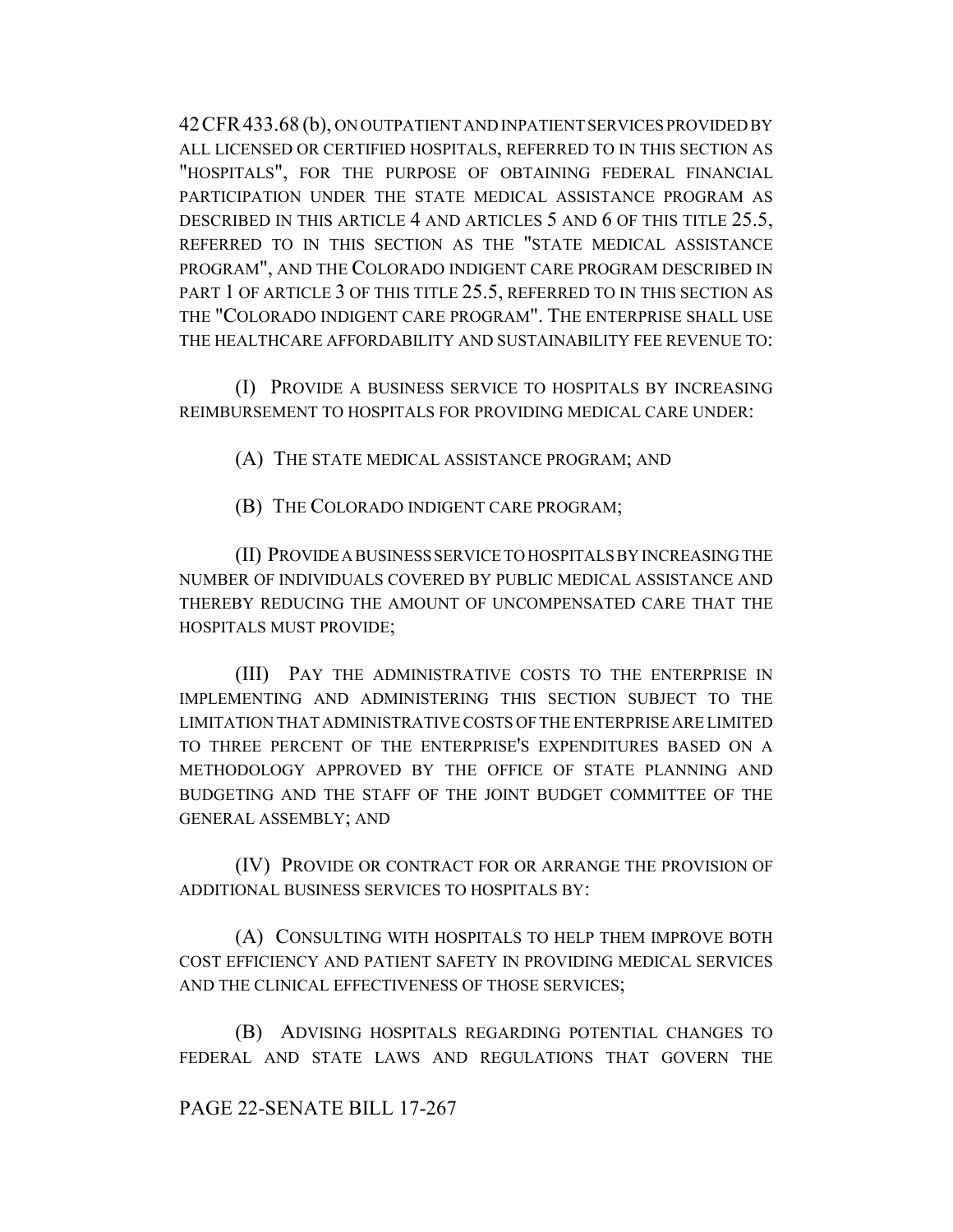PROVISION OF AND REIMBURSEMENT PAID FOR MEDICAL SERVICES UNDER THE PROGRAMS ADMINISTERED PURSUANT TO THIS ARTICLE 4 AND ARTICLES 5 AND 6 OF THIS TITLE 25.5;

(C) PROVIDING COORDINATED SERVICES TO HOSPITALS TO HELP THEM ADAPT AND TRANSITION TO ANY NEW OR MODIFIED PERFORMANCE TRACKING AND PAYMENT SYSTEMS FOR THE PROGRAMS ADMINISTERED PURSUANT TO THIS ARTICLE 4 AND ARTICLES 5 AND 6 OF THIS TITLE 25.5, WHICH MAY INCLUDE DATA SHARING, TELEHEALTH COORDINATION AND SUPPORT, ESTABLISHMENT OF PERFORMANCE METRICS, BENCHMARKING TO SUCH METRICS, AND CLINICAL AND ADMINISTRATIVE PROCESS CONSULTING AND OTHER APPROPRIATE SERVICES;

(D) PROVIDING ANY OTHER SERVICES TO HOSPITALS THAT AID THEM IN EFFICIENTLY AND EFFECTIVELY PARTICIPATING IN THE PROGRAMS ADMINISTERED PURSUANT TO THIS ARTICLE 4 AND ARTICLES 5 AND 6 OF THIS TITLE  $25.5$ ; AND

(E) PROVIDING FUNDING FOR, AND IN COOPERATION WITH THE STATE DEPARTMENT AND HOSPITALS SUPPORTING THE IMPLEMENTATION OF, A HEALTH CARE DELIVERY SYSTEM REFORM INCENTIVE PAYMENTS PROGRAM AS DESCRIBED IN SUBSECTION (8) OF THIS SECTION.

(b) THE ENTERPRISE SHALL RECOMMEND FOR APPROVAL AND ESTABLISHMENT BY THE STATE BOARD THE AMOUNT OF THE HEALTHCARE AFFORDABILITY AND SUSTAINABILITY FEE THAT IT INTENDS TO CHARGE AND COLLECT. THE STATE BOARD MUST ESTABLISH THE FINAL AMOUNT OF THE FEE BY RULES PROMULGATED IN ACCORDANCE WITH ARTICLE 4 OF TITLE 24. THE STATE BOARD SHALL NOT ESTABLISH ANY AMOUNT THAT EXCEEDS THE FEDERAL LIMIT FOR SUCH FEES. THE STATE BOARD MAY DEVIATE FROM THE RECOMMENDATIONS OF THE ENTERPRISE, BUT SHALL EXPRESS IN WRITING THE REASONS FOR ANY DEVIATIONS. IN ESTABLISHING THE AMOUNT OF THE FEE AND IN PROMULGATING THE RULES GOVERNING THE FEE, THE STATE BOARD SHALL:

(I) CONSIDER RECOMMENDATIONS OF THE ENTERPRISE;

(II) ESTABLISH THE AMOUNT OF THE HEALTHCARE AFFORDABILITY AND SUSTAINABILITY FEE SO THAT THE AMOUNT COLLECTED FROM THE FEE AND FEDERAL MATCHING FUNDS ASSOCIATED WITH THE FEE ARE SUFFICIENT

# PAGE 23-SENATE BILL 17-267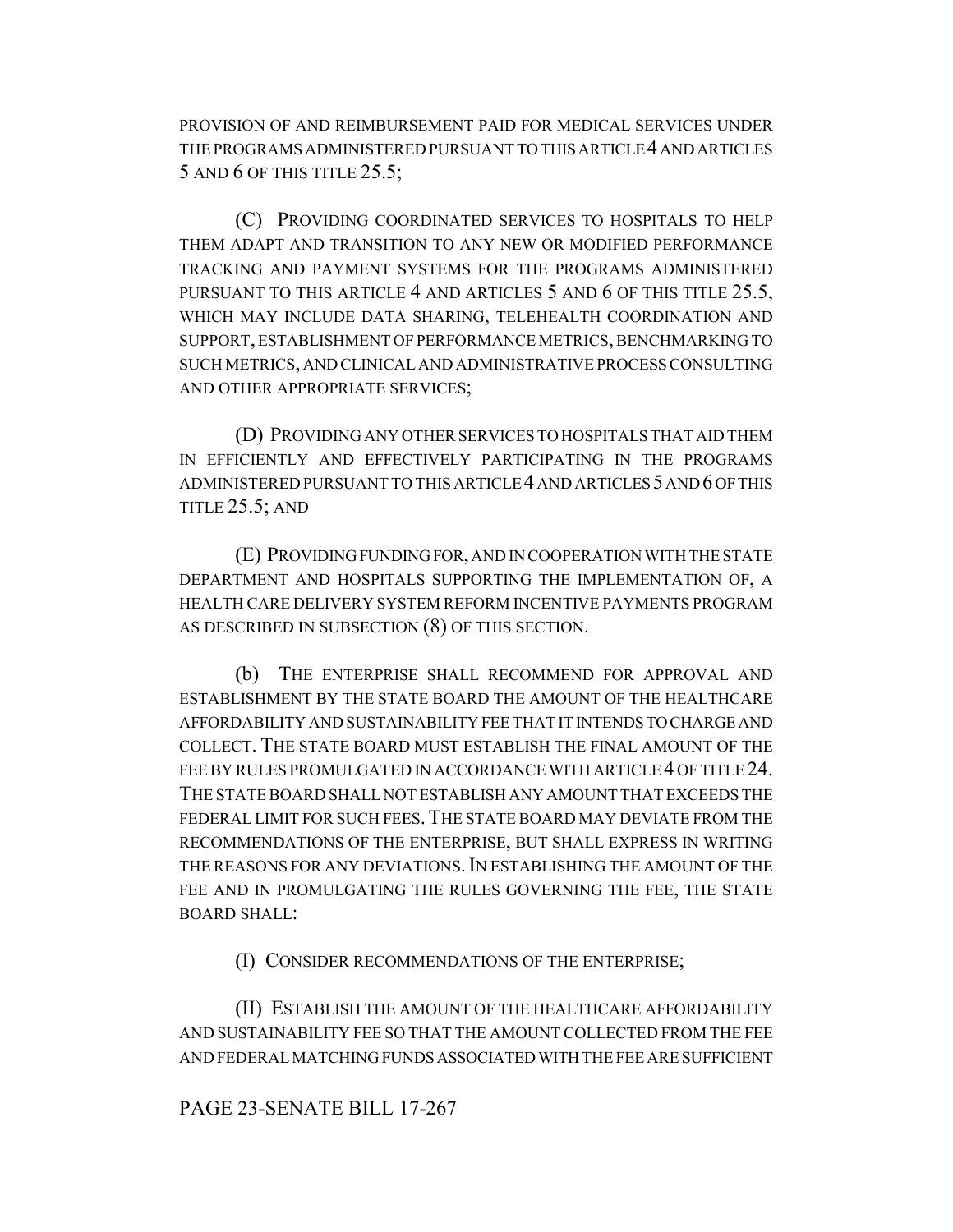TO PAY FOR THE ITEMS DESCRIBED IN SUBSECTION (4)(a) OF THIS SECTION, BUT NOTHING IN THIS SUBSECTION  $(4)(b)(II)$  requires the state board TO INCREASE THE FEE ABOVE THE AMOUNT RECOMMENDED BY THE ENTERPRISE; AND

(III) FOR THE 2017-18 FISCAL YEAR, ESTABLISH THE AMOUNT OF THE HEALTHCARE AFFORDABILITY AND SUSTAINABILITY FEE SO THAT THE AMOUNT COLLECTED FROM THE FEE IS APPROXIMATELY EQUAL TO THE SUM OF THE AMOUNTS OF THE APPROPRIATIONS SPECIFIED FOR THE FEE IN THE GENERAL APPROPRIATION ACT, SENATE BILL 17-254, ENACTED IN 2017, AND ANY OTHER SUPPLEMENTAL APPROPRIATION ACT.

(c) (I) IN ACCORDANCE WITH THE REDISTRIBUTIVE METHOD SET FORTH IN 42 CFR 433.68 (e)(1) AND (e)(2), THE ENTERPRISE, ACTING IN CONCERT WITH OR THROUGH AN AGREEMENT WITH THE STATE DEPARTMENT IF REQUIRED BY FEDERAL LAW, MAY SEEK A WAIVER FROM THE BROAD-BASED HEALTHCARE AFFORDABILITY AND SUSTAINABILITY FEE REQUIREMENT OR THE UNIFORM HEALTHCARE AFFORDABILITY AND SUSTAINABILITY FEE REQUIREMENT, OR BOTH. IN ADDITION, THE ENTERPRISE, ACTING IN CONCERT WITH OR THROUGH AN AGREEMENT WITH THE STATE DEPARTMENT IF REQUIRED BY FEDERAL LAW, SHALL SEEK ANY FEDERAL WAIVER NECESSARY TO FUND AND, IN COOPERATION WITH THE STATE DEPARTMENT AND HOSPITALS, SUPPORT THE IMPLEMENTATION OF A HEALTH CARE DELIVERY SYSTEM REFORM INCENTIVE PAYMENTS PROGRAM AS DESCRIBED IN SUBSECTION (8) OF THIS SECTION. SUBJECT TO FEDERAL APPROVAL AND TO MINIMIZE THE FINANCIAL IMPACT ON CERTAIN HOSPITALS, THE ENTERPRISE MAY EXEMPT FROM PAYMENT OF THE HEALTHCARE AFFORDABILITY AND SUSTAINABILITY FEE CERTAIN TYPES OF HOSPITALS, INCLUDING BUT NOT LIMITED TO:

(A) PSYCHIATRIC HOSPITALS, AS LICENSED BY THE DEPARTMENT OF PUBLIC HEALTH AND ENVIRONMENT;

(B) HOSPITALS THAT ARE LICENSED AS GENERAL HOSPITALS AND CERTIFIED AS LONG-TERM CARE HOSPITALS BY THE DEPARTMENT OF PUBLIC HEALTH AND ENVIRONMENT;

(C) CRITICAL ACCESS HOSPITALS THAT ARE LICENSED AS GENERAL HOSPITALS AND ARE CERTIFIED BY THE DEPARTMENT OF PUBLIC HEALTH AND ENVIRONMENT UNDER 42 CFR PART 485, SUBPART F;

PAGE 24-SENATE BILL 17-267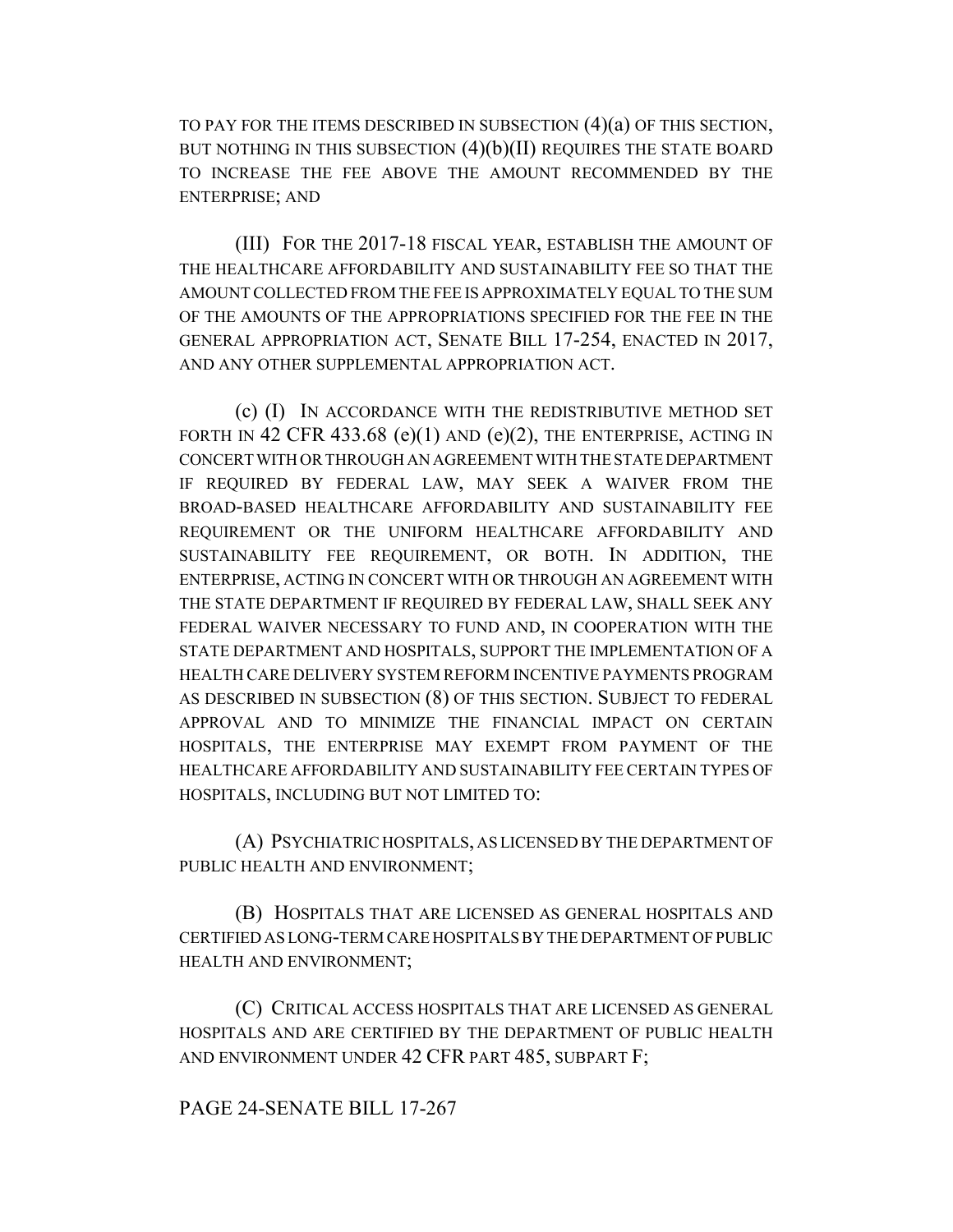(D) INPATIENT REHABILITATION FACILITIES; OR

(E) HOSPITALS SPECIFIED FOR EXEMPTION UNDER 42 CFR 433.68 (e).

(II) IN DETERMINING WHETHER A HOSPITAL MAY BE EXCLUDED, THE ENTERPRISE SHALL USE ONE OR MORE OF THE FOLLOWING CRITERIA:

(A) A HOSPITAL THAT IS LOCATED IN A RURAL AREA;

(B) A HOSPITAL WITH WHICH THE STATE DEPARTMENT DOES NOT CONTRACT TO PROVIDE SERVICES UNDER THE STATE MEDICAL ASSISTANCE PROGRAM;

(C) A HOSPITAL WHOSE INCLUSION OR EXCLUSION WOULD NOT SIGNIFICANTLY AFFECT THE NET BENEFIT TO HOSPITALS PAYING THE HEALTHCARE AFFORDABILITY AND SUSTAINABILITY FEE; OR

(D) A HOSPITAL THAT MUST BE INCLUDED TO RECEIVE FEDERAL APPROVAL.

(III) THE ENTERPRISE MAY REDUCE THE AMOUNT OF THE HEALTHCARE AFFORDABILITY AND SUSTAINABILITY FEE FOR CERTAIN HOSPITALS TO OBTAIN FEDERAL APPROVAL AND TO MINIMIZE THE FINANCIAL IMPACT ON CERTAIN HOSPITALS. IN DETERMINING FOR WHICH HOSPITALS THE ENTERPRISE MAY REDUCE THE AMOUNT OF THE HEALTHCARE AFFORDABILITY AND SUSTAINABILITY FEE, THE ENTERPRISE SHALL USE ONE OR MORE OF THE FOLLOWING CRITERIA:

(A) THE HOSPITAL IS A TYPE OF HOSPITAL DESCRIBED IN SUBSECTION  $(4)(c)(I)$  OF THIS SECTION;

(B) THE HOSPITAL IS LOCATED IN A RURAL AREA;

(C) THE HOSPITAL SERVES A HIGHER PERCENTAGE THAN THE AVERAGE HOSPITAL OF PERSONS COVERED BY THE STATE MEDICAL ASSISTANCE PROGRAM, MEDICARE, OR COMMERCIAL INSURANCE OR PERSONS ENROLLED IN A MANAGED CARE ORGANIZATION;

(D) THE HOSPITAL DOES NOT CONTRACT WITH THE STATE

PAGE 25-SENATE BILL 17-267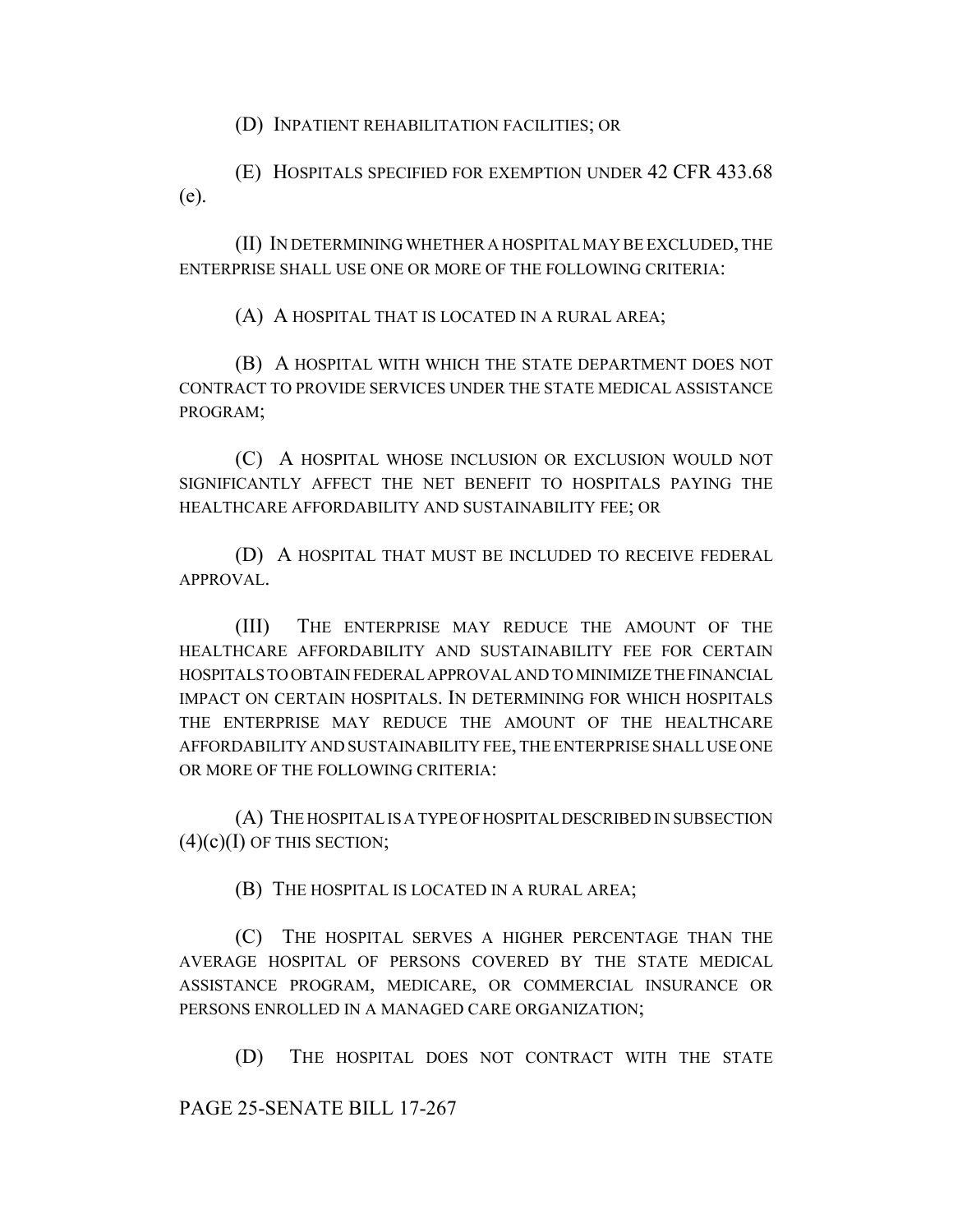DEPARTMENT TO PROVIDE SERVICES UNDER THE STATE MEDICAL ASSISTANCE PROGRAM;

(E) IF THE HOSPITAL PAID A REDUCED HEALTHCARE AFFORDABILITY AND SUSTAINABILITY FEE, THE REDUCED FEE WOULD NOT SIGNIFICANTLY AFFECT THE NET BENEFIT TO HOSPITALS PAYING THE HEALTHCARE AFFORDABILITY AND SUSTAINABILITY FEE; OR

(F) THE HOSPITAL IS REQUIRED NOT TO PAY A REDUCED HEALTHCARE AFFORDABILITY AND SUSTAINABILITY FEE AS A CONDITION OF FEDERAL APPROVAL.

(IV) THE ENTERPRISE MAY CHANGE HOW IT PAYS HOSPITAL REIMBURSEMENT OR QUALITY INCENTIVE PAYMENTS, OR BOTH, IN WHOLE OR IN PART, UNDER THE AUTHORITY OF A FEDERAL WAIVER IF THE TOTAL REIMBURSEMENT TO HOSPITALS IS EQUAL TO OR ABOVE THE FEDERAL UPPER PAYMENT LIMIT CALCULATION UNDER THE WAIVER.

(d) THE ENTERPRISE MAY ALTER THE PROCESS PRESCRIBED IN THIS SUBSECTION (4) TO THE EXTENT NECESSARY TO MEET THE FEDERAL REQUIREMENTS AND TO OBTAIN FEDERAL APPROVAL.

(e) (I) THE ENTERPRISE SHALL ESTABLISH POLICIES ON THE CALCULATION, ASSESSMENT, AND TIMING OF THE HEALTHCARE AFFORDABILITY AND SUSTAINABILITY FEE. THE ENTERPRISE SHALL ASSESS THE HEALTHCARE AFFORDABILITY AND SUSTAINABILITY FEE ON A SCHEDULE TO BE SET BY THE ENTERPRISE BOARD AS PROVIDED IN SUBSECTION (7)(d) OF THIS SECTION. THE PERIODIC HEALTHCARE AFFORDABILITY AND SUSTAINABILITY FEE PAYMENTS FROM A HOSPITAL AND THE ENTERPRISE'S REIMBURSEMENT TO THE HOSPITAL UNDER SUBSECTIONS  $(5)(b)(I)$  AND  $(5)(b)(II)$  OF THIS SECTION ARE DUE AS NEARLY SIMULTANEOUSLY AS FEASIBLE; EXCEPT THAT THE ENTERPRISE'S REIMBURSEMENT TO THE HOSPITAL IS DUE NO MORE THAN TWO DAYS AFTER THE PERIODIC HEALTHCARE AFFORDABILITY AND SUSTAINABILITY FEE PAYMENT IS RECEIVED FROM THE HOSPITAL. THE HEALTHCARE AFFORDABILITY AND SUSTAINABILITY FEE MUST BE IMPOSED ON EACH HOSPITAL EVEN IF MORE THAN ONE HOSPITAL IS OWNED BY THE SAME ENTITY. THE FEE MUST BE PRORATED AND ADJUSTED FOR THE EXPECTED VOLUME OF SERVICE FOR ANY YEAR IN WHICH A HOSPITAL OPENS OR CLOSES.

PAGE 26-SENATE BILL 17-267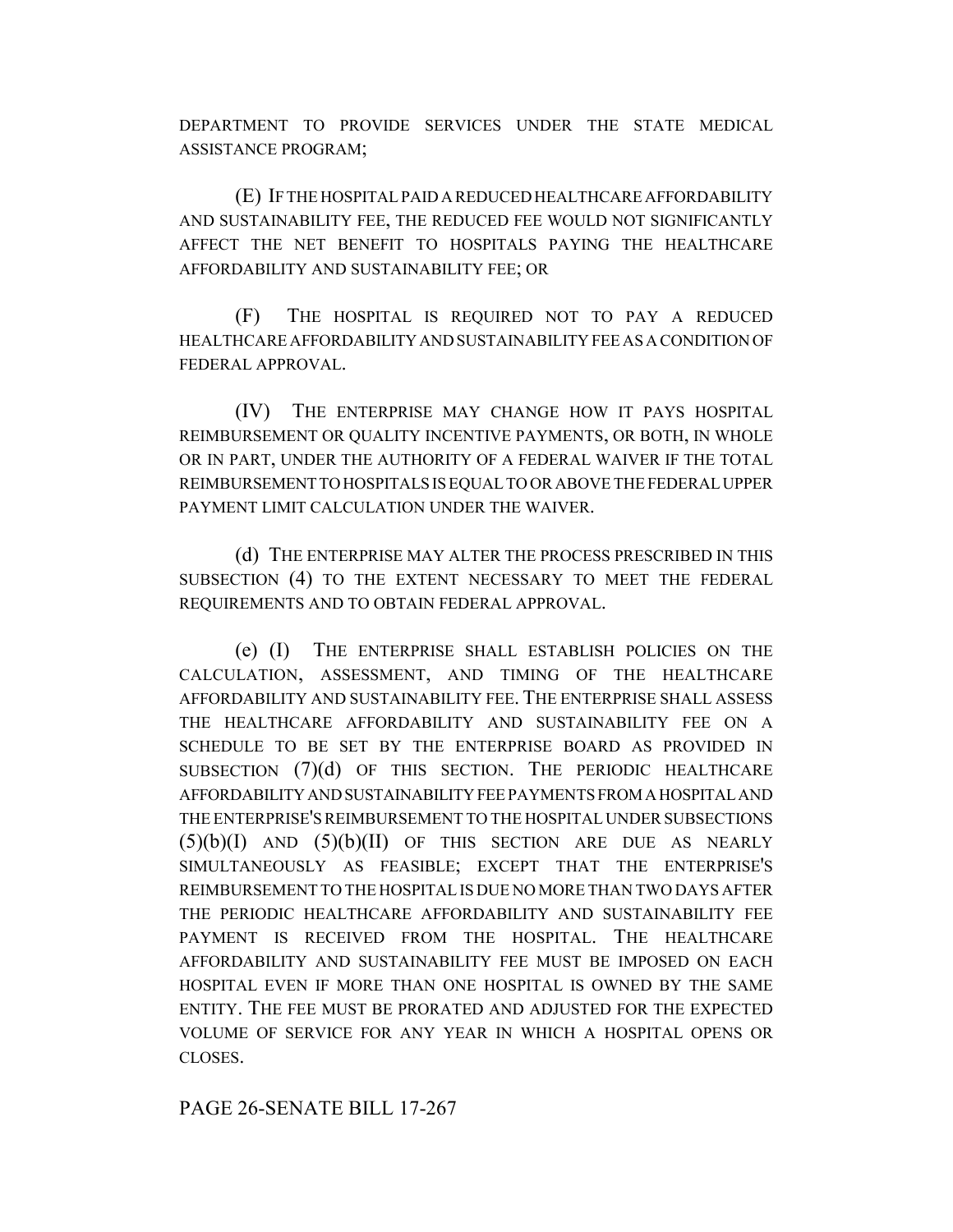(II) THE ENTERPRISE IS AUTHORIZED TO REFUND ANY UNUSED PORTION OF THE HEALTHCARE AFFORDABILITY AND SUSTAINABILITY FEE. FOR ANY PORTION OF THE HEALTHCARE AFFORDABILITY AND SUSTAINABILITY FEE THAT HAS BEEN COLLECTED BY THE ENTERPRISE BUT FOR WHICH THE ENTERPRISE HAS NOT RECEIVED FEDERAL MATCHING FUNDS, THE ENTERPRISE SHALL REFUND BACK TO THE HOSPITAL THAT PAID THE FEE THE AMOUNT OF THAT PORTION OF THE FEE WITHIN FIVE BUSINESS DAYS AFTER THE FEE IS COLLECTED.

(III) THE ENTERPRISE SHALL ESTABLISH REQUIREMENTS FOR THE REPORTS THAT HOSPITALS MUST SUBMIT TO THE ENTERPRISE TO ALLOW THE ENTERPRISE TO CALCULATE THE AMOUNT OF THE HEALTHCARE AFFORDABILITY AND SUSTAINABILITY FEE. NOTWITHSTANDING THE PROVISIONS OF PART 2 OF ARTICLE 72 OF TITLE 24 OR SUBSECTION (7)(f) OF THIS SECTION, INFORMATION PROVIDED TO THE ENTERPRISE PURSUANT TO THIS SECTION IS CONFIDENTIAL AND IS NOT A PUBLIC RECORD. NONETHELESS, THE ENTERPRISE MAY PREPARE AND RELEASE SUMMARIES OF THE REPORTS TO THE PUBLIC.

(f) A HOSPITAL SHALL NOT INCLUDE ANY AMOUNT OF THE HEALTHCARE AFFORDABILITY AND SUSTAINABILITY FEE AS A SEPARATE LINE ITEM IN ITS BILLING STATEMENTS.

(g) THE STATE BOARD SHALL PROMULGATE ANY RULES PURSUANT TO THE "STATE ADMINISTRATIVE PROCEDURE ACT", ARTICLE 4 OF TITLE 24, NECESSARY FOR THE ADMINISTRATION AND IMPLEMENTATION OF THIS SECTION. PRIOR TO SUBMITTING ANY PROPOSED RULES CONCERNING THE ADMINISTRATION OR IMPLEMENTATION OF THE HEALTHCARE AFFORDABILITY AND SUSTAINABILITY FEE TO THE STATE BOARD, THE ENTERPRISE SHALL CONSULT WITH THE STATE BOARD ON THE PROPOSED RULES AS SPECIFIED IN SUBSECTION  $(7)(d)$  OF THIS SECTION.

(5) **Healthcare affordability and sustainability fee cash fund.** (a) ANY HEALTHCARE AFFORDABILITY AND SUSTAINABILITY FEE COLLECTED PURSUANT TO THIS SECTION BY THE ENTERPRISE MUST BE TRANSMITTED TO THE STATE TREASURER, WHO SHALL CREDIT THE FEE TO THE HEALTHCARE AFFORDABILITY AND SUSTAINABILITY FEE CASH FUND, WHICH FUND IS HEREBY CREATED AND REFERRED TO IN THIS SECTION AS THE "FUND". THE STATE TREASURER SHALL CREDIT ALL INTEREST AND INCOME DERIVED FROM THE DEPOSIT AND INVESTMENT OF MONEY IN THE FUND TO

## PAGE 27-SENATE BILL 17-267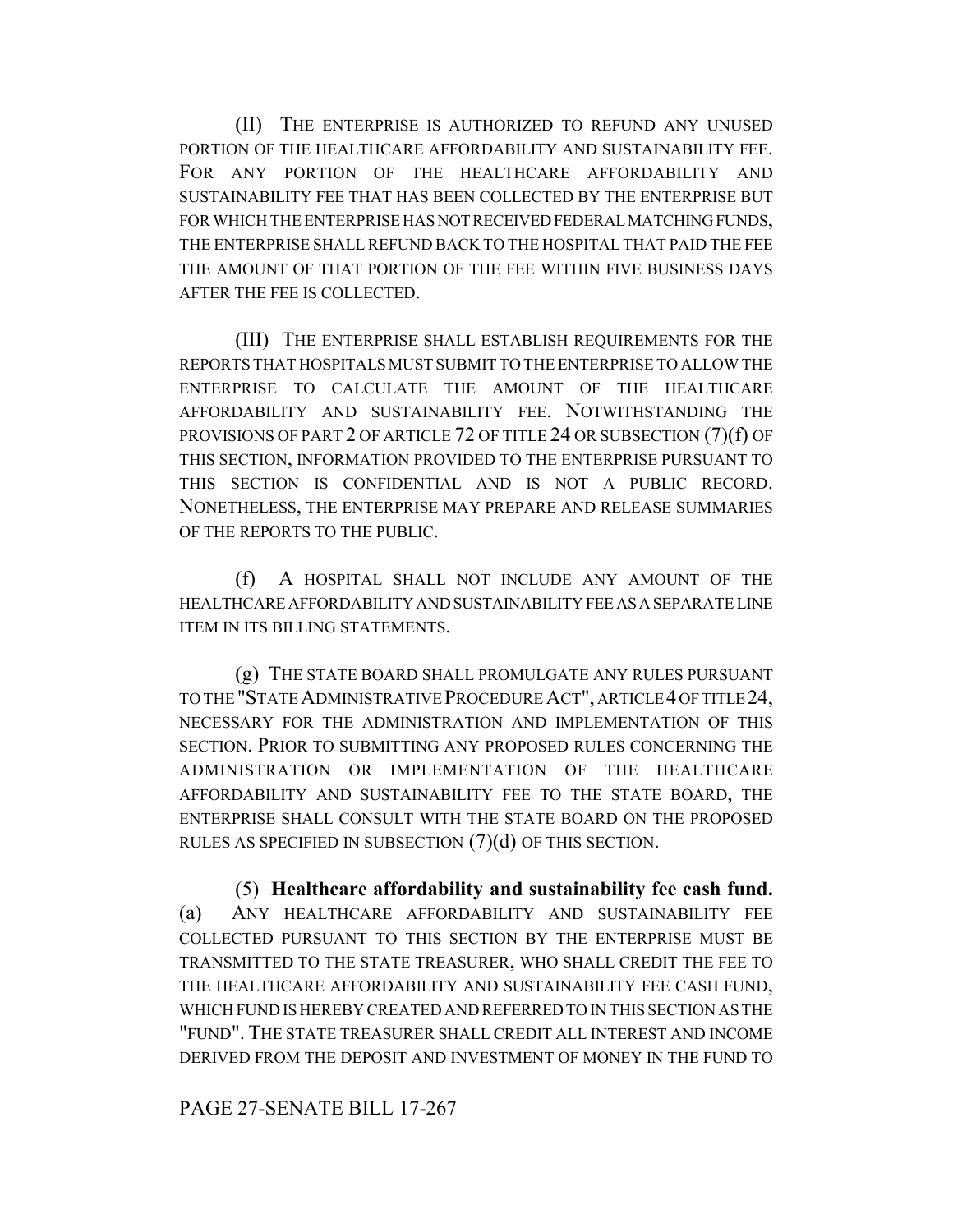THE FUND. THE STATE TREASURER SHALL INVEST ANY MONEY IN THE FUND NOT EXPENDED FOR THE PURPOSES SPECIFIED IN SUBSECTION  $(5)(b)$  OF THIS SECTION AS PROVIDED BY LAW. MONEY IN THE FUND SHALL NOT BE TRANSFERRED TO ANY OTHER FUND AND SHALL NOT BE USED FOR ANY PURPOSE OTHER THAN THE PURPOSES SPECIFIED IN THIS SUBSECTION (5) AND IN SUBSECTION (4) OF THIS SECTION.

(b) ALL MONEY IN THE FUND IS SUBJECT TO FEDERAL MATCHING AS AUTHORIZED UNDER FEDERAL LAW AND IS CONTINUOUSLY APPROPRIATED TO THE ENTERPRISE FOR THE FOLLOWING PURPOSES:

(I) TO MAXIMIZE THE INPATIENT AND OUTPATIENT HOSPITAL REIMBURSEMENTS TO UP TO THE UPPER PAYMENT LIMITS AS DEFINED IN 42 CFR 447.272 AND 42 CFR 447.321;

(II) TO INCREASE HOSPITAL REIMBURSEMENTS UNDER THE COLORADO INDIGENT CARE PROGRAM TO UP TO ONE HUNDRED PERCENT OF THE HOSPITAL'S COSTS OF PROVIDING MEDICAL CARE UNDER THE PROGRAM;

(III) TO PAY THE QUALITY INCENTIVE PAYMENTS PROVIDED IN SECTION 25.5-4-402 (3);

(IV) SUBJECT TO AVAILABLE REVENUE FROM THE HEALTHCARE AFFORDABILITY AND SUSTAINABILITY FEE AND FEDERAL MATCHING FUNDS, TO EXPAND ELIGIBILITY FOR PUBLIC MEDICAL ASSISTANCE BY:

(A) INCREASING THE ELIGIBILITY LEVEL FOR PARENTS AND CARETAKER RELATIVES OF CHILDREN WHO ARE ELIGIBLE FOR MEDICAL ASSISTANCE, PURSUANT TO SECTION 25.5-5-201 (1)(m), FROM SIXTY-ONE PERCENT TO ONE HUNDRED THIRTY-THREE PERCENT OF THE FEDERAL POVERTY LINE;

(B) INCREASING THE ELIGIBILITY LEVEL FOR CHILDREN AND PREGNANT WOMEN UNDER THE CHILDREN'S BASIC HEALTH PLAN TO UP TO TWO HUNDRED FIFTY PERCENT OF THE FEDERAL POVERTY LINE;

(C) PROVIDING ELIGIBILITY UNDER THE STATE MEDICAL ASSISTANCE PROGRAM FOR A CHILDLESS ADULT OR AN ADULT WITHOUT A DEPENDENT CHILD IN THE HOME, PURSUANT TO SECTION  $25.5$ -5-201 (1)(p), WHO EARNS UP TO ONE HUNDRED THIRTY-THREE PERCENT OF THE FEDERAL POVERTY

## PAGE 28-SENATE BILL 17-267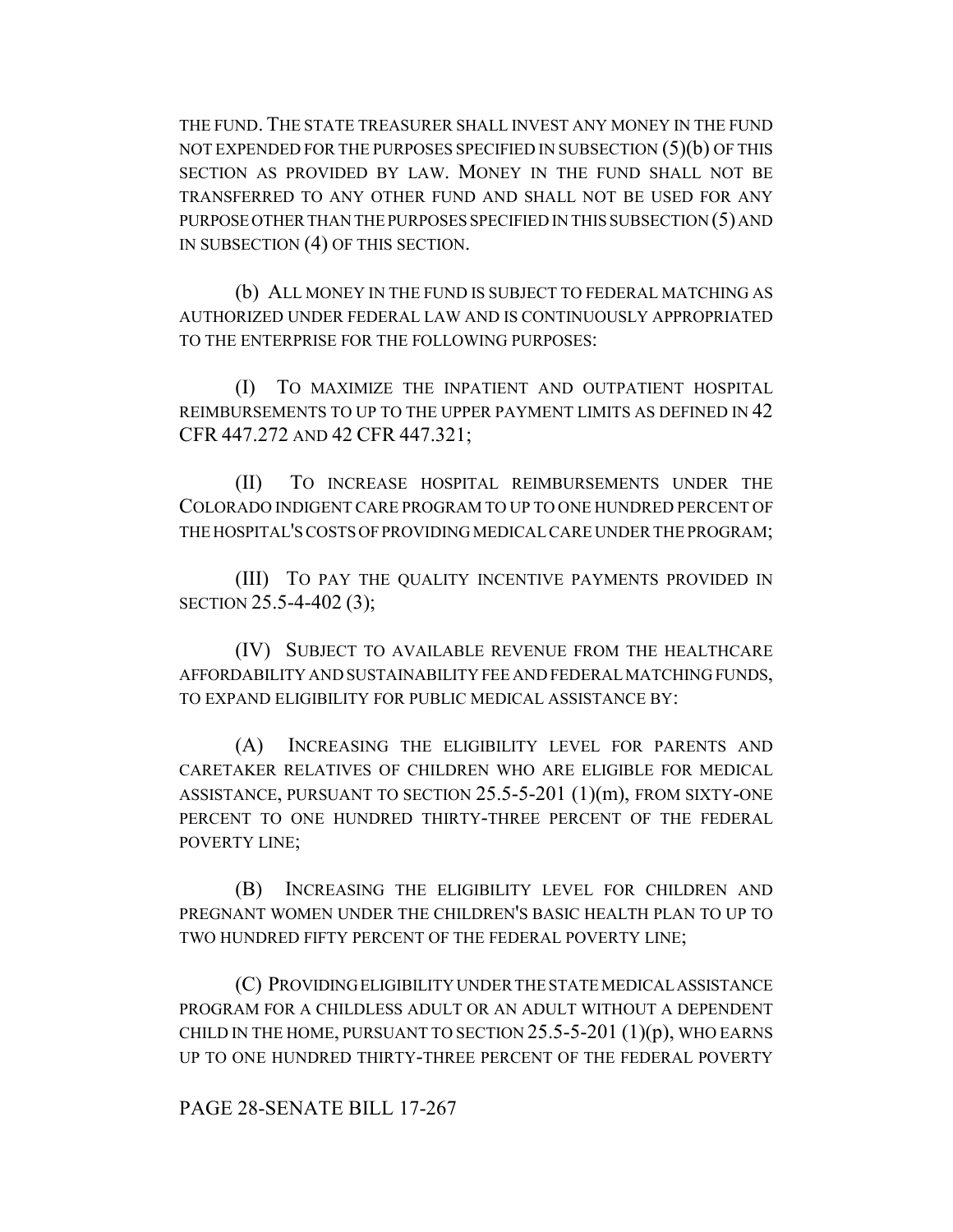LINE; AND

(D) PROVIDING A BUY-IN PROGRAM IN THE STATE MEDICAL ASSISTANCE PROGRAM FOR DISABLED ADULTS AND CHILDREN WHOSE FAMILIES HAVE INCOME OF UP TO FOUR HUNDRED FIFTY PERCENT OF THE FEDERAL POVERTY LINE;

(V) TO PROVIDE CONTINUOUS ELIGIBILITY FOR TWELVE MONTHS FOR CHILDREN ENROLLED IN THE STATE MEDICAL ASSISTANCE PROGRAM;

(VI) TO PAY THE ENTERPRISE'S ACTUAL ADMINISTRATIVE COSTS OF IMPLEMENTING AND ADMINISTERING THIS SECTION, INCLUDING BUT NOT LIMITED TO THE FOLLOWING COSTS:

(A) ADMINISTRATIVE EXPENSES OF THE ENTERPRISE;

(B) THE ENTERPRISE'S ACTUAL COSTS RELATED TO IMPLEMENTING AND MAINTAINING THE HEALTHCARE AFFORDABILITY AND SUSTAINABILITY FEE, INCLUDING PERSONAL SERVICES, OPERATING, AND CONSULTING EXPENSES;

(C) THE ENTERPRISE'S ACTUAL COSTS FOR THE CHANGES AND UPDATES TO THE MEDICAID MANAGEMENT INFORMATION SYSTEM FOR THE IMPLEMENTATION OF SUBSECTIONS  $(5)(b)(I)$  TO  $(5)(b)(III)$  OF THIS SECTION;

(D) THE ENTERPRISE'S PERSONAL SERVICES AND OPERATING COSTS RELATED TO PERSONNEL, CONSULTING SERVICES, AND FOR REVIEW OF HOSPITAL COSTS NECESSARY TO IMPLEMENT AND ADMINISTER THE INCREASES IN INPATIENT AND OUTPATIENT HOSPITAL PAYMENTS MADE PURSUANT TO SUBSECTION  $(5)(b)(I)$  OF THIS SECTION, INCREASES IN THE COLORADO INDIGENT CARE PROGRAM PAYMENTS MADE PURSUANT TO SUBSECTION  $(5)(b)(II)$  OF THIS SECTION, AND QUALITY INCENTIVE PAYMENTS MADE PURSUANT TO SUBSECTION  $(5)(b)(III)$  OF THIS SECTION;

(E) THE ENTERPRISE'S ACTUAL COSTS FOR THE CHANGES AND UPDATES TO THE COLORADO BENEFITS MANAGEMENT SYSTEM AND MEDICAID MANAGEMENT INFORMATION SYSTEM TO IMPLEMENT AND MAINTAIN THE EXPANDED ELIGIBILITY PROVIDED FOR IN SUBSECTIONS  $(5)(b)(IV)$  AND  $(5)(b)(V)$  OF THIS SECTION;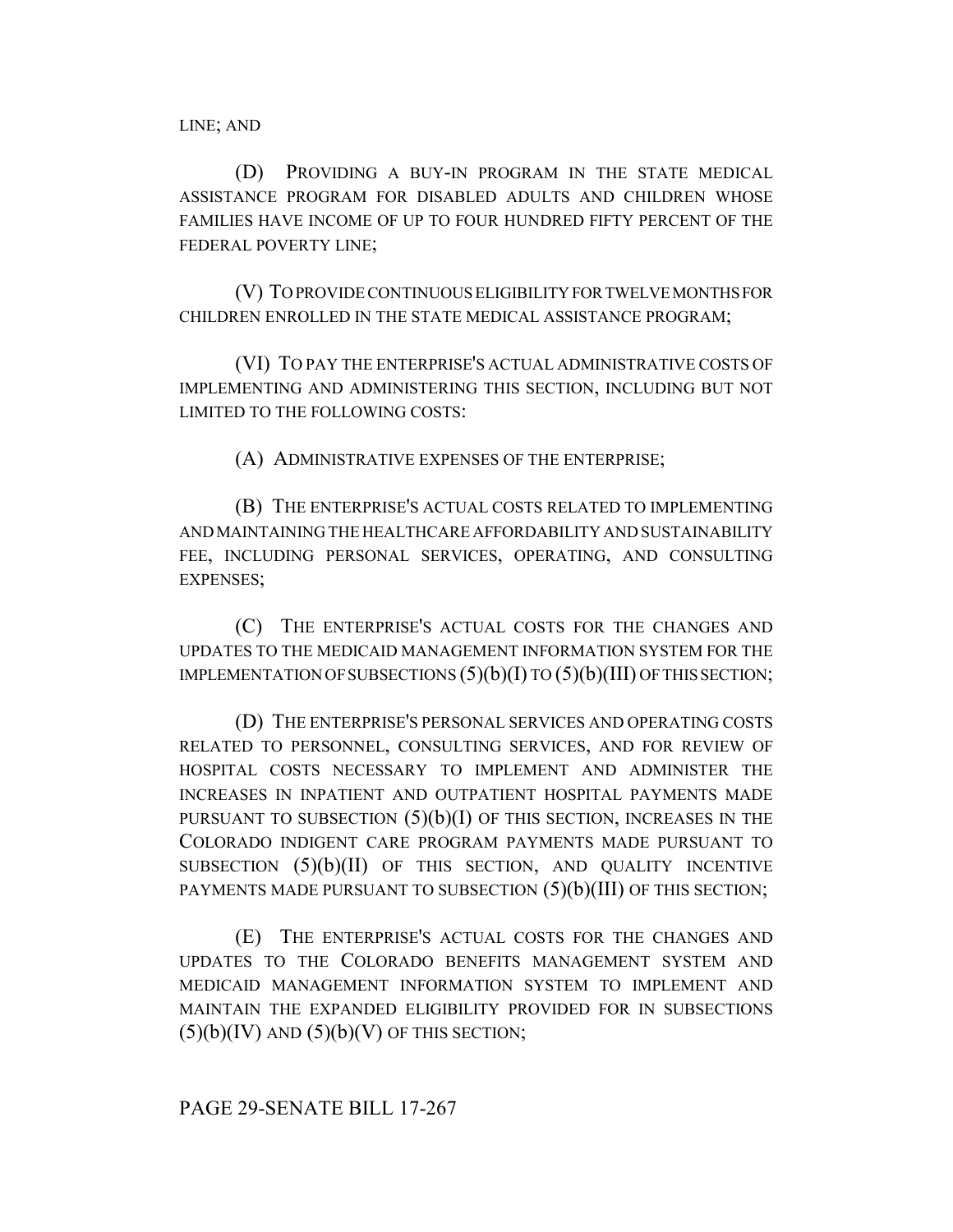(F) THE ENTERPRISE'S PERSONAL SERVICES AND OPERATING COSTS RELATED TO PERSONNEL NECESSARY TO IMPLEMENT AND ADMINISTER THE EXPANDED ELIGIBILITY FOR PUBLIC MEDICAL ASSISTANCE PROVIDED FOR IN SUBSECTIONS  $(5)(b)(IV)$  AND  $(5)(b)(V)$  OF THIS SECTION, INCLUDING BUT NOT LIMITED TO ADMINISTRATIVE COSTS ASSOCIATED WITH THE DETERMINATION OF ELIGIBILITY FOR PUBLIC MEDICAL ASSISTANCE BY COUNTY DEPARTMENTS; AND

(G) THE ENTERPRISE'S PERSONAL SERVICES, OPERATING, AND SYSTEMS COSTS RELATED TO EXPANDING THE OPPORTUNITY FOR INDIVIDUALS TO APPLY FOR PUBLIC MEDICAL ASSISTANCE DIRECTLY AT HOSPITALS OR THROUGH ANOTHER ENTITY OUTSIDE THE COUNTY DEPARTMENTS, IN CONNECTION WITH SECTION 25.5-4-205, THAT WOULD INCREASE ACCESS TO PUBLIC MEDICAL ASSISTANCE AND REDUCE THE NUMBER OF UNINSURED SERVED BY HOSPITALS;

(VII) TO OFFSET THE LOSS OF ANY FEDERAL MATCHING MONEY DUE TO A DECREASE IN THE CERTIFICATION OF THE PUBLIC EXPENDITURE PROCESS FOR OUTPATIENT HOSPITAL SERVICES FOR MEDICAL SERVICES PREMIUMS THAT WERE IN EFFECT AS OF JULY 1, 2008;

(VIII) SUBJECT TO ANY NECESSARY FEDERAL WAIVERS BEING OBTAINED, TO PROVIDE FUNDING FOR A HEALTH CARE DELIVERY SYSTEM REFORM INCENTIVE PAYMENTS PROGRAM AS DESCRIBED IN SUBSECTION (8) OF THIS SECTION; AND

(IX) TO PROVIDE ADDITIONAL BUSINESS SERVICES TO HOSPITALS AS SPECIFIED IN SUBSECTION  $(4)(a)(IV)$  OF THIS SECTION.

(6) **Appropriations.** (a) (I) THE HEALTHCARE AFFORDABILITY AND SUSTAINABILITY FEE IS TO SUPPLEMENT, NOT SUPPLANT, GENERAL FUND APPROPRIATIONS TO SUPPORT HOSPITAL REIMBURSEMENTS.GENERAL FUND APPROPRIATIONS FOR HOSPITAL REIMBURSEMENTS SHALL BE MAINTAINED AT THE LEVEL OF APPROPRIATIONS IN THE MEDICAL SERVICES PREMIUM LINE ITEM MADE FOR THE FISCAL YEAR COMMENCING JULY 1,2008; EXCEPT THAT GENERAL FUND APPROPRIATIONS FOR HOSPITAL REIMBURSEMENTS MAY BE REDUCED IF AN INDEX OF APPROPRIATIONS TO OTHER PROVIDERS SHOWS THAT GENERAL FUND APPROPRIATIONS ARE REDUCED FOR OTHER PROVIDERS. IF THE INDEX SHOWS THAT GENERAL FUND APPROPRIATIONS ARE REDUCED FOR OTHER PROVIDERS, THE GENERAL FUND APPROPRIATIONS

PAGE 30-SENATE BILL 17-267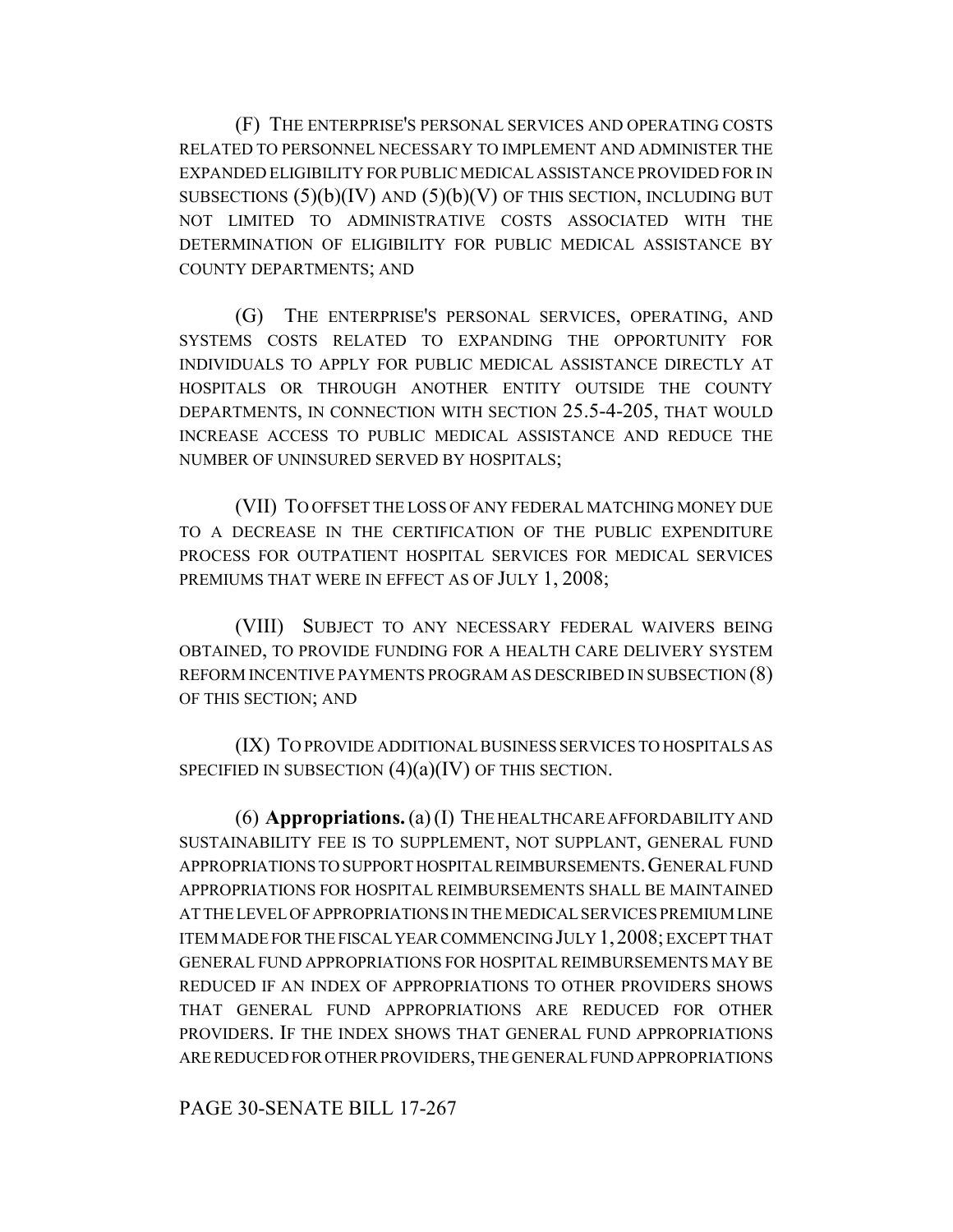FOR HOSPITAL REIMBURSEMENTS SHALL NOT BE REDUCED BY A GREATER PERCENTAGE THAN THE REDUCTIONS OF APPROPRIATIONS FOR THE OTHER PROVIDERS AS SHOWN BY THE INDEX.

(II) IF GENERAL FUND APPROPRIATIONS FOR HOSPITAL REIMBURSEMENTS ARE REDUCED BELOW THE LEVEL OF APPROPRIATIONS IN THE MEDICAL SERVICES PREMIUM LINE ITEM MADE FOR THE FISCAL YEAR COMMENCING JULY 1, 2008, THE GENERAL FUND APPROPRIATIONS WILL BE INCREASED BACK TO THE LEVEL OF APPROPRIATIONS IN THE MEDICAL SERVICES PREMIUM LINE ITEM MADE FOR THE FISCAL YEAR COMMENCING JULY 1, 2008, AT THE SAME PERCENTAGE AS THE APPROPRIATIONS FOR OTHER PROVIDERS AS SHOWN BY THE INDEX. THE GENERAL ASSEMBLY IS NOT OBLIGATED TO INCREASE THE GENERAL FUND APPROPRIATIONS BACK TO THE LEVEL OF APPROPRIATIONS IN THE MEDICAL SERVICES PREMIUM LINE ITEM IN A SINGLE FISCAL YEAR AND SUCH INCREASES MAY OCCUR OVER NONCONSECUTIVE FISCAL YEARS.

(III) FOR PURPOSES OF THIS SUBSECTION  $(6)(a)$ , THE "INDEX OF APPROPRIATIONS TO OTHER PROVIDERS" OR "INDEX" MEANS THE AVERAGE PERCENT CHANGE IN REIMBURSEMENT RATES THROUGH APPROPRIATIONS OR LEGISLATION ENACTED BY THE GENERAL ASSEMBLY TO HOME HEALTH PROVIDERS, PHYSICIAN SERVICES, AND OUTPATIENT PHARMACIES, EXCLUDING DISPENSING FEES. THE STATE BOARD, AFTER CONSULTATION WITH THE ENTERPRISE BOARD, IS AUTHORIZED TO CLARIFY THIS DEFINITION AS NECESSARY BY RULE.

(b) IF THE REVENUE FROM THE HEALTHCARE AFFORDABILITY AND SUSTAINABILITY FEE IS INSUFFICIENT TO FULLY FUND ALL OF THE PURPOSES DESCRIBED IN SUBSECTION (5)(b) OF THIS SECTION:

(I) THE GENERAL ASSEMBLY IS NOT OBLIGATED TO APPROPRIATE GENERAL FUND REVENUES TO FUND SUCH PURPOSES;

(II) THE HOSPITAL PROVIDER REIMBURSEMENT AND QUALITY INCENTIVE PAYMENT INCREASES DESCRIBED IN SUBSECTIONS  $(5)(b)(I)$  TO (5)(b)(III) OF THIS SECTION AND THE COSTS DESCRIBED IN SUBSECTION (5)(b)(VI) OF THIS SECTION SHALL BE FULLY FUNDED USING REVENUE FROM THE HEALTHCARE AFFORDABILITY AND SUSTAINABILITY FEE AND FEDERAL MATCHING FUNDS BEFORE ANY ELIGIBILITY EXPANSION IS FUNDED; AND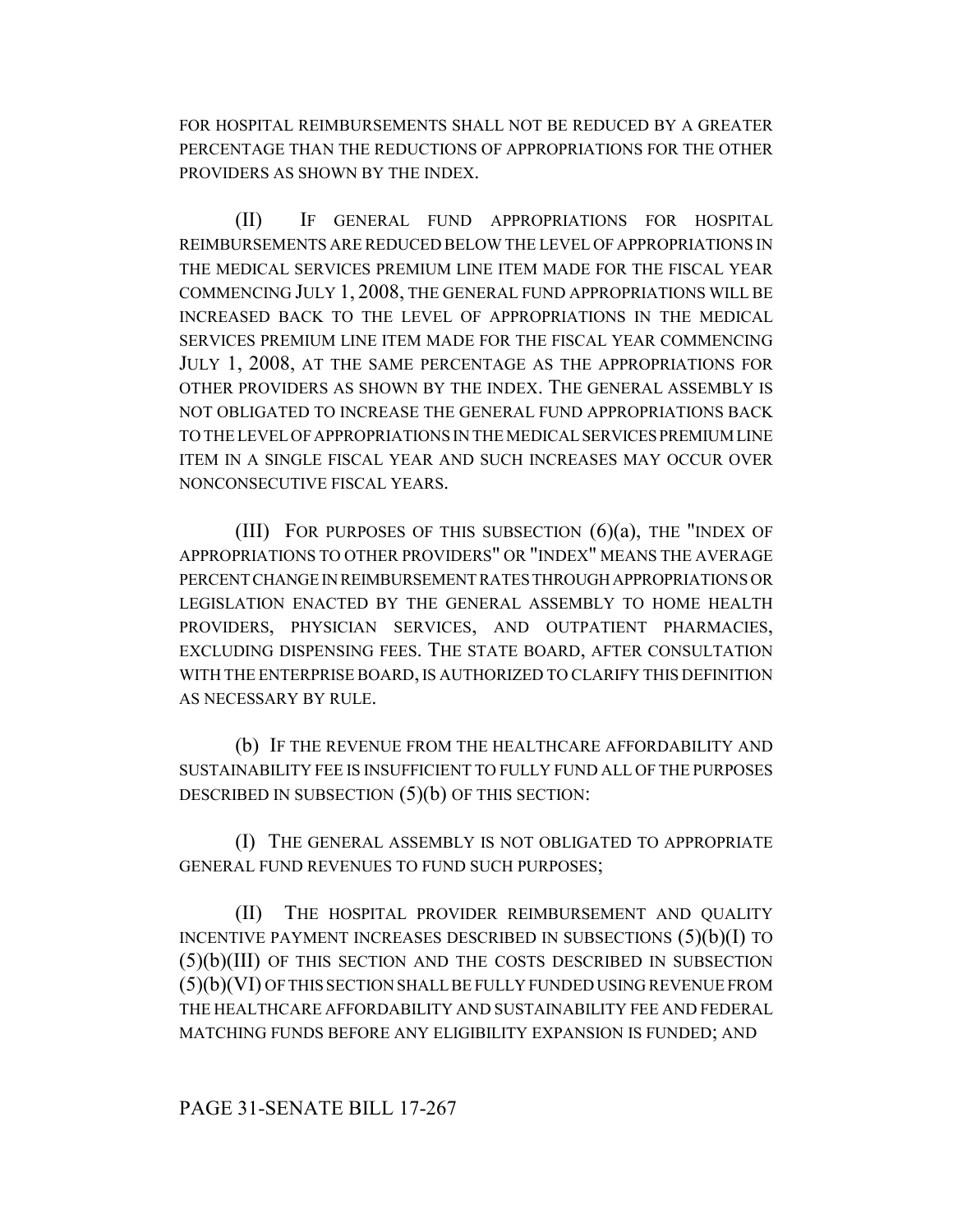(III) (A) IF THE STATE BOARD PROMULGATES RULES THAT EXPAND ELIGIBILITY FOR MEDICAL ASSISTANCE TO BE PAID FOR PURSUANT TO SUBSECTION (5)(b)(IV) OF THIS SECTION, AND THE STATE DEPARTMENT THEREAFTER NOTIFIES THE ENTERPRISE BOARD THAT THE REVENUE AVAILABLE FROM THE HEALTHCARE AFFORDABILITY AND SUSTAINABILITY FEE AND THE FEDERAL MATCHING FUNDS WILL NOT BE SUFFICIENT TO PAY FOR ALL OR PART OF THE EXPANDED ELIGIBILITY, THE ENTERPRISE BOARD SHALL RECOMMEND TO THE STATE BOARD REDUCTIONS IN MEDICAL BENEFITS OR ELIGIBILITY SO THAT THE REVENUE WILL BE SUFFICIENT TO PAY FOR ALL OF THE REDUCED BENEFITS OR ELIGIBILITY. AFTER RECEIVING THE RECOMMENDATIONS OF THE ENTERPRISE BOARD, THE STATE BOARD SHALL ADOPT RULES PROVIDING FOR REDUCED BENEFITS OR REDUCED ELIGIBILITY FOR WHICH THE REVENUE WILL BE SUFFICIENT AND SHALL FORWARD ANY ADOPTED RULES TO THE JOINT BUDGET COMMITTEE. NOTWITHSTANDING THE PROVISIONS OF SECTION 24-4-103 (8) AND (12), FOLLOWING THE ADOPTION OF RULES PURSUANT TO THIS SUBSECTION  $(6)(b)(III)(A)$ , THE STATE BOARD SHALL NOT SUBMIT THE RULES TO THE ATTORNEY GENERAL AND SHALL NOT FILE THE RULES WITH THE SECRETARY OF STATE UNTIL THE JOINT BUDGET COMMITTEE APPROVES THE RULES PURSUANT TO SUBSECTION  $(6)(b)(III)(B)$  OF THIS SECTION.

(B) THE JOINT BUDGET COMMITTEE SHALL PROMPTLY CONSIDER ANY RULES ADOPTED BY THE STATE BOARD PURSUANT TO SUBSECTION  $(6)(b)(III)(A)$  of this section. The joint budget committee shall PROMPTLY NOTIFY THE STATE DEPARTMENT, THE STATE BOARD, AND THE ENTERPRISE BOARD OF ANY ACTION ON THE RULES. IF THE JOINT BUDGET COMMITTEE DOES NOT APPROVE THE RULES, THE JOINT BUDGET COMMITTEE SHALL RECOMMEND A REDUCTION IN BENEFITS OR ELIGIBILITY SO THAT THE REVENUE FROM THE HEALTHCARE AFFORDABILITY AND SUSTAINABILITY FEE AND THE MATCHING FEDERAL FUNDS WILL BE SUFFICIENT TO PAY FOR THE REDUCED BENEFITS OR ELIGIBILITY. AFTER APPROVING THE RULES PURSUANT TO THIS SUBSECTION  $(6)(b)(III)(B)$ , THE JOINT BUDGET COMMITTEE SHALL REQUEST THAT THE COMMITTEE ON LEGAL SERVICES, CREATED PURSUANT TO SECTION 2-3-501, EXTEND THE RULES AS PROVIDED FOR IN SECTION 24-4-103 (8) UNLESS THE COMMITTEE ON LEGAL SERVICES FINDS AFTER REVIEW THAT THE RULES DO NOT CONFORM WITH SECTION  $24-4-103$  (8)(a).

(C) AFTER THE STATE BOARD HAS RECEIVED NOTIFICATION OF THE APPROVAL OF RULES ADOPTED PURSUANT TO SUBSECTION  $(6)(b)(III)(A)$  OF

## PAGE 32-SENATE BILL 17-267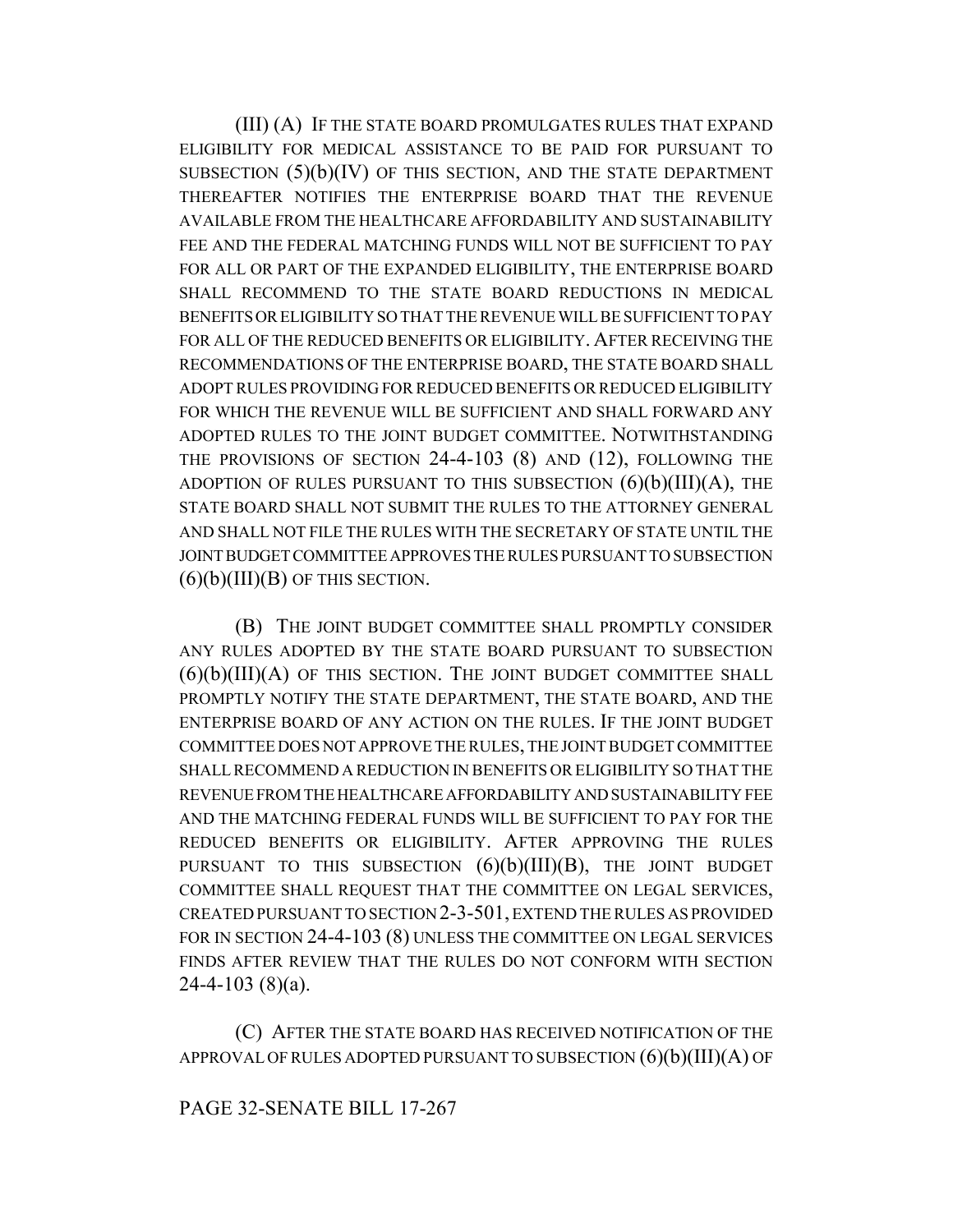THIS SECTION, THE STATE BOARD SHALL SUBMIT THE RULES TO THE ATTORNEY GENERAL PURSUANT TO SECTION 24-4-103 (8)(b) AND SHALL FILE THE RULES AND THE OPINION OF THE ATTORNEY GENERAL WITH THE SECRETARY OF STATE PURSUANT TO SECTION 24-4-103 (12) AND WITH THE OFFICE OF LEGISLATIVE LEGAL SERVICES. PURSUANT TO SECTION 24-4-103 (5), THE RULES ARE EFFECTIVE TWENTY DAYS AFTER PUBLICATION OF THE RULES AND ARE ONLY EFFECTIVE UNTIL THE FOLLOWING MAY 15 UNLESS THE RULES ARE EXTENDED PURSUANT TO A BILL ENACTED PURSUANT TO SECTION 24-4-103 (8).

(c) NOTWITHSTANDING ANY OTHER PROVISION OF THIS SECTION, IF, AFTER RECEIPT OF AUTHORIZATION TO RECEIVE FEDERAL MATCHING FUNDS FOR MONEY IN THE FUND, THE AUTHORIZATION IS WITHDRAWN OR CHANGED SO THAT FEDERAL MATCHING FUNDS ARE NO LONGER AVAILABLE, THE ENTERPRISE SHALL CEASE COLLECTING THE HEALTHCARE AFFORDABILITY AND SUSTAINABILITY FEE AND SHALL REPAY TO THE HOSPITALS ANY MONEY RECEIVED BY THE FUND THAT IS NOT SUBJECT TO FEDERAL MATCHING **FUNDS** 

(7) **Colorado healthcare affordability and sustainability enterprise board.** (a) (I) EXCEPT AS OTHERWISE PROVIDED IN SUBSECTION  $(7)(a)(II)$  OF THIS SECTION, THE ENTERPRISE BOARD CONSISTS OF THIRTEEN MEMBERS APPOINTED BY THE GOVERNOR, WITH THE ADVICE AND CONSENT OF THE SENATE, AS FOLLOWS:

(A) FIVE MEMBERS WHO ARE EMPLOYED BY HOSPITALS IN COLORADO, INCLUDING AT LEAST ONE PERSON WHO IS EMPLOYED BY A HOSPITAL IN A RURAL AREA, ONE PERSON WHO IS EMPLOYED BY A SAFETY-NET HOSPITAL FOR WHICH THE PERCENT OF MEDICAID-ELIGIBLE INPATIENT DAYS RELATIVE TO ITS TOTAL INPATIENT DAYS IS EQUAL TO OR GREATER THAN ONE STANDARD DEVIATION ABOVE THE MEAN, AND ONE PERSON WHO IS EMPLOYED BY A HOSPITAL IN AN URBAN AREA;

(B) ONE MEMBER WHO IS A REPRESENTATIVE OF A STATEWIDE ORGANIZATION OF HOSPITALS;

(C) ONE MEMBER WHO REPRESENTS A STATEWIDE ORGANIZATION OF HEALTH INSURANCE CARRIERS OR A HEALTH INSURANCE CARRIER LICENSED PURSUANT TO TITLE 10 AND WHO IS NOT A REPRESENTATIVE OF A HOSPITAL;

PAGE 33-SENATE BILL 17-267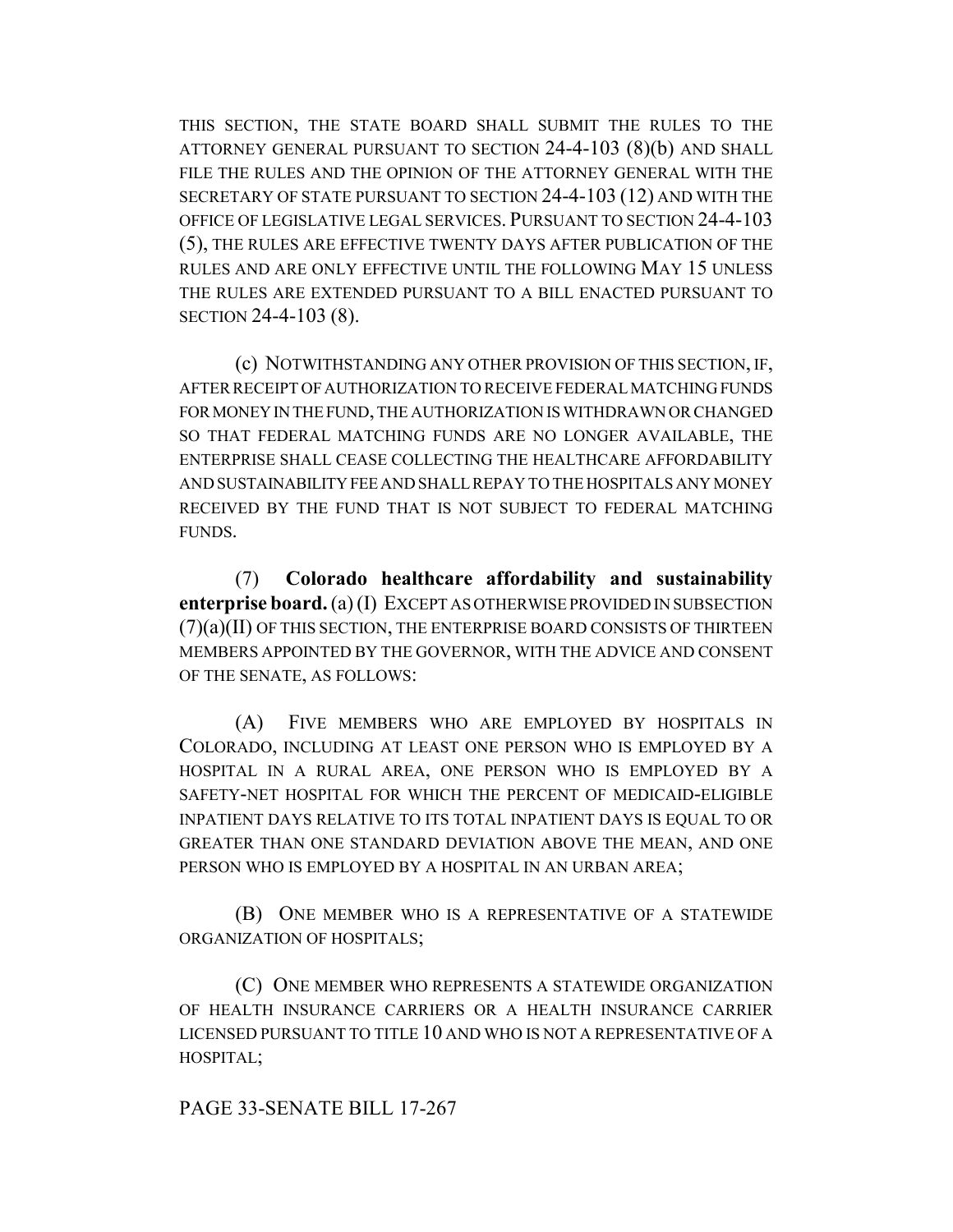(D) ONE MEMBER OF THE HEALTH CARE INDUSTRY WHO DOES NOT REPRESENT A HOSPITAL OR A HEALTH INSURANCE CARRIER;

(E) ONE MEMBER WHO IS A CONSUMER OF HEALTH CARE AND WHO IS NOT A REPRESENTATIVE OR AN EMPLOYEE OF A HOSPITAL, HEALTH INSURANCE CARRIER, OR OTHER HEALTH CARE INDUSTRY ENTITY;

(F) ONE MEMBER WHO IS A REPRESENTATIVE OF PERSONS WITH DISABILITIES, WHO IS LIVING WITH A DISABILITY, AND WHO IS NOT A REPRESENTATIVE OR AN EMPLOYEE OF A HOSPITAL, HEALTH INSURANCE CARRIER, OR OTHER HEALTH CARE INDUSTRY ENTITY;

(G) ONE MEMBER WHO IS A REPRESENTATIVE OF A BUSINESS THAT PURCHASES OR OTHERWISE PROVIDES HEALTH INSURANCE FOR ITS EMPLOYEES; AND

(H) TWO EMPLOYEES OF THE STATE DEPARTMENT.

(II) THE INITIAL MEMBERS OF THE ENTERPRISE BOARD ARE THE MEMBERS OF THE HOSPITAL PROVIDER FEE OVERSIGHT AND ADVISORY BOARD THAT WAS CREATED AND EXISTED PURSUANT TO SECTION 25.5-4-402.3(6), PRIOR TO JULY 1,2017, AND SUCH MEMBERS SHALL SERVE ON AND AFTER JULY 1, 2017, FOR THE REMAINDER OF THE TERMS FOR WHICH THEY WERE APPOINTED AS MEMBERS OF THE ADVISORY BOARD. THE POWERS, DUTIES, AND FUNCTIONS OF THE HOSPITAL PROVIDER FEE OVERSIGHT AND ADVISORY BOARD ARE TRANSFERRED BY A **TYPE 3** TRANSFER, AS DEFINED IN SECTION 24-1-105, TO THE ENTERPRISE, AND THE HOSPITAL PROVIDER FEE OVERSIGHT AND ADVISORY BOARD IS ABOLISHED.

(III) THE GOVERNOR SHALL CONSULT WITH REPRESENTATIVES OF A STATEWIDE ORGANIZATION OF HOSPITALS IN MAKING THE APPOINTMENTS PURSUANT TO SUBSECTIONS  $(7)(a)(I)(A)$  AND  $(7)(a)(I)(B)$  OF THIS SECTION. NO MORE THAN SIX MEMBERS OF THE ENTERPRISE BOARD MAY BE MEMBERS OF THE SAME POLITICAL PARTY.

(IV) MEMBERS OF THE ENTERPRISE BOARD SERVE AT THE PLEASURE OF THE GOVERNOR. ALL TERMS ARE FOR FOUR YEARS. A MEMBER WHO IS APPOINTED TO FILL A VACANCY SHALL SERVE THE REMAINDER OF THE UNEXPIRED TERM OF THE FORMER MEMBER.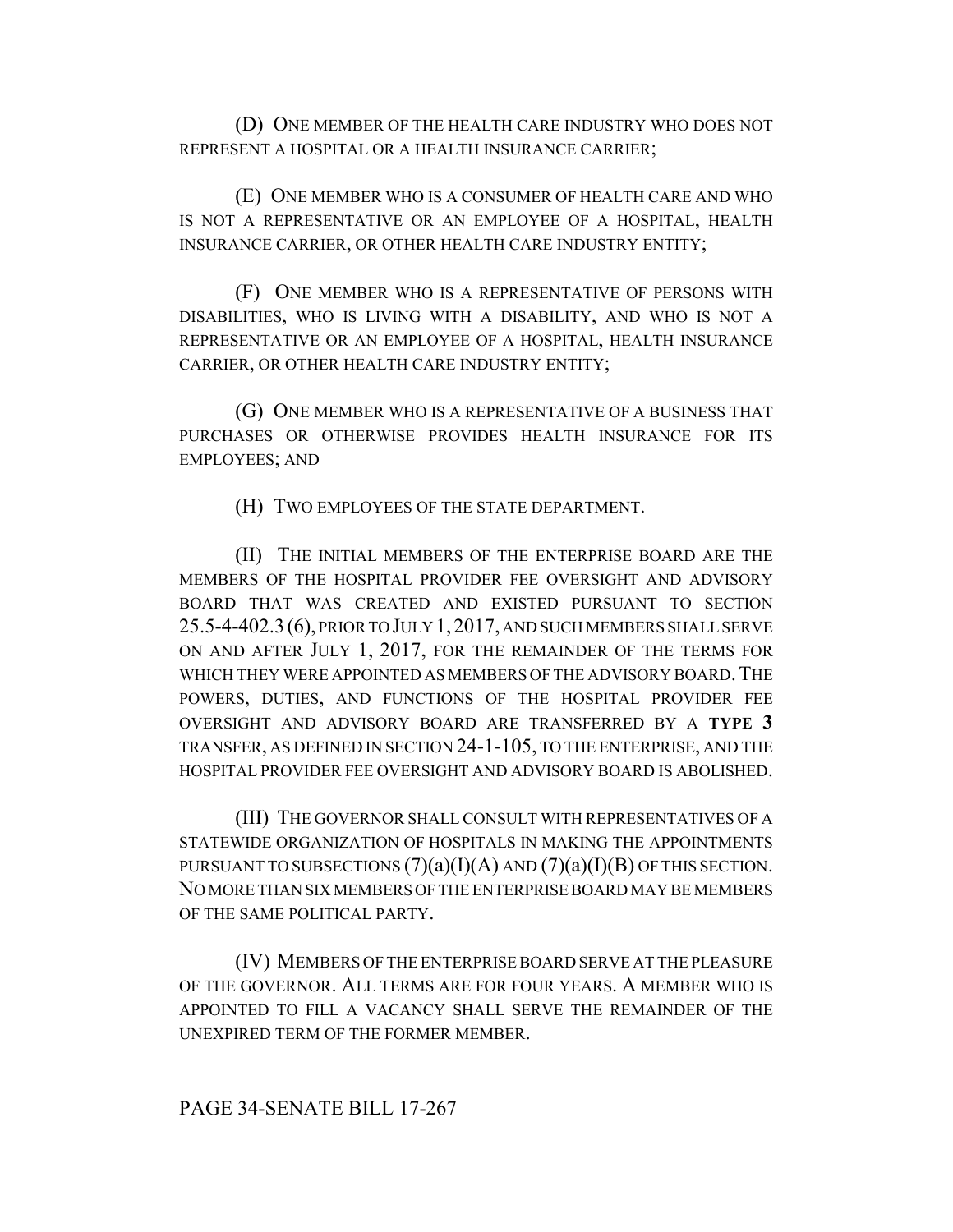(V) THE GOVERNOR SHALL DESIGNATE A CHAIR FROM AMONG THE MEMBERS OF THE ENTERPRISE BOARD APPOINTED PURSUANT TO SUBSECTIONS  $(7)(a)(I)(A)$  TO  $(7)(a)(I)(G)$  OF THIS SECTION. THE ENTERPRISE BOARD SHALL ELECT A VICE-CHAIR FROM AMONG ITS MEMBERS.

(b) MEMBERS OF THE ENTERPRISE BOARD SERVE WITHOUT COMPENSATION BUT MUST BE REIMBURSED FROM MONEY IN THE FUND FOR ACTUAL AND NECESSARY EXPENSES INCURRED IN THE PERFORMANCE OF THEIR DUTIES PURSUANT TO THIS SECTION.

(c) THE ENTERPRISE BOARD MAY CONTRACT FOR A GROUP FACILITATOR TO ASSIST THE MEMBERS OF THE ENTERPRISE BOARD IN PERFORMING THEIR REQUIRED DUTIES.

(d) THE ENTERPRISE BOARD HAS, AT A MINIMUM, THE FOLLOWING DUTIES:

(I) TO DETERMINE THE TIMING AND METHOD BY WHICH THE ENTERPRISE ASSESSES THE HEALTHCARE AFFORDABILITY AND SUSTAINABILITY FEE AND THE AMOUNT OF THE FEE;

(II) IF REQUESTED BY THE HEALTH AND HUMAN SERVICES COMMITTEE OF THE SENATE OR THE PUBLIC HEALTH CARE AND HUMAN SERVICES COMMITTEE OF THE HOUSE OF REPRESENTATIVES, OR ANY SUCCESSOR COMMITTEES, TO CONSULT WITH THE COMMITTEES ON ANY LEGISLATION THAT MAY IMPACT THE HEALTHCARE AFFORDABILITY AND SUSTAINABILITY FEE OR HOSPITAL REIMBURSEMENTS ESTABLISHED PURSUANT TO THIS SECTION;

(III) TO DETERMINE CHANGES IN THE HEALTHCARE AFFORDABILITY AND SUSTAINABILITY FEE THAT INCREASE THE NUMBER OF HOSPITALS BENEFITTING FROM THE USES OF THE HEALTHCARE AFFORDABILITY AND SUSTAINABILITY FEE DESCRIBED IN SUBSECTIONS  $(5)(b)(I)$  TO  $(5)(b)(IV)$  OF THIS SECTION OR THAT MINIMIZE THE NUMBER OF HOSPITALS THAT SUFFER LOSSES AS A RESULT OF PAYING THE HEALTHCARE AFFORDABILITY AND SUSTAINABILITY FEE;

(IV) TO RECOMMEND TO THE STATE DEPARTMENT REFORMS OR CHANGES TO THE INPATIENT HOSPITAL AND OUTPATIENT HOSPITAL REIMBURSEMENTS AND QUALITY INCENTIVE PAYMENTS MADE UNDER THE

#### PAGE 35-SENATE BILL 17-267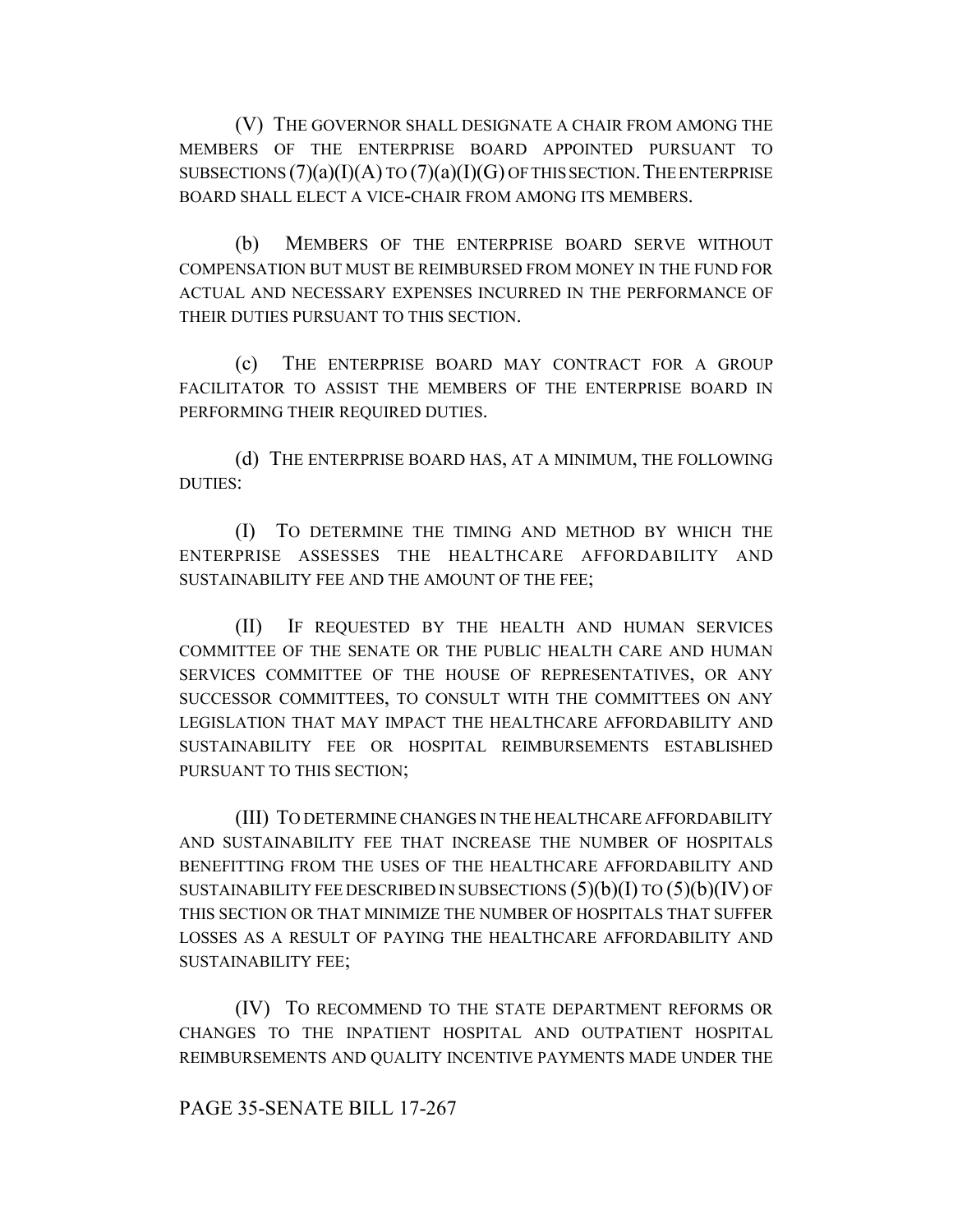STATE MEDICAL ASSISTANCE PROGRAM TO INCREASE PROVIDER ACCOUNTABILITY, PERFORMANCE, AND REPORTING;

(V) TO DIRECT AND OVERSEE THE ENTERPRISE IN SEEKING, IN CONCERT WITH OR THROUGH AN AGREEMENT WITH THE STATE DEPARTMENT IF REQUIRED BY FEDERAL LAW, ANY FEDERAL WAIVER NECESSARY TO FUND AND, IN COOPERATION WITH THE STATE DEPARTMENT AND HOSPITALS, SUPPORT THE IMPLEMENTATION OF A HEALTH CARE DELIVERY SYSTEM REFORM INCENTIVE PAYMENTS PROGRAM AS DESCRIBED IN SUBSECTION (8) OF THIS SECTION;

(VI) TO RECOMMEND TO THE STATE DEPARTMENT THE SCHEDULE AND APPROACH TO THE IMPLEMENTATION OF SUBSECTIONS  $(5)(b)(IV)$  AND  $(5)(b)(V)$  OF THIS SECTION;

(VII) IF MONEY IN THE FUND IS INSUFFICIENT TO FULLY FUND ALL OF THE PURPOSES SPECIFIED IN SUBSECTION (5)(b) OF THIS SECTION, TO RECOMMEND TO THE STATE BOARD CHANGES TO THE EXPANDED ELIGIBILITY PROVISIONS DESCRIBED IN SUBSECTION  $(5)(b)(IV)$  OF THIS SECTION;

(VIII) TO PREPARE THE REPORTS SPECIFIED IN SUBSECTION (7)(e) OF THIS SECTION;

(IX) TO MONITOR THE IMPACT OF THE HEALTHCARE AFFORDABILITY AND SUSTAINABILITY FEE ON THE BROADER HEALTH CARE MARKETPLACE;

(X) TO ESTABLISH REQUIREMENTS FOR THE REPORTS THAT HOSPITALS MUST SUBMIT TO THE ENTERPRISE TO ALLOW THE ENTERPRISE TO CALCULATE THE AMOUNT OF THE HEALTHCARE AFFORDABILITY AND SUSTAINABILITY FEE; AND

(XI) TO PERFORM ANY OTHER DUTIES REQUIRED TO FULFILL THE ENTERPRISE BOARD'S CHARGE OR THOSE ASSIGNED TO IT BY THE STATE BOARD OR THE EXECUTIVE DIRECTOR.

(e) ON OR BEFORE JANUARY 15, 2018, AND ON OR BEFORE JANUARY 15 EACH YEAR THEREAFTER, THE ENTERPRISE BOARD SHALL SUBMIT A WRITTEN REPORT TO THE HEALTH AND HUMAN SERVICES COMMITTEE OF THE SENATE AND THE PUBLIC HEALTH CARE AND HUMAN SERVICES COMMITTEE OF THE HOUSE OF REPRESENTATIVES, OR ANY SUCCESSOR COMMITTEES, THE

PAGE 36-SENATE BILL 17-267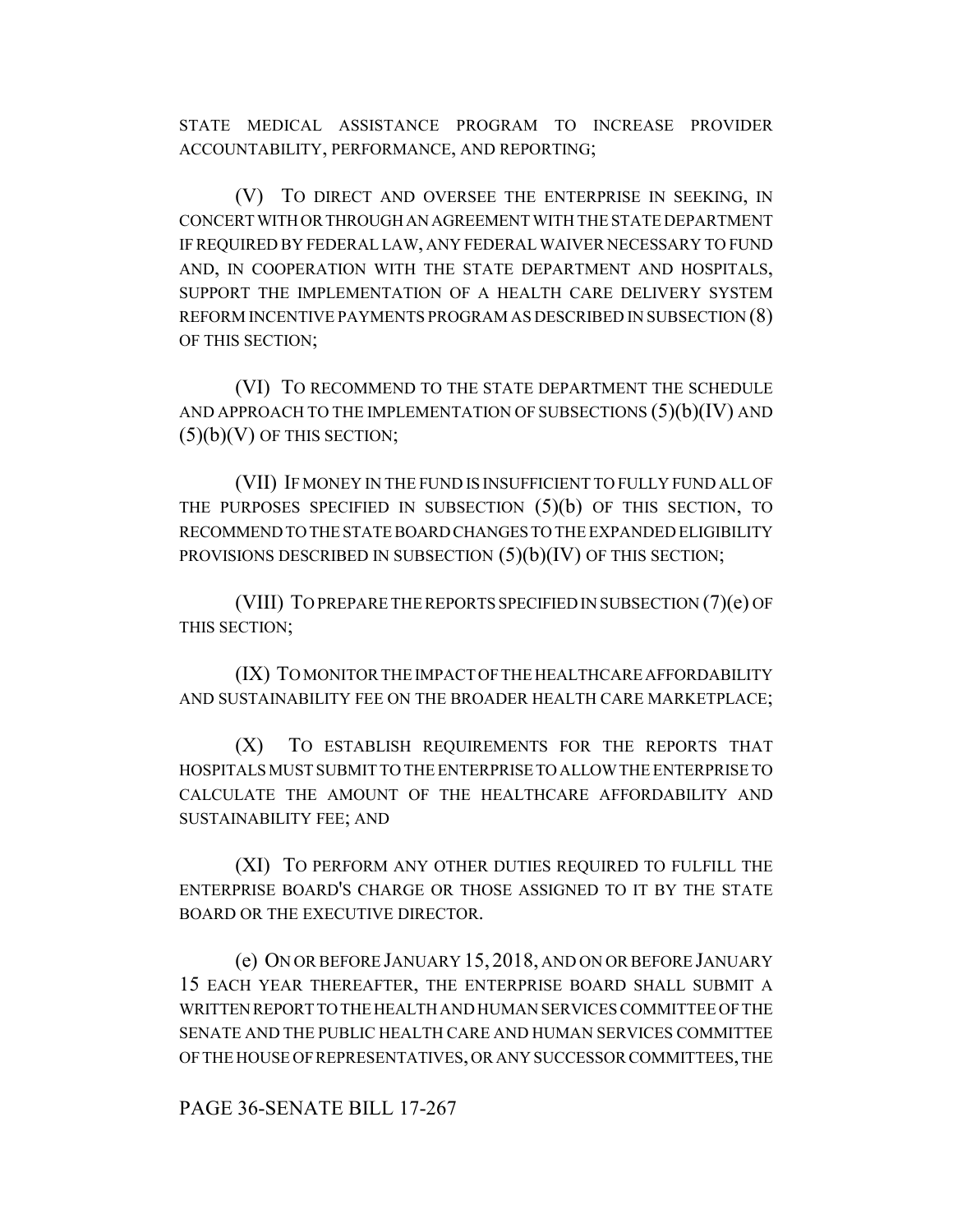JOINT BUDGET COMMITTEE OF THE GENERAL ASSEMBLY, THE GOVERNOR, AND THE STATE BOARD. THE REPORT SHALL INCLUDE, BUT NEED NOT BE LIMITED TO:

(I) THE RECOMMENDATIONS MADE TO THE STATE BOARD PURSUANT TO THIS SECTION;

(II) A DESCRIPTION OF THE FORMULA FOR HOW THE HEALTHCARE AFFORDABILITY AND SUSTAINABILITY FEE IS CALCULATED AND THE PROCESS BY WHICH THE HEALTHCARE AFFORDABILITY AND SUSTAINABILITY FEE IS ASSESSED AND COLLECTED;

(III) AN ITEMIZATION OF THE TOTAL AMOUNT OF THE HEALTHCARE AFFORDABILITY AND SUSTAINABILITY FEE PAID BY EACH HOSPITAL AND ANY PROJECTED REVENUE THAT EACH HOSPITAL IS EXPECTED TO RECEIVE DUE TO:

(A) THE INCREASED REIMBURSEMENTS MADE PURSUANT TO SUBSECTIONS  $(5)(b)(I)$  AND  $(5)(b)(II)$  OF THIS SECTION AND THE QUALITY INCENTIVE PAYMENTS MADE PURSUANT TO SUBSECTION (5)(b)(III) OF THIS SECTION; AND

(B) THE INCREASED ELIGIBILITY DESCRIBED IN SUBSECTIONS  $(5)(b)(IV)$  AND  $(5)(b)(V)$  OF THIS SECTION;

(IV) AN ITEMIZATION OF THE COSTS INCURRED BY THE ENTERPRISE IN IMPLEMENTING AND ADMINISTERING THE HEALTHCARE AFFORDABILITY AND SUSTAINABILITY FEE;

(V) ESTIMATES OF THE DIFFERENCES BETWEEN THE COST OF CARE PROVIDED AND THE PAYMENT RECEIVED BY HOSPITALS ON A PER-PATIENT BASIS, AGGREGATED FOR ALL HOSPITALS, FOR PATIENTS COVERED BY EACH OF THE FOLLOWING:

(A) MEDICAID;

(B) MEDICARE; AND

(C) ALL OTHER PAYERS; AND

PAGE 37-SENATE BILL 17-267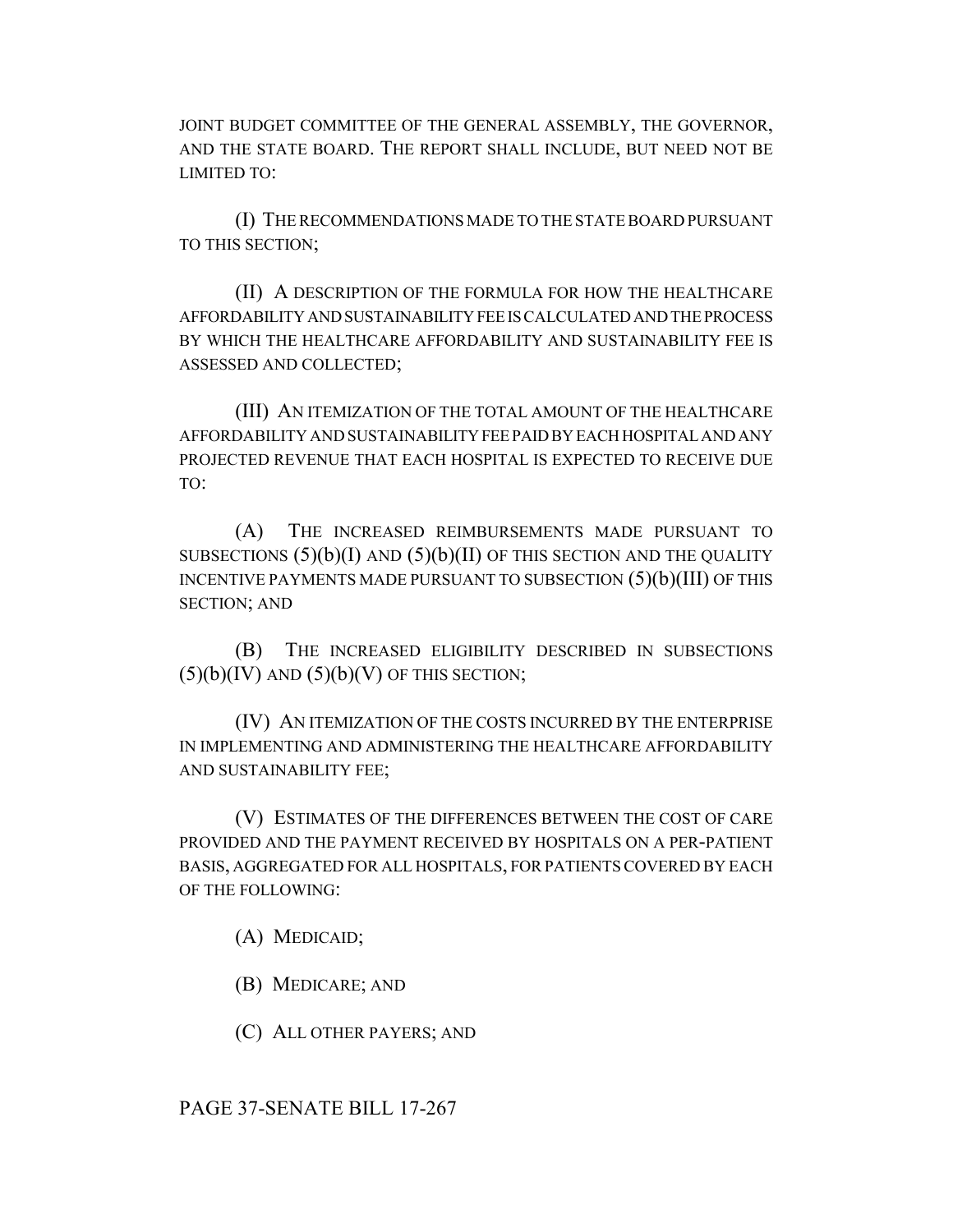(VI) A SUMMARY OF:

(A) THE EFFORTS MADE BY THE ENTERPRISE, ACTING IN CONCERT WITH OR THROUGH AN AGREEMENT WITH THE STATE DEPARTMENT IF REQUIRED BY FEDERAL LAW, TO SEEK ANY FEDERAL WAIVER NECESSARY TO FUND AND, IN COOPERATION WITH THE STATE DEPARTMENT AND HOSPITALS, SUPPORT THE IMPLEMENTATION OF A HEALTH CARE DELIVERY SYSTEM REFORM INCENTIVE PAYMENTS PROGRAM AS DESCRIBED IN SUBSECTION (8) OF THIS SECTION; AND

(B) THE PROGRESS ACTUALLY MADE BY THE ENTERPRISE, IN COOPERATION WITH THE STATE DEPARTMENT AND HOSPITALS, TOWARDS THE GOAL OF IMPLEMENTING SUCH A PROGRAM.

(f) (I) THE ENTERPRISE IS SUBJECT TO THE OPEN MEETINGS PROVISIONS OF THE "COLORADO SUNSHINE ACT OF 1972", CONTAINED IN PART 4 OF ARTICLE 6 OF TITLE 24, AND THE "COLORADO OPEN RECORDS ACT", PART 2 OF ARTICLE 72 OF TITLE 24.

(II) FOR PURPOSES OF THE "COLORADO OPEN RECORDS ACT", PART 2 OF ARTICLE 72 OF TITLE 24, AND EXCEPT AS MAY OTHERWISE BE PROVIDED BY FEDERAL LAW OR REGULATION OR STATE LAW, THE RECORDS OF THE ENTERPRISE ARE PUBLIC RECORDS, AS DEFINED IN SECTION 24-72-202 (6), REGARDLESS OF WHETHER THE ENTERPRISE RECEIVES LESS THAN TEN PERCENT OF ITS TOTAL ANNUAL REVENUES IN GRANTS, AS DEFINED IN SECTION 24-77-102 (7), FROM ALL COLORADO STATE AND LOCAL GOVERNMENTS COMBINED.

(III) THE ENTERPRISE IS A PUBLIC ENTITY FOR PURPOSES OF PART 2 OF ARTICLE 57 OF TITLE 11.

(8) **Health care delivery system reform incentive payments program - funding and implementation.** THE ENTERPRISE, ACTING IN CONCERT WITH OR THROUGH AN AGREEMENT WITH THE STATE DEPARTMENT IF REQUIRED BY FEDERAL LAW, SHALL SEEK ANY FEDERAL WAIVER NECESSARY TO FUND AND, IN COOPERATION WITH THE STATE DEPARTMENT AND HOSPITALS, SUPPORT THE IMPLEMENTATION, NO EARLIER THAN OCTOBER 1, 2019, OF A HEALTH CARE DELIVERY SYSTEM REFORM INCENTIVE PAYMENTS PROGRAM THAT WILL IMPROVE HEALTH CARE ACCESS AND OUTCOMES FOR INDIVIDUALS SERVED BY THE STATE DEPARTMENT

PAGE 38-SENATE BILL 17-267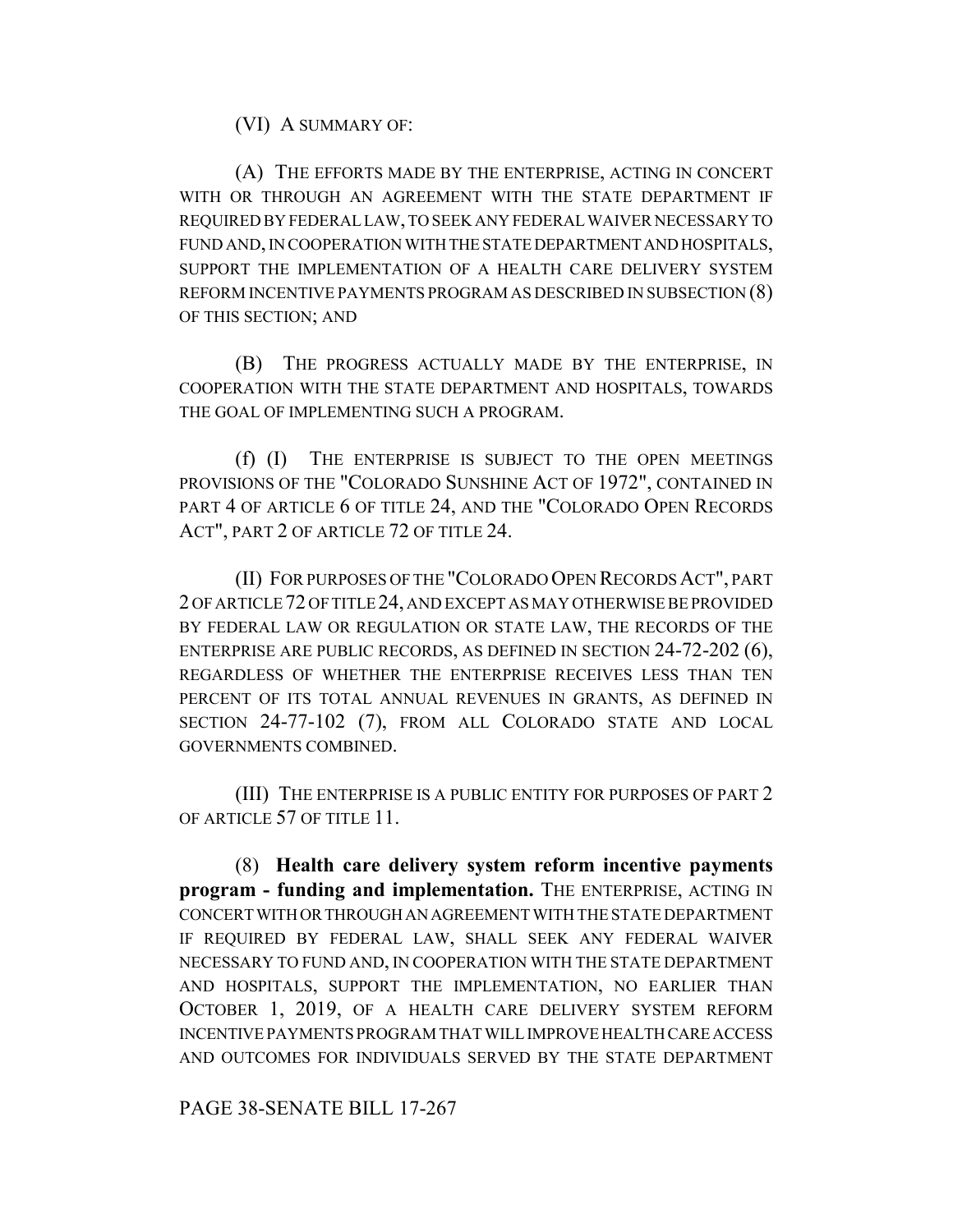WHILE EFFICIENTLY UTILIZING AVAILABLE FINANCIAL RESOURCES. SUCH A PROGRAM MUST, AT A MINIMUM:

(a) INCLUDE AN INITIAL PLANNING PHASE TO:

(I) ASSESS NEEDS; AND

(II) DEVELOP ACHIEVABLE OUTCOME-BASED METRICS TO BE USED TO MEASURE PROGRESS TOWARDS PROGRAM GOALS, INCLUDING THE GOALS OF HEALTH CARE DELIVERY SYSTEM INTEGRATION, IMPROVED PATIENT OUTCOMES, AND MORE EFFICIENT PROVISION OF CARE; AND

(b) ADDRESS THE FOLLOWING FOCUS AREAS:

(I) CARE COORDINATION AND CARE TRANSITION MANAGEMENT;

(II) INTEGRATION OF PHYSICAL AND BEHAVIORAL HEALTH CARE SERVICES;

(III) CHRONIC CONDITION MANAGEMENT;

(IV) TARGETED POPULATION HEALTH; AND

(V) DATA-DRIVEN ACCOUNTABILITY AND OUTCOME MEASUREMENT.

**SECTION 18.** In Colorado Revised Statutes, **add** 25.5-4-402.7 as follows:

**25.5-4-402.7. Unexpended hospital provider fee cash fund creation - transfer from hospital provider fee cash fund - use of fund - repeal.** (1) THE UNEXPENDED HOSPITAL PROVIDER FEE CASH FUND, REFERRED TO IN THIS SECTION AS THE "FUND", IS HEREBY CREATED IN THE STATE TREASURY. ON JUNE 30, 2017, THE STATE TREASURER SHALL TRANSFER TO THE FUND ALL MONEY IN THE HOSPITAL PROVIDER FEE CASH FUND CREATED IN SECTION  $25.5$ -4-402.3 (4)(a), AS THAT SECTION EXISTED BEFORE ITS REPEAL BY SENATE BILL 17-267, ENACTED IN 2017. THE STATE TREASURER SHALL CREDIT ALL INTEREST AND INCOME DERIVED FROM THE DEPOSIT AND INVESTMENT OF MONEY IN THE FUND TO THE GENERAL FUND. MONEY IN THE FUND IS CONTINUOUSLY APPROPRIATED TO THE STATE DEPARTMENT THROUGH OCTOBER 30, 2018, FOR THE PURPOSE OF PAYING

PAGE 39-SENATE BILL 17-267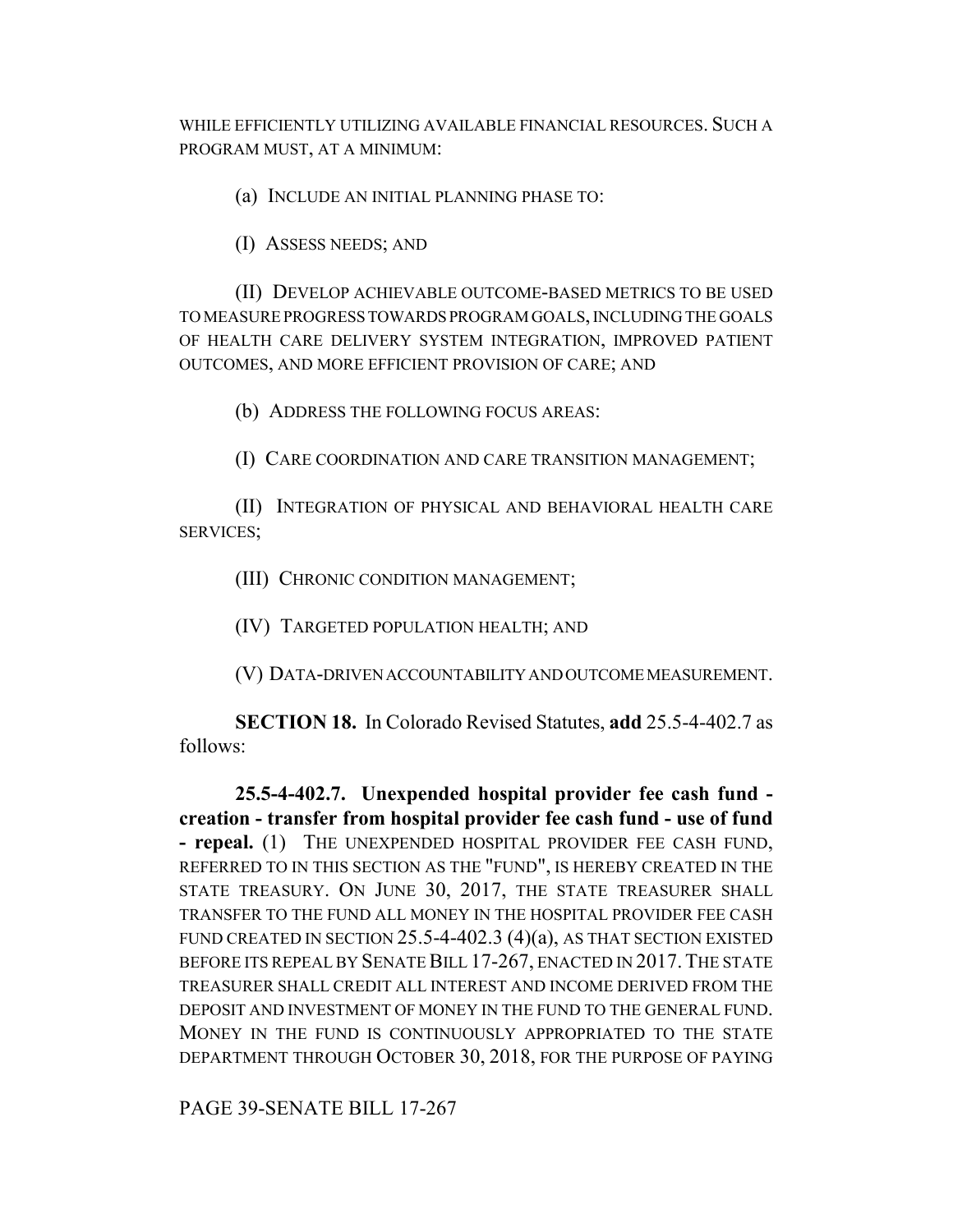CLAIMS INCURRED BEFORE JULY 1, 2017, THAT WERE PAYABLE PURSUANT TO SECTION 25.5-5-402.3(4), AS THAT SECTION EXISTED BEFORE ITS REPEAL BY SENATE BILL 17-267, ENACTED IN 2017.THE STATE DEPARTMENT SHALL REFUND ANY MONEY IN THE FUND DERIVED FROM HOSPITAL PROVIDER FEES THAT IS NOT EXPENDED FOR THE PURPOSE OF PAYING CLAIMS TO THE HOSPITALS THAT PAID THE FEES.

(2) THIS SECTION IS REPEALED, EFFECTIVE NOVEMBER 1, 2018.

**SECTION 19.** In Colorado Revised Statutes, 25.5-5-201, **amend** (1) introductory portion,  $(1)(o)(II)$ , and  $(1)(r)(II)$  as follows:

**25.5-5-201. Optional provisions - optional groups - repeal.** (1) The federal government allows the state to select optional groups to receive medical assistance. Pursuant to federal law, any person who is eligible for medical assistance under the optional groups specified in this section shall receive both the mandatory services specified in sections 25.5-5-102 and 25.5-5-103 and the optional services specified in sections 25.5-5-202 and 25.5-5-203. Subject to the availability of federal financial aid funds, the following are the individuals or groups that Colorado has selected as optional groups to receive medical assistance pursuant to this article and articles 4 and 6 of this title TITLE 25.5:

(o) (II) Notwithstanding the provisions of subparagraph  $(I)$  of this  $\frac{\text{pargraph}}{\text{obj}}$  SUBSECTION  $(1)(0)(I)$  OF THIS SECTION, if the moneys MONEY in the hospital provider HEALTHCARE AFFORDABILITY AND SUSTAINABILITY fee cash fund established pursuant to section  $25.5-4-402.3$  (4) SECTION 25.5-4-402.4, together with the corresponding federal matching funds,  $are$ IS insufficient to fully fund all of the purposes described in section  $25.5-4-402.3$  (4) (b) SECTION 25.5-4-402.4 (5)(b), after receiving recommendations from the hospital provider fee oversight and advisory **board** COLORADO HEALTHCARE AFFORDABILITY AND SUSTAINABILITY ENTERPRISE established pursuant to section  $25.5-4-402.3$  (6) SECTION 25.5-4-402.4 (3), for individuals with disabilities who are participating in the medicaid buy-in program established in part 14 of article 6 of this title TITLE 25.5, the state board by rule adopted pursuant to the provisions of section  $25.5-4-402.3$  (5) (b) (III) SECTION 25.5-4-402.4 (6)(b)(III) may reduce the medical benefits offered or the percentage of the federal poverty line to below four hundred fifty percent or may eliminate this eligibility group.

# PAGE 40-SENATE BILL 17-267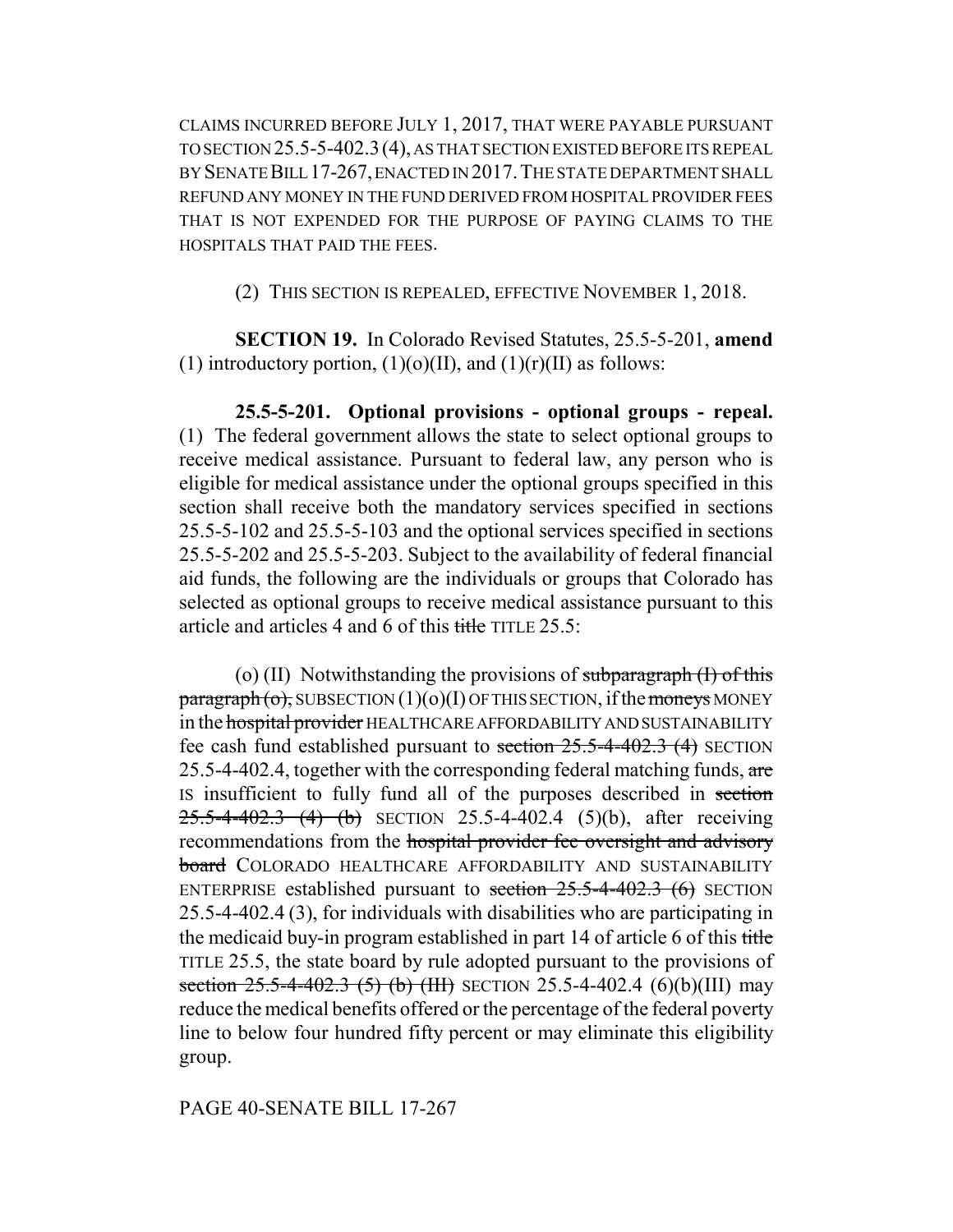$(r)$  (II) Notwithstanding the provisions of subparagraph  $(1)$  of this  $\frac{\text{parameter}}{\text{energy}}$  (r), SUBSECTION (1)(r)(I) OF THIS SECTION, if the moneys MONEY in the hospital provider HEALTHCARE AFFORDABILITY AND SUSTAINABILITY fee cash fund established pursuant to section  $25.5-4-402.3$  (4) SECTION 25.5-4-402.4, together with the corresponding federal matching funds,  $are$ IS insufficient to fully fund all of the purposes described in section  $25.5-4-402.3$  (4) (b) SECTION 25.5-4-402.4 (5)(b), after receiving recommendations from the hospital provider fee oversight and advisory **board** COLORADO HEALTHCARE AFFORDABILITY AND SUSTAINABILITY ENTERPRISE established pursuant to section  $25.5-4-402.3$  (6) SECTION 25.5-4-402.4 (3), for persons eligible for a medicaid buy-in program established pursuant to section 25.5-5-206, the state board by rule adopted pursuant to the provisions of section  $25.5-4-402.3$  (5) (b) (III) SECTION  $25.5$ -4-402.4  $(6)(b)(III)$  may reduce the medical benefits offered, or the percentage of the federal poverty line, or may eliminate this eligibility group.

**SECTION 20.** In Colorado Revised Statutes, 25.5-5-204.5, **amend** (2) as follows:

**25.5-5-204.5. Continuous eligibility - children - repeal.** (2) Notwithstanding the provisions of subsection (1) of this section, if the moneys MONEY in the hospital provider HEALTHCARE AFFORDABILITY AND SUSTAINABILITY fee cash fund established pursuant to section 25.5-4-402.3 (4) SECTION 25.5-4-402.4, together with the corresponding federal matching funds, are IS insufficient to fully fund all of the purposes described in section  $25.5-4-402.3$  (4) (b) SECTION 25.5-4-402.4 (5)(b), after receiving recommendations from the hospital provider fee oversight and advisory board COLORADO HEALTHCARE AFFORDABILITY AND SUSTAINABILITY ENTERPRISE established pursuant to section 25.5-4-402.3  $(6)$  SECTION 25.5-4-402.4 (3), the state board by rule adopted pursuant to the provisions of section  $25.5-4-402.3$  (5) (b) (HH) SECTION 25.5-4-402.4  $(6)(b)(III)$  may eliminate the continuous enrollment requirement pursuant to this section.

**SECTION 21.** In Colorado Revised Statutes, **add** 25.5-5-420 as follows:

**25.5-5-420. Advancing care for exceptional kids.** WITHIN ONE HUNDRED TWENTY DAYS OF THE ENACTMENT OF THE FEDERAL "ADVANCING

PAGE 41-SENATE BILL 17-267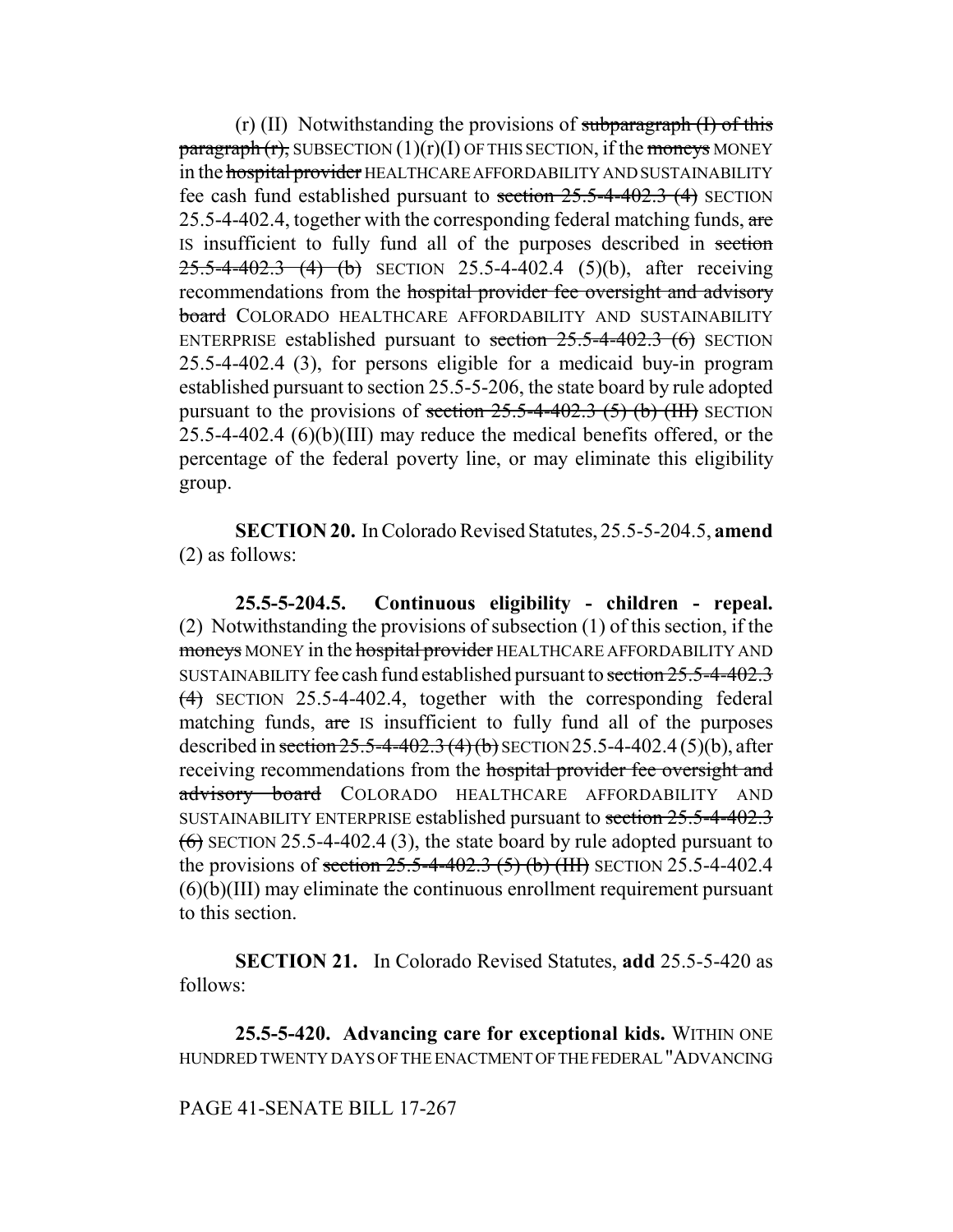CARE FOR EXCEPTIONAL KIDS ACT", SUBJECT TO AVAILABLE APPROPRIATIONS, THE STATE DEPARTMENT SHALL SEEK ANY FEDERAL APPROVAL NECESSARY TO FUND, IN COOPERATION WITH HOSPITALS THAT MEET THE SPECIFIED REQUIREMENTS, THE IMPLEMENTATION OF AN ENHANCED PEDIATRIC HEALTH HOME FOR CHILDREN WITH COMPLEX MEDICAL CONDITIONS. REQUIREMENTS FOR PARTICIPATION BY THE STATE DEPARTMENT, ALONG WITH THE REQUIREMENT OF AN ENHANCED PEDIATRIC HEALTH HOME, ARE STIPULATED BY THE "ADVANCING CARE FOR EXCEPTIONAL KIDS ACT" AND SHALL BE COMPLIED WITH ACCORDINGLY.

**SECTION 22.** In Colorado Revised Statutes, 25.5-8-103, **amend** the introductory portion,  $(4)(a)(II)$ , and  $(4)(b)(II)$  as follows:

**25.5-8-103. Definitions - repeal.** As used in this article ARTICLE 8, unless the context otherwise requires:

(4) "Eligible person" means:

(a) (II) Notwithstanding the provisions of subparagraph  $(I)$  of this  $\frac{\text{pargraph}}{a}$ , SUBSECTION  $(4)(a)(I)$  OF THIS SECTION, if the moneys MONEY in the hospital provider HEALTHCARE AFFORDABILITY AND SUSTAINABILITY fee cash fund established pursuant to section  $25.5-4-402.3$  (4) SECTION 25.5-4-402.4 (5), together with the corresponding federal matching funds, are IS insufficient to fully fund all of the purposes described in section  $25.5-4-402.3$  (4) (b) SECTION 25.5-4-402.4 (5)(b), after receiving recommendations from the hospital provider fee oversight and advisory **board** COLORADO HEALTHCARE AFFORDABILITY AND SUSTAINABILITY ENTERPRISE established pursuant to section  $25.5-4-402.3$  (6) SECTION 25.5-4-402.4(3), for persons less than nineteen years of age, the state board may by rule adopted pursuant to the provisions of section  $25.5-4-402.3(5)$ (b) (HI) SECTION 25.5-4-402.4 (6)(b)(III) reduce the percentage of the federal poverty line to below two hundred fifty percent, but the percentage shall not be reduced to below two hundred five percent.

(b) (II) Notwithstanding the provisions of subparagraph  $(1)$  of this  $\frac{\text{parameter}}{\text{b}}$  SUBSECTION (4)(b)(I) OF THIS SECTION, if the moneys MONEY in the hospital provider HEALTHCARE AFFORDABILITY AND SUSTAINABILITY fee cash fund established pursuant to section  $25.5-4-402.3$  (4) SECTION 25.5-4-402.4 (5), together with the corresponding federal matching funds, are IS insufficient to fully fund all of the purposes described in section

#### PAGE 42-SENATE BILL 17-267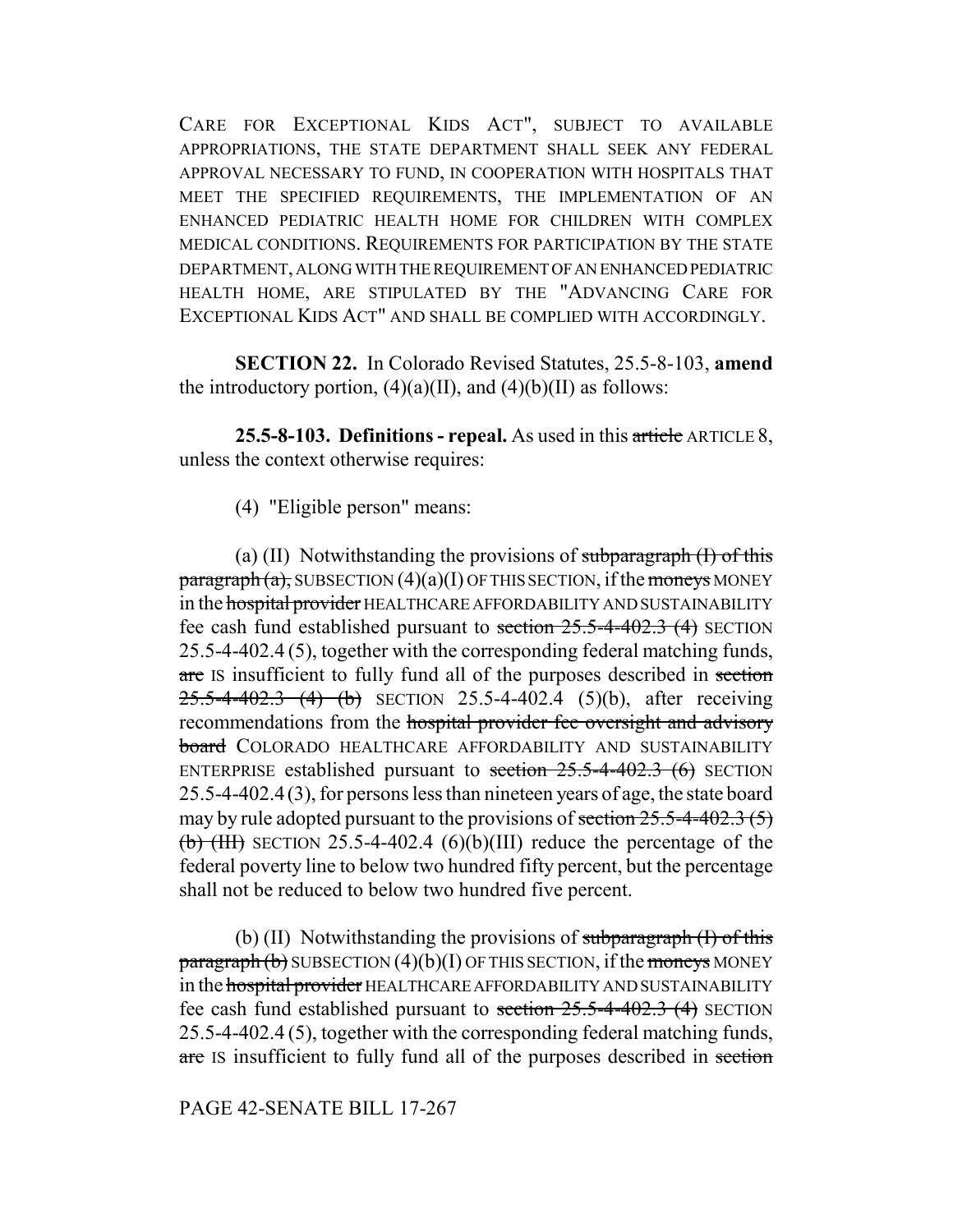$25.5-4-402.3$  (4) (b) SECTION 25.5-4-402.4 (5)(b), after receiving recommendations from the hospital provider fee oversight and advisory board COLORADO HEALTHCARE AFFORDABILITY AND SUSTAINABILITY ENTERPRISE established pursuant to section  $25.5$ -4-402.3 (6) SECTION 25.5-4-402.4 (3), for pregnant women, the state board by rule adopted pursuant to the provisions of section  $25.5$ -4-402.3 (5) (b) (III) SECTION 25.5-4-402.4 (6)(b)(III) may reduce the percentage of the federal poverty line to below two hundred fifty percent, but the percentage shall not be reduced to below two hundred five percent.

**SECTION 23.** In Colorado Revised Statutes, 29-2-105, **amend** (1) introductory portion and (1)(d)(I) introductory portion; and **add**  $(1)(d)(I)(O)$  as follows:

**29-2-105. Contents of sales tax ordinances and proposals repeal.** (1) The sales tax ordinance or proposal of any incorporated town, city, or county adopted pursuant to this article shall be imposed on the sale of tangible personal property at retail or the furnishing of services, as provided in paragraph (d) of this subsection  $(1)$  SUBSECTION  $(1)(d)$  OF THIS SECTION. Any countywide or incorporated town or city sales tax ordinance or proposal shall include the following provisions:

(d) (I) A provision that the sale of tangible personal property and services taxable pursuant to this article shall be the same as the sale of tangible personal property and services taxable pursuant to section 39-26-104, C.R.S., except as otherwise provided in this paragraph  $(d)$ SUBSECTION  $(1)(d)$ . The sale of tangible personal property and services taxable pursuant to this article shall be subject to the same sales tax exemptions as those specified in part 7 of article 26 of title 39  $C.R.S.$ ; except that the sale of the following may be exempted from a town, city, or county sales tax only by the express inclusion of the exemption either at the time of adoption of the initial sales tax ordinance or resolution or by amendment thereto:

(O) THE EXEMPTION FOR RETAIL SALES OF MARIJUANA UPON WHICH THE RETAIL MARIJUANA SALES TAX IS IMPOSED PURSUANT TO SECTION 39-28.8-202 AS SPECIFIED IN SECTION 39-26-729.

**SECTION 24.** In Colorado Revised Statutes, **add** 39-3-209 as follows:

#### PAGE 43-SENATE BILL 17-267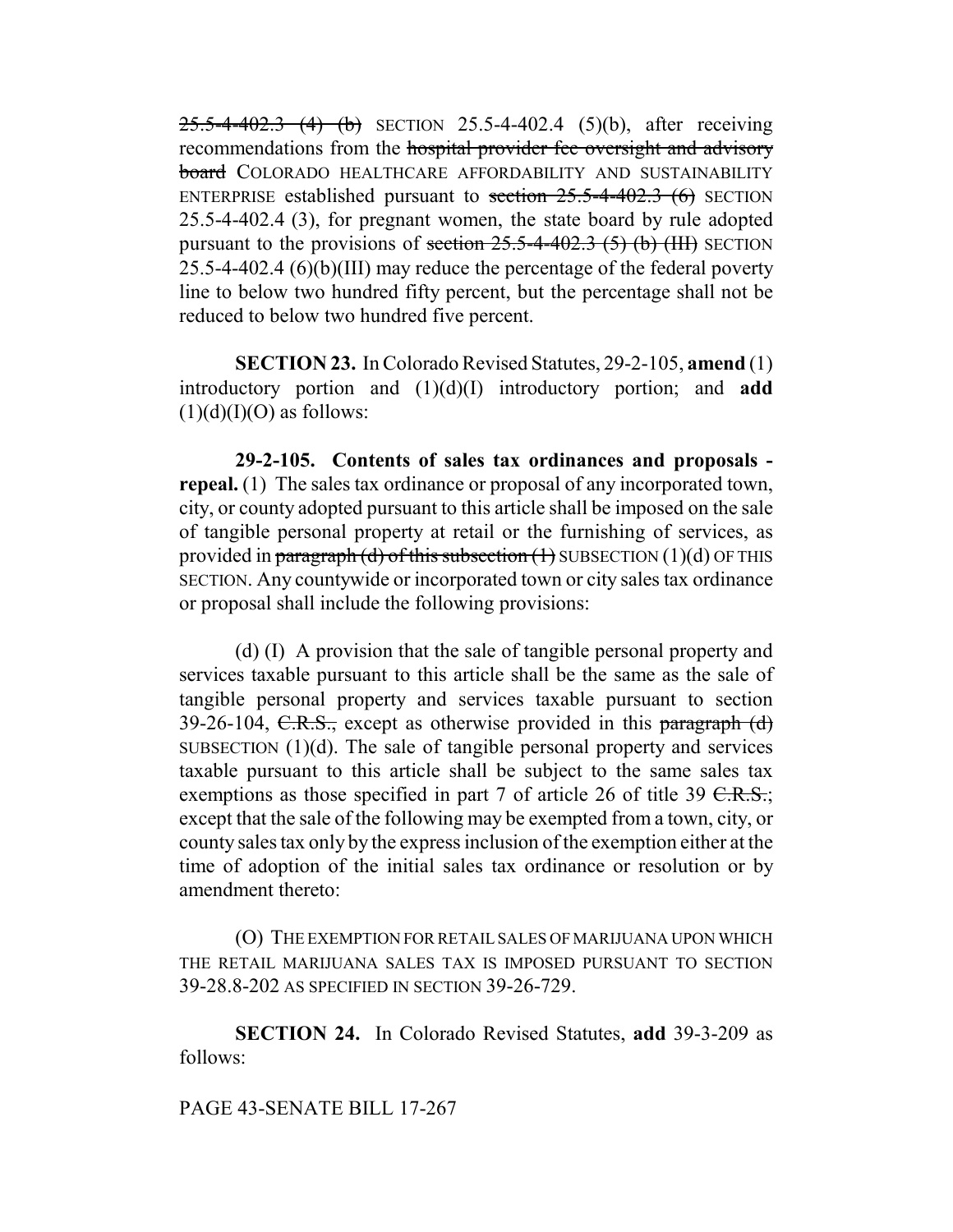**39-3-209. State expenditure for property tax exemptions mechanism for refunding of excess state revenue - legislative declaration.** (1) THE GENERAL ASSEMBLY HEREBY FINDS AND DECLARES THAT:

(a) ALTHOUGH THE EXEMPTIONS ALLOWED BY THIS PART 2 ARE EXEMPTIONS FROM LOCAL GOVERNMENT PROPERTY TAXES, THE STATE MUST REIMBURSE LOCAL GOVERNMENTS FOR THE NET AMOUNT OF PROPERTY TAX REVENUES LOST AS A RESULT OF THE EXEMPTIONS AND THEREFORE BEARS THE FULL COST OF THE EXEMPTIONS;

(b) SECTION 3.5 OF ARTICLE X OF THE STATE CONSTITUTION AUTHORIZES THE GENERAL ASSEMBLY TO RAISE OR LOWER THE MAXIMUM AMOUNT OF ACTUAL VALUE OF RESIDENTIAL REAL PROPERTY OF WHICH FIFTY PERCENT IS EXEMPT PURSUANT TO THIS PART 2;

(c) IN ORDER TO ELIMINATE THE COST OF THE EXEMPTION AND FUND OTHER STATE NEEDS, THE GENERAL ASSEMBLY, AS AUTHORIZED BY SECTION 3.5 OF ARTICLE X OF THE STATE CONSTITUTION, HAS AT TIMES TEMPORARILY SUSPENDED THE EXEMPTION FOR QUALIFYING SENIORS ALLOWED BY THIS PART 2 BY LOWERING TO ZERO THE MAXIMUM AMOUNT OF ACTUAL VALUE OF RESIDENTIAL REAL PROPERTY OF WHICH FIFTY PERCENT IS EXEMPT;

(d) THE GENERAL ASSEMBLY INTENDS TO ALLOWS SENIORS TO RELY ON PREDICTABLE AND SUSTAINABLE EXEMPTIONS BY FULLY FUNDING THE PROPERTY TAX EXEMPTION FOR QUALIFYING SENIORS IN THE FUTURE, AND IT IS MORE LIKELY TO BE ABLE TO DO SO IF THE COST OF THE EXEMPTION, WHICH EXCLUSIVELY BENEFITS TAXPAYERS WHO RESIDE IN COLORADO, CONSTITUTES A REFUND OF EXCESS STATE REVENUES FOR STATE FISCAL YEARS FOR WHICH SUCH REFUNDS ARE REQUIRED; AND

(e) SECTION 20 OF ARTICLE X OF THE STATE CONSTITUTION AUTHORIZES THE STATE TO USE ANY REASONABLE METHOD TO MAKE REQUIRED REFUNDS OF EXCESS STATE REVENUES, AND THE PAYMENT BY THE STATE OF REIMBURSEMENT TO LOCAL GOVERNMENTS FOR THE NET AMOUNT OF PROPERTY TAX REVENUES LOST AS A RESULT OF THE PROPERTY TAX EXEMPTIONS ALLOWED BY THIS PART 2, WHICH EXEMPTIONS DIRECTLY REDUCE THE TAX LIABILITY OF TAXPAYING COLORADO RESIDENTS THROUGHOUT THE STATE, IS A REASONABLE METHOD OF MAKING SUCH

PAGE 44-SENATE BILL 17-267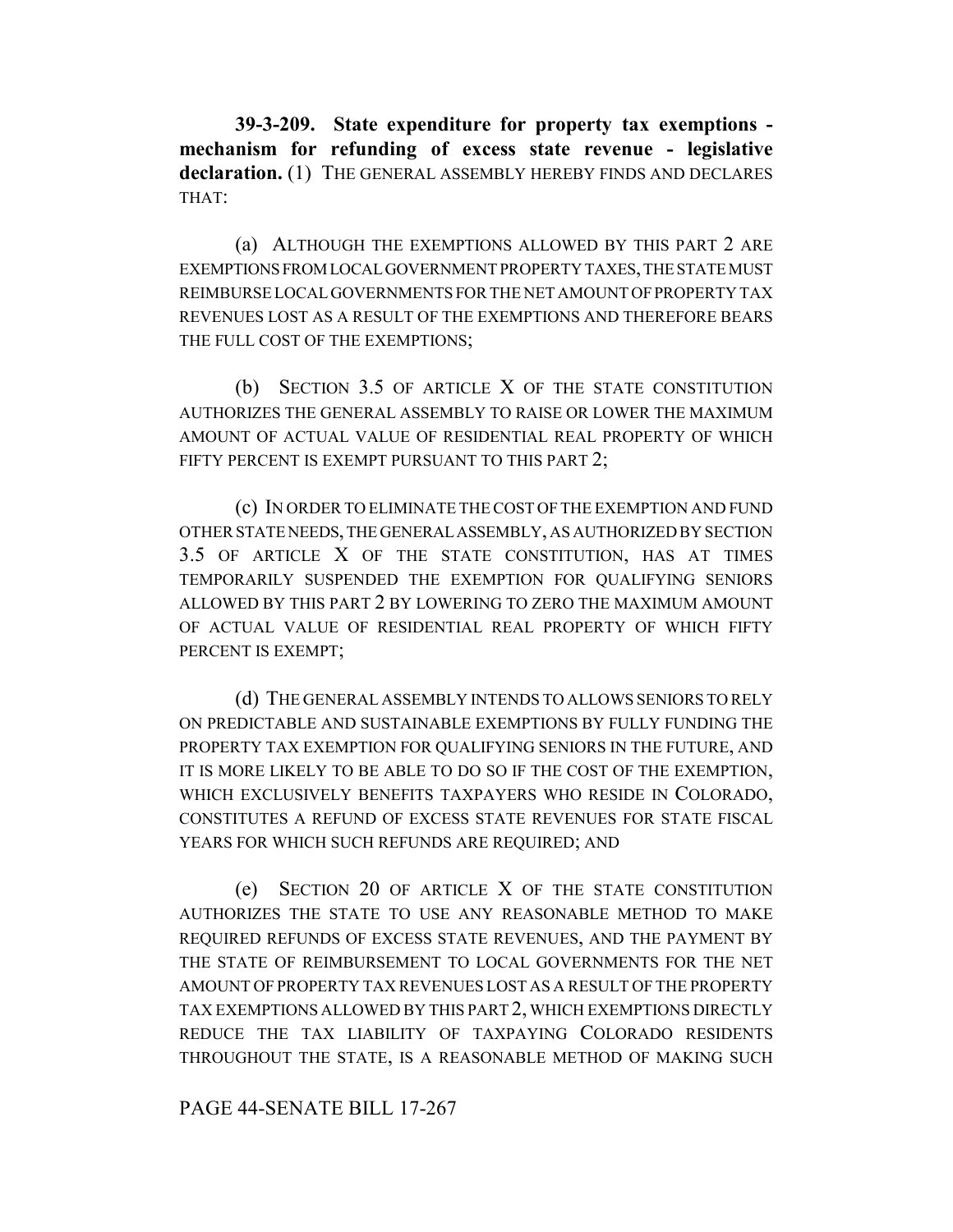REFUNDS.

(2) FOR ANY STATE FISCAL YEAR COMMENCING ON OR AFTER JULY 1, 2017, FOR WHICH STATE REVENUES, AS DEFINED IN SECTION 24-77-103.6 (6)(c), EXCEED THE EXCESS STATE REVENUES CAP, AS DEFINED IN SECTION 24-77-103.6  $(6)(b)(I)(C)$  OR  $(6)(b)(I)(D)$ , AND ARE REQUIRED TO BE REFUNDED IN ACCORDANCE WITH SECTION 20 OF ARTICLE X OF THE STATE CONSTITUTION, THE LESSER OF ALL REIMBURSEMENT PAID BY THE STATE TREASURER TO EACH TREASURER AS REQUIRED BY SECTION 39-3-207 (4) FOR THE PROPERTY TAX YEAR THAT COMMENCED DURING THE STATE FISCAL YEAR OR AN AMOUNT OF SUCH REIMBURSEMENT EQUAL TO THE AMOUNT OF EXCESS STATE REVENUES FOR THE STATE FISCAL YEAR THAT ARE REQUIRED TO BE REFUNDED IS A REFUND OF SUCH EXCESS STATE REVENUES.

**SECTION 25.** In Colorado Revised Statutes, 39-22-537, **amend**  $(3)(a)$  introductory portion and  $(6)$  as follows:

**39-22-537. Credit for personal property taxes paid - legislative declaration - definitions - repeal.** (3) (a) For any income tax year commencing on or after January 1, 2015, but prior to  $\frac{1}{2020}$ JANUARY 1, 2019, a taxpayer who qualifies under paragraph (b) of this subsection  $(3)$  SUBSECTION  $(3)(b)$  OF THIS SECTION is allowed a credit against the tax imposed by this article ARTICLE 22 that is equal to a percentage of the property taxes paid for personal property in Colorado during the income tax year. For a given income tax year, a taxpayer's percentage is equal to one hundred percent minus the sum of the taxpayer's federal marginal income tax rate for the year and the state income tax rate for the year; except that the percentage is equal to one hundred percent for an organization that:

(6) This section is repealed, effective  $\frac{\text{H}_y}{\text{H}_y}$ ,  $\frac{2022}{\text{H}_y}$  JULY 1, 2021.

**SECTION 26.** In Colorado Revised Statutes, **add** 39-22-537.5 as follows:

**39-22-537.5. Credit for personal property taxes paid - legislative declaration - definitions - repeal.** (1) THE GENERAL ASSEMBLY DECLARES THAT THE PURPOSE OF THE TAX EXPENDITURE IN THIS SECTION IS TO MINIMIZE THE NEGATIVE IMPACT OF THE BUSINESS PERSONAL PROPERTY TAX ON BUSINESSES.

PAGE 45-SENATE BILL 17-267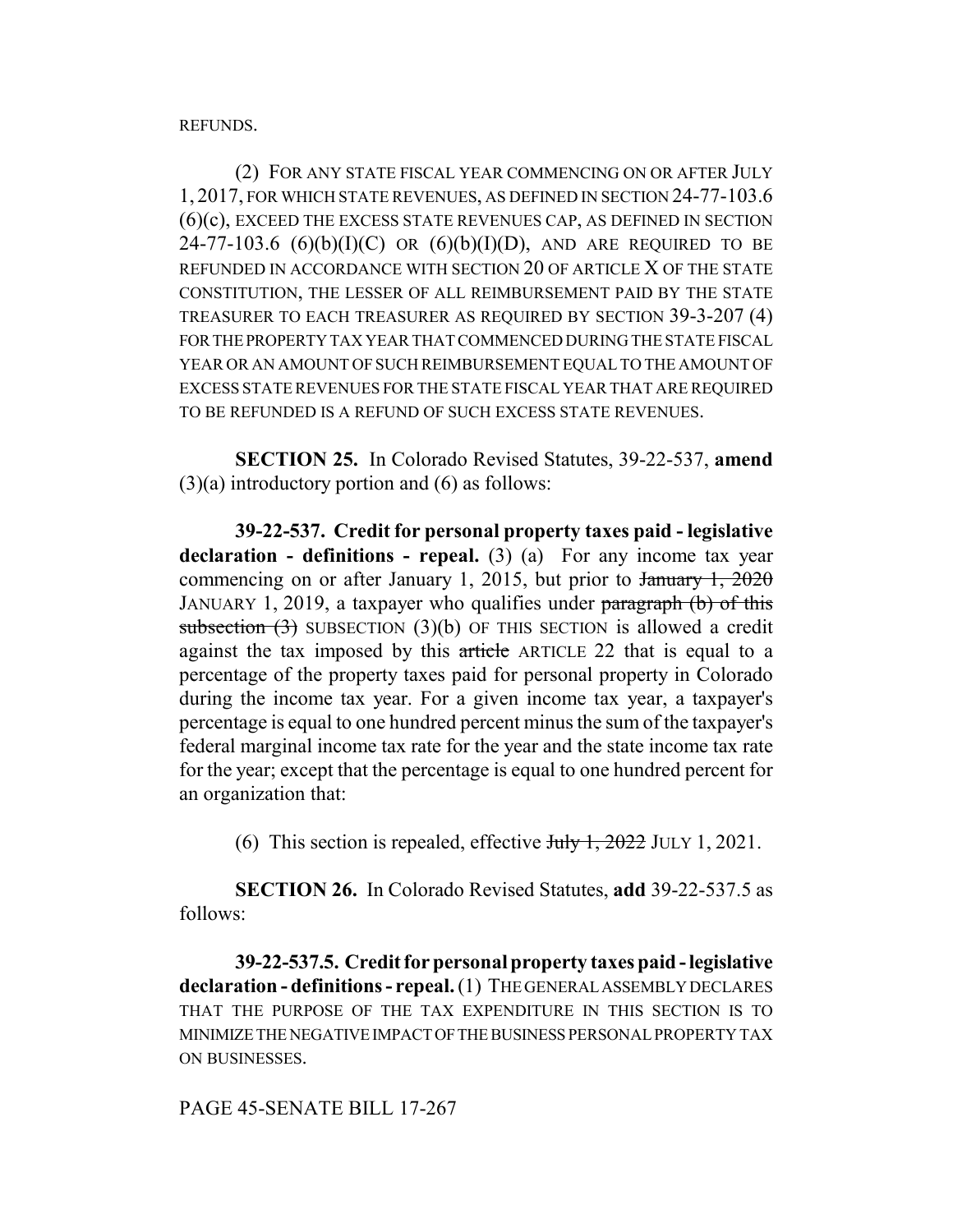(2) AS USED IN THIS SECTION, UNLESS THE CONTEXT OTHERWISE REQUIRES:

(a) "PROPERTY TAX" MEANS THE AD VALOREM TAX IMPOSED PURSUANT TO SECTION 3 OF ARTICLE X OF THE STATE CONSTITUTION BUT DOES NOT INCLUDE PUBLIC UTILITIES ASSESSED PURSUANT TO SECTION 39-4-102, AND DOES NOT INCLUDE THE GRADUATED ANNUAL SPECIFIC OWNERSHIP TAX IMPOSED PURSUANT TO SECTION 6 OF ARTICLE X OF THE STATE CONSTITUTION.

(b) "TAXPAYER" INCLUDES AN ORGANIZATION EXEMPT FROM FEDERAL TAXATION PURSUANT TO SECTION 501 (c) OF THE INTERNAL REVENUE CODE.

(3) (a) FOR INCOME TAX YEARS COMMENCING ON OR AFTER JANUARY 1, 2019, A TAXPAYER IS ALLOWED A CREDIT AGAINST THE TAX IMPOSED BY THIS ARTICLE 22 EQUAL TO THE PROPERTY TAX PAID IN COLORADO DURING THE INCOME TAX YEAR ON UP TO EIGHTEEN THOUSAND DOLLARS OF THE TOTAL ACTUAL VALUE OF THE TAXPAYER'S PERSONAL **PROPERTY** 

(b) A TAXPAYER MAY NOT CLAIM A TAX CREDIT UNDER THIS SECTION FOR THE PAYMENT OF DELINQUENT PROPERTY TAXES THAT WERE OWED FOR A PRIOR PROPERTY TAX YEAR.

(c) THE AMOUNT OF THE CREDIT UNDER THIS SECTION THAT EXCEEDS THE TAXPAYER'S INCOME TAXES DUE IS REFUNDED TO THE **TAXPAYER** 

(4) TO CLAIM A CREDIT UNDER THIS SECTION, A TAXPAYER MUST SUBMIT TO THE DEPARTMENT OF REVENUE A COPY OF A PROPERTY TAX STATEMENT DESCRIBED IN SECTION 39-10-103 FOR ALL OF THE TAXPAYER'S PERSONAL PROPERTY FOR THE PROPERTY TAX YEAR FOR WHICH THE CREDIT IS CLAIMED.

**SECTION 27.** In Colorado Revised Statutes, 39-22-627, **amend** (1)(b), (3), and (6); and **repeal** (9) as follows:

**39-22-627. Temporary adjustment of rate of income tax refund of excess state revenues - authority of executive director.**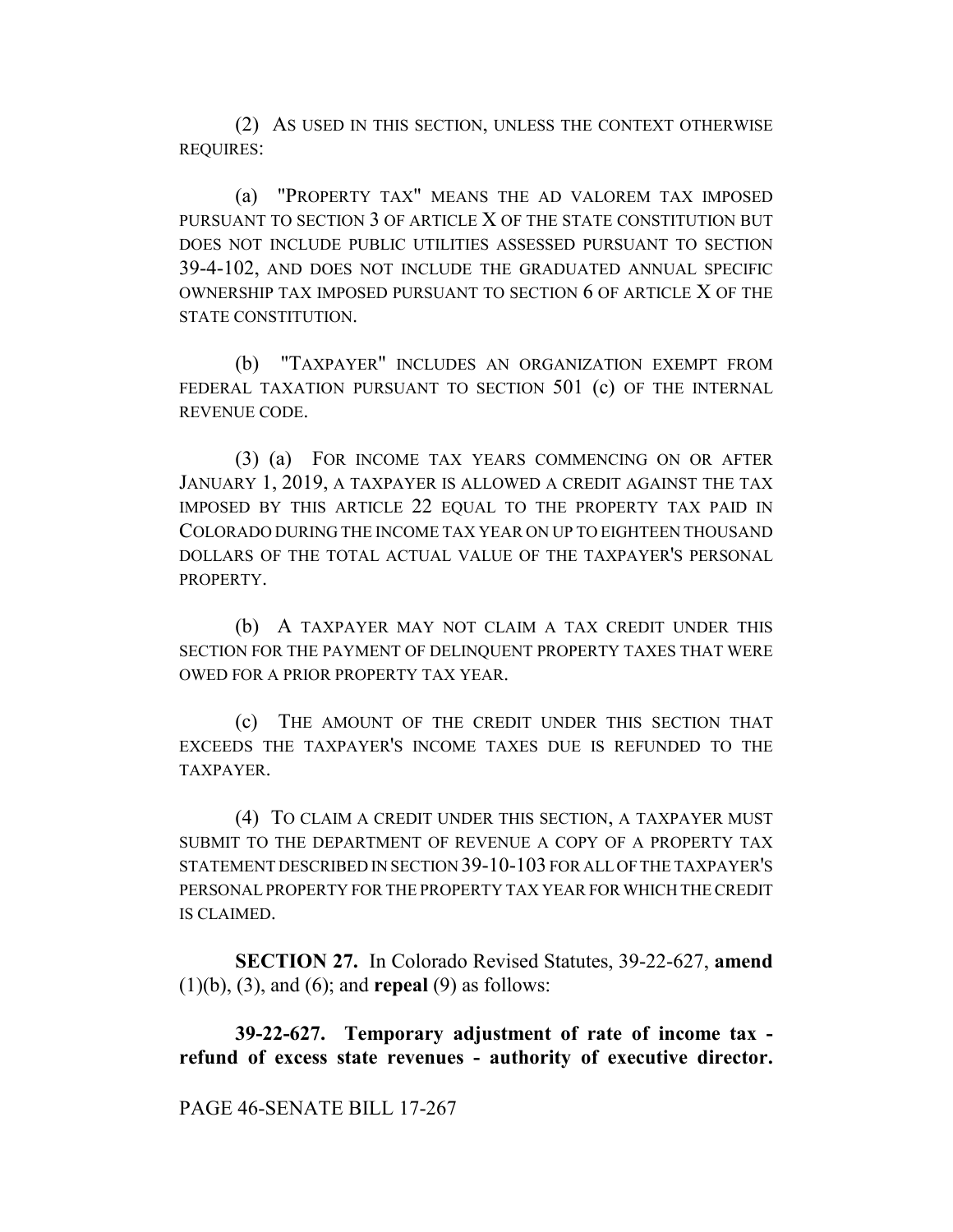(1) (b) In order for the provisions of paragraph (a) of this subsection  $(1)$ SUBSECTION  $(1)(a)$  OF THIS SECTION to take effect, the amount of state revenues required to be refunded for the specified state fiscal year shall MUST exceed the total of the adjusted amount set forth in section 39-22-123 (4) (c), OF REIMBURSEMENT FOR PROPERTY TAX REVENUES LOST AS A RESULT OF THE PROPERTY TAX EXEMPTIONS ALLOWED BY PART 2 OF ARTICLE 3 OF THIS TITLE 39 PAID BY THE STATE TREASURER TO EACH COUNTY TREASURER AS REQUIRED BY SECTION 39-3-207 (4) FOR THE PROPERTY TAX YEAR THAT COMMENCED DURING THE SPECIFIED STATE FISCAL YEAR plus the estimated amount by which state revenues would be decreased as the result of a reduction in the state income tax rate from four and sixty-three one-hundredths percent to four and one-half percent of federal taxable income, as determined pursuant to this section.

(3) If one or more ballot questions are submitted to the voters at a statewide election to be held in November of any given calendar year that seek authorization for the state to retain and spend all or any portion of the amount of excess state revenues for the state fiscal year ending during said calendar year, the executive director shall not reduce the state income tax rate until the results of said election are known so that the state income tax rate may be reduced only if, after the results of said election, the amount of excess state revenues required to be refunded for the state fiscal year exceeds the total of the adjusted amount set forth in section 39-22-123 (4)(c), OF REIMBURSEMENT FOR PROPERTY TAX REVENUES LOST AS A RESULT OF THE PROPERTY TAX EXEMPTIONS ALLOWED BY PART 2 OF ARTICLE 3 OF THIS TITLE 39 PAID BY THE STATE TREASURER TO EACH COUNTY TREASURER AS REQUIRED BY SECTION 39-3-207 (4) FOR THE PROPERTY TAX YEAR THAT COMMENCED DURING THE SPECIFIED STATE FISCAL YEAR plus the estimated amount by which state revenues would be decreased as a result of a reduction in the state income tax rate from four and sixty-three one-hundredths percent to four and one-half percent of federal taxable income pursuant to this section.

(6) If, based on the financial report prepared by the controller in accordance with section 24-77-106.5, C.R.S., the controller certifies that the amount of the state revenues for any state fiscal year commencing on or after July 1, 2010 JULY 1, 2017, exceeds the limitation on state fiscal year spending imposed by section 20  $(7)(a)$  of article X of the state constitution for that state fiscal year and exceeds the amount of excess state revenues that the voters statewide have authorized the state to retain and

## PAGE 47-SENATE BILL 17-267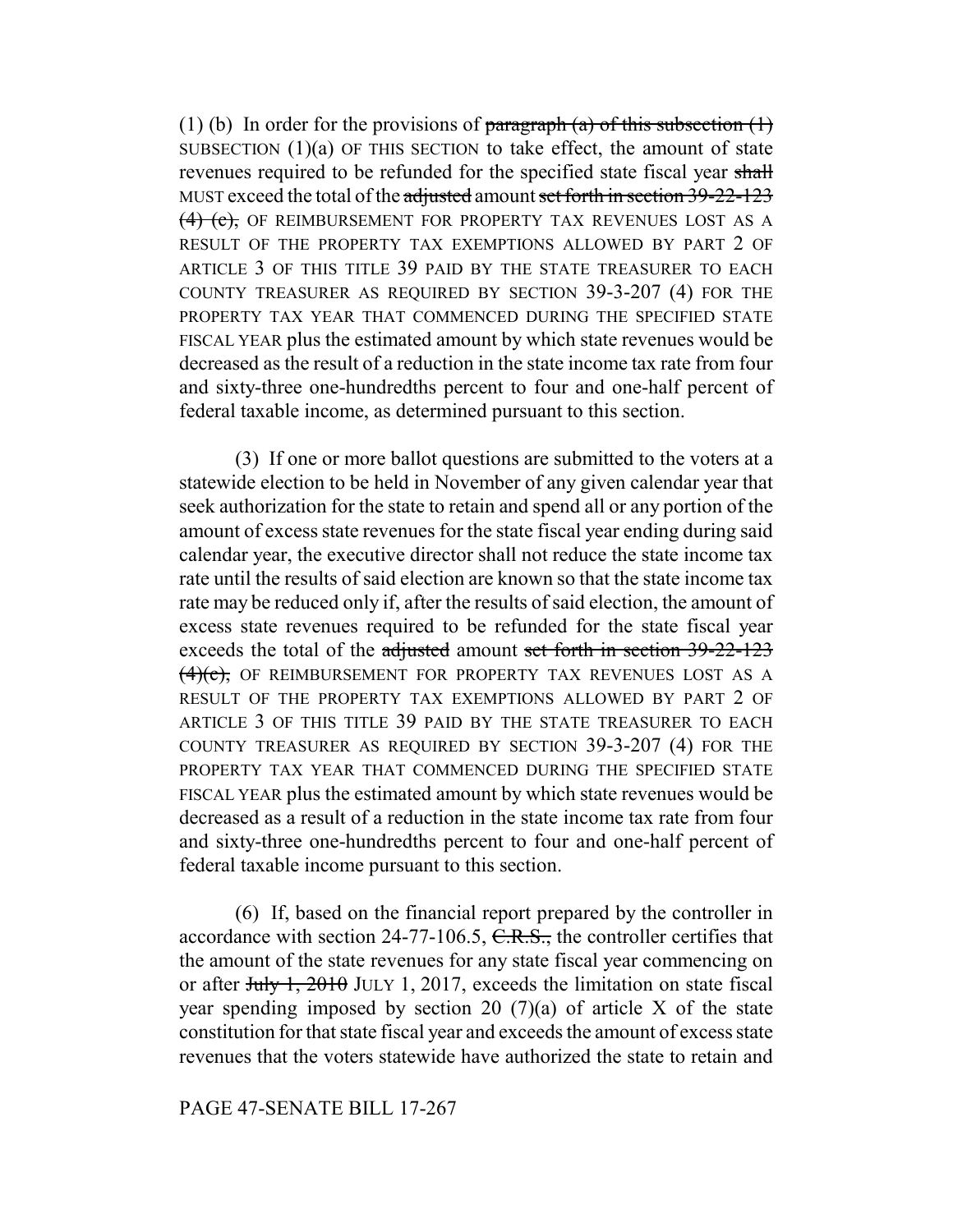spend for that state fiscal year by less than the total of the adjusted amount set forth in section 39-22-123 (4)(c), OF REIMBURSEMENT FOR PROPERTY TAX REVENUES LOST AS A RESULT OF THE PROPERTY TAX EXEMPTIONS ALLOWED BY PART 2 OF ARTICLE 3 OF THIS TITLE 39 PAID BY THE STATE TREASURER TO EACH COUNTY TREASURER AS REQUIRED BY SECTION 39-3-207 (4) FOR THE PROPERTY TAX YEAR THAT COMMENCED DURING THE SPECIFIED STATE FISCAL YEAR plus the estimated amount by which state revenues would be decreased as the result of a reduction in the state income tax rate from four and sixty-three one-hundredths percent to four and one-half percent of federal taxable income as calculated by the executive director pursuant to subsection (2) of this section, then the reduction in the state income tax rate allowed pursuant to subsection (1) of this section shall not be allowed for the income tax year commencing during the calendar year in which the state fiscal year ended.

(9) If, by operation of section  $39-22-123(6)$ , excess state revenues are no longer refunded through an earned income tax credit, the total of the adjusted amount set forth in section  $39-22-123$  (4)(c) is not added to the estimated amount by which state revenues would be decreased as the result of a reduction in the state income tax rate for purposes of the calculations set forth in paragraph (b) of subsection  $(1)$  and subsections  $(3)$  and  $(6)$  of this section.

**SECTION 28.** In Colorado Revised Statutes, **add** 39-26-729 as follows:

**39-26-729. Retail sales of marijuana.** ON AND AFTER JULY 1,2017, ALL RETAIL SALES OF MARIJUANA UPON WHICH THE RETAIL MARIJUANA SALES TAX IS IMPOSED PURSUANT TO SECTION 39-28.8-202 ARE EXEMPT FROM TAXATION UNDER PART 1 OF THIS ARTICLE 26.

**SECTION 29.** In Colorado Revised Statutes, 39-28.8-202, **amend**  $(1)(a)(I)$  as follows:

**39-28.8-202. Retail marijuana sales tax.** (1) (a) (I) In addition to the tax imposed pursuant to part 1 of article 26 of this title TITLE 39 and the sales tax imposed by a local government pursuant to title 29, 30, 31, or 32, but except as otherwise set forth in subparagraphs (II) and (III) of this paragraph (a) SUBSECTIONS  $(1)(a)(II)$  AND  $(1)(a)(III)$  OF THIS SECTION, beginning January 1, 2014, and through June 30, 2017 AND THROUGH JUNE

PAGE 48-SENATE BILL 17-267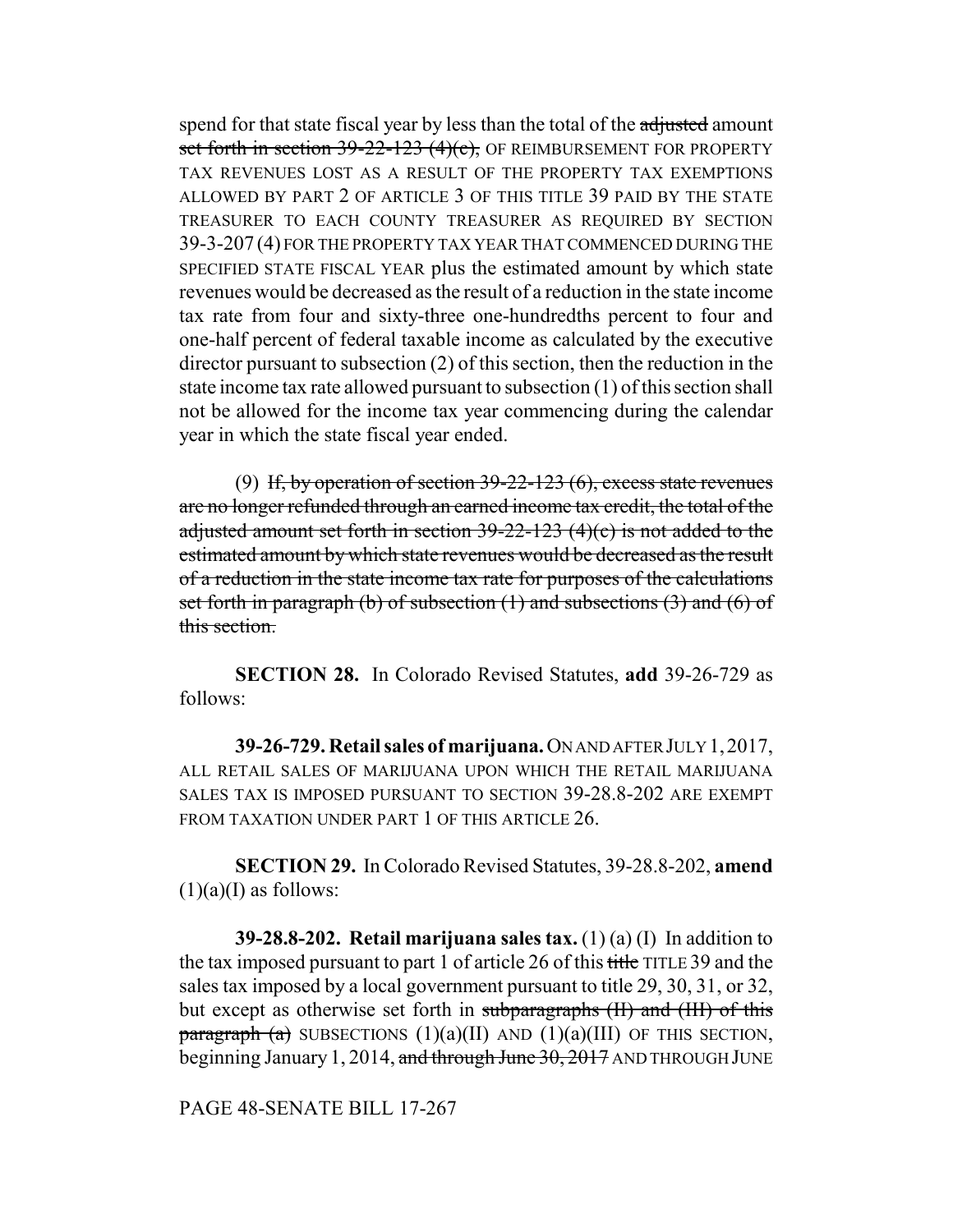30, 2017, there is imposed upon all sales of retail marijuana and retail marijuana products by a retailer a tax at the rate of ten percent of the amount of the sale. and beginning July 1, 2017, there is imposed upon all sales of retail marijuana and retail marijuana products by a retailer a tax at the rate of eight percent of the amount of the sale. BEGINNING JULY 1, 2017, THERE IS IMPOSED UPON ALL SALES OF RETAIL MARIJUANA AND RETAIL MARIJUANA PRODUCTS BY A RETAILER A TAX AT THE RATE OF FIFTEEN PERCENT OF THE AMOUNT OF THE SALE. The tax imposed by this section is computed in accordance with schedules or forms prescribed by the executive director of the department; except that a retail marijuana store is not allowed to retain any portion of the retail marijuana sales tax collected pursuant to this part 2 to cover the expenses of collecting and remitting the tax and except that the department of revenue may require a retailer to make returns and remit the tax described in this part 2 by electronic means.

**SECTION 30.** In Colorado Revised Statutes, 39-28.8-203, **amend** (1) introductory portion, (1)(a)(I), and (1)(b)(I); **repeal** (1)(a)(I.5); and **add**  $(1)(b)(I.3)$  and  $(1)(b)(I.5)$  as follows:

**39-28.8-203. Disposition of collections - definitions.** (1) The proceeds of all moneys MONEY collected from the retail marijuana sales tax are INITIALLY credited to the old age pension fund created in section 1 of article XXIV of the state constitution in accordance with paragraphs (a) and (f) of section 2 of article XXIV of the state constitution AND THEREAFTER ARE TRANSFERRED TO THE GENERAL FUND IN ACCORDANCE WITH SECTION 7 OF ARTICLE XXIV OF THE STATE CONSTITUTION. For each fiscal year in which a tax is collected pursuant to this part 2, an amount shall be appropriated or distributed from the general fund as follows:

(a) (I) Except as otherwise set forth in subparagraph  $(1.5)$  of this  $\frac{\text{pargraph}}{\text{a}}$  BEFORE JULY 1, 2017, an amount equal to fifteen percent of the gross retail marijuana sales tax revenues REVENUE collected by the department is apportioned to local governments. ON AND AFTER JULY 1, 2017, AN AMOUNT EQUAL TO TEN PERCENT OF THE GROSS RETAIL MARIJUANA SALES TAX REVENUE COLLECTED BY THE DEPARTMENT IS APPORTIONED TO LOCAL GOVERNMENTS. The city or town share is apportioned according to the percentage that retail marijuana sales tax revenues REVENUE collected by the department within the boundaries of the city or town bear to the total retail marijuana sales tax revenues REVENUE

## PAGE 49-SENATE BILL 17-267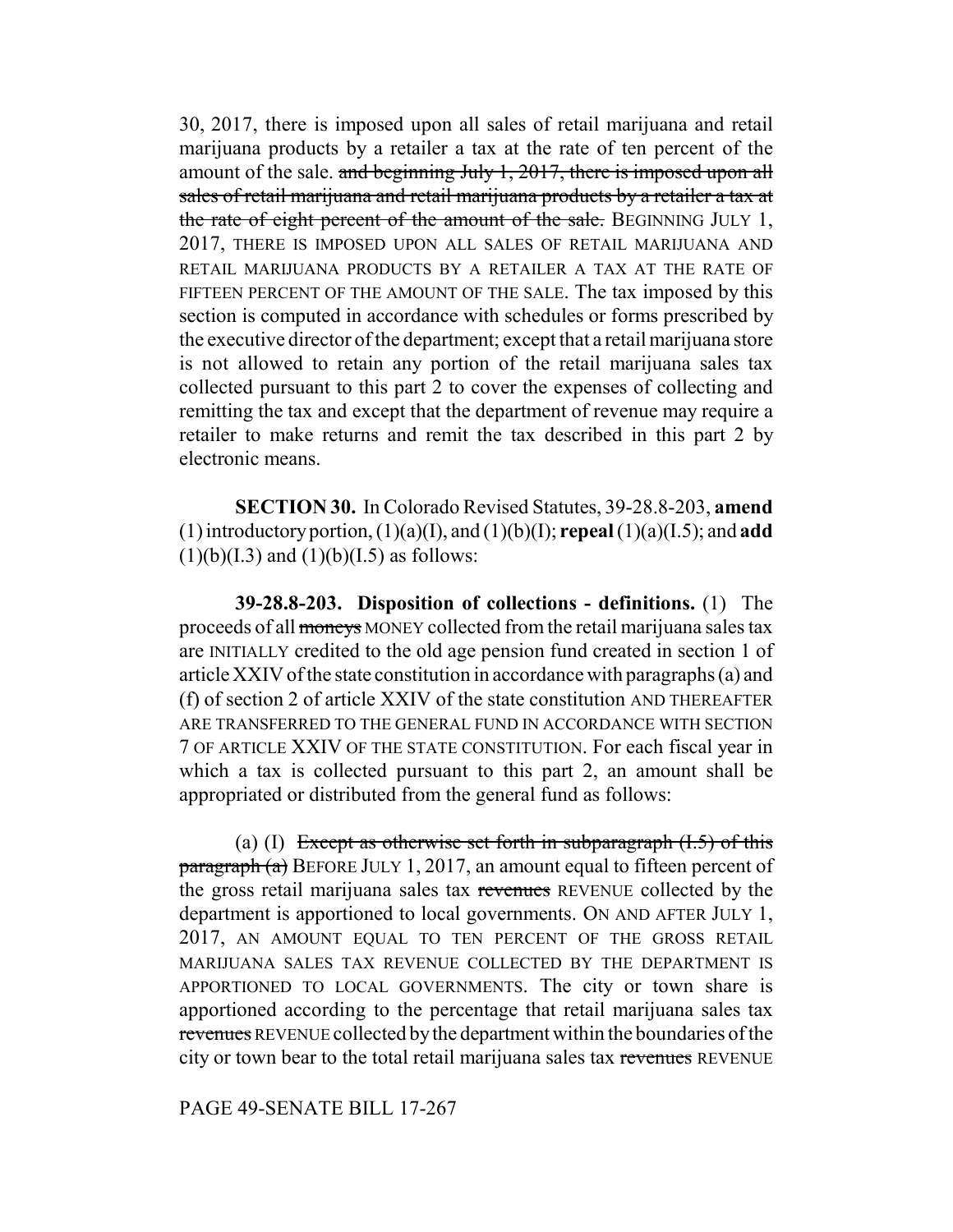collected by the department. The county share is apportioned according to the percentage that retail marijuana sales tax revenues REVENUE collected by the department in the unincorporated area of the county bear to total retail marijuana sales tax revenues REVENUE collected by the department.

 $(1.5)$  If the ballot issue is placed on the November 3, 2015, ballot and a majority of the electors voting thereon vote "No/Against", then beginning January 1, 2016, the amount that would otherwise be distributed to a local government through subparagraph  $(I)$  of this paragraph  $(a)$  is halved until the total reduction that results from this subparagraph (I.5) is greater than or equal to the amount that was distributed to the local government under this paragraph (a) for the fiscal year 2014-15. Thereafter, the local government receives the full apportioned amount required by subparagraph (I) of this paragraph (a). The reduction in a local government's distribution does not increase the amount apportioned to other local governments.

(b) (I) UNTIL JULY 1, 2017, the state treasurer shall transfer from the general fund to the marijuana tax cash fund an amount equal to eighty-five percent of the gross retail marijuana sales tax revenues REVENUE collected by the department.

(I.3) ON AND AFTER JULY 1, 2017, BUT BEFORE JULY 1, 2018, OF THE NINETY PERCENT OF THE GROSS RETAIL MARIJUANA SALES TAX REVENUE IN THE GENERAL FUND REMAINING AFTER THE ALLOCATION TO LOCAL GOVERNMENTS REQUIRED BY SUBSECTION  $(1)(a)(I)$  OF THIS SECTION IS MADE, THE STATE TREASURER SHALL RETAIN TWENTY-EIGHT AND FIFTEEN ONE-HUNDREDTHS PERCENT LESS THIRTY MILLION DOLLARS IN THE GENERAL FUND FOR USE FOR ANY LAWFUL PURPOSE AND SHALL TRANSFER FROM THE GENERAL FUND:

(A) SEVENTY-ONE AND EIGHTY-FIVE ONE-HUNDREDTHS PERCENT TO THE MARIJUANA TAX CASH FUND; AND

(B) THIRTY MILLION DOLLARS TO THE STATE PUBLIC SCHOOL FUND CREATED IN SECTION 22-54-114 (1) FOR USE AS SPECIFIED IN SECTION 22-54-139 (2).

(I.5) ON AND AFTER JULY 1, 2018, OF THE NINETY PERCENT OF THE GROSS RETAIL MARIJUANA SALES TAX REVENUE IN THE GENERAL FUND

## PAGE 50-SENATE BILL 17-267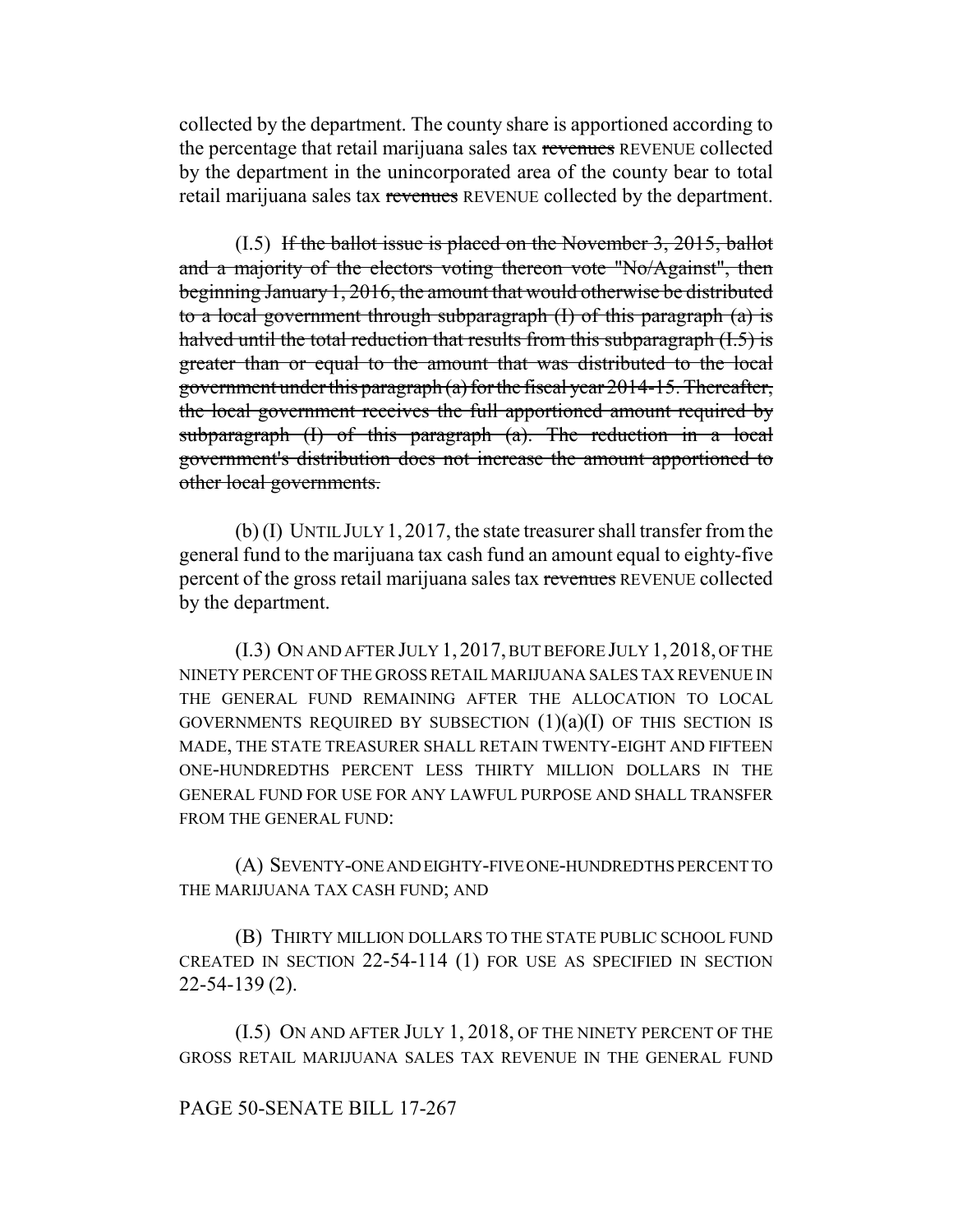REMAINING AFTER THE ALLOCATION TO LOCAL GOVERNMENTS REQUIRED BY SUBSECTION  $(1)(a)(I)$  OF THIS SECTION IS MADE, THE STATE TREASURER SHALL RETAIN FIFTEEN AND FIFTY-SIX ONE-HUNDREDTHS PERCENT IN THE GENERAL FUND FOR USE FOR ANY LAWFUL PURPOSE AND SHALL TRANSFER FROM THE GENERAL FUND:

(A) SEVENTY-ONE AND EIGHTY-FIVE ONE-HUNDREDTHS PERCENT TO THE MARIJUANA TAX CASH FUND; AND

(B) TWELVE AND FIFTY-NINE ONE-HUNDREDTHS PERCENT TO THE STATE PUBLIC SCHOOL FUND CREATED IN SECTION 22-54-114(1) FOR USE AS SPECIFIED IN SECTION 22-54-139 (3).

**SECTION 31.** In Colorado Revised Statutes, 43-4-206, **amend** (1) introductory portion,  $(1)(b)$  introductory portion,  $(1)(b)(V)$ ,  $(2)(a)$ introductory portion,  $(2)(b)$ , and  $(3)$  as follows:

**43-4-206. State allocation.** (1) Except as otherwise provided in subsection  $(2)$  SUBSECTIONS  $(1)(a)(V)$ ,  $(2)$ , AND  $(3)$  of this section, after paying the costs of the Colorado state patrol and such ANY other costs of the department, exclusive of highway construction, highway improvements, or highway maintenance, as THAT are appropriated by the general assembly, sixty-five percent of the balance of MONEY IN the highway users tax fund shall be paid to the state highway fund and shall be expended for the following purposes:

(b) Except as otherwise provided in subsection (2) of this section, all moneys MONEY in the state highway fund not required for the creation, maintenance, and application of the highway anticipation or sinking fund and all moneys MONEY in the state highway supplementary fund are available to pay for:

(V) The construction, reconstruction, repairs, improvement, planning, supervision, and maintenance of the state highway system and other public highways, including any county and municipal roads and highways, together with the acquisition of rights-of-way and access rights for the same. ANY PROCEEDS OF LEASE-PURCHASE AGREEMENTS EXECUTED AS REQUIRED BY SECTION 24-82-1303 (2)(a) THAT ARE CREDITED TO THE STATE HIGHWAY FUND PURSUANT TO SECTION 24-82-1303 (4)(b) SHALL BE USED ONLY FOR QUALIFIED FEDERAL AID HIGHWAY PROJECTS THAT ARE

PAGE 51-SENATE BILL 17-267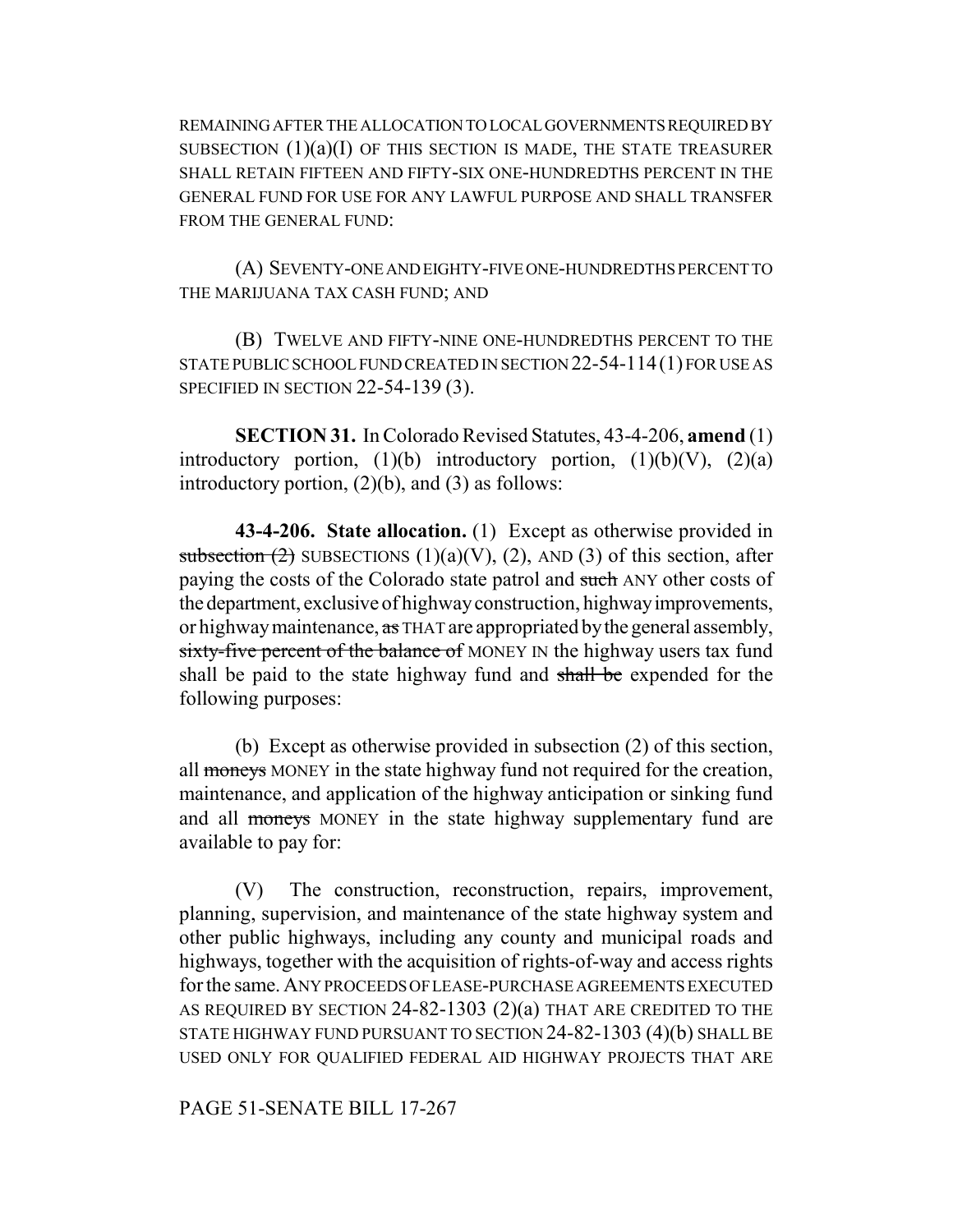INCLUDED IN THE STRATEGIC TRANSPORTATION PROJECT INVESTMENT PROGRAM OF THE DEPARTMENT OF TRANSPORTATION AND THAT ARE DESIGNATED FOR TIER 1 FUNDING AS TEN-YEAR DEVELOPMENT PROGRAM PROJECTS ON THE DEPARTMENT'S DEVELOPMENT PROGRAM PROJECT LIST, WITH AT LEAST TWENTY-FIVE PERCENT OF THE MONEY BEING USED FOR PROJECTS THAT ARE LOCATED IN COUNTIES WITH POPULATIONS OF FIFTY THOUSAND OR LESS AS OF JULY 2015 AS REPORTED BY THE STATE DEMOGRAPHY OFFICE OF THE DEPARTMENT OF LOCAL AFFAIRS. NO MORE THAN NINETY PERCENT OF THE PROCEEDS SHALL BE EXPENDED FOR HIGHWAY PURPOSES OR HIGHWAY-RELATED CAPITAL IMPROVEMENTS, AND AT LEAST TEN PERCENT OF THE PROCEEDS SHALL BE EXPENDED FOR TRANSIT PURPOSES OR FOR TRANSIT-RELATED CAPITAL IMPROVEMENTS.

(2) (a) Notwithstanding the provisions of subsection  $(1)$  of this section, the revenues REVENUE accrued to and transferred to the highway users tax fund pursuant to section 39-26-123 (4)(a) or  $24-75-219$ , C.R.S., or appropriated to the highway users tax fund pursuant to House Bill 02-1389, enacted at the second regular session of the sixty-third general assembly, and credited to the state highway fund pursuant to section 43-4-205 (6.5) shall be expended by the department of transportation for the implementation of the strategic transportation project investment program: in the following manner:

(b) Beginning in 1998, the department of transportation shall report annually to the transportation committee of the senate and the transportation and energy committee of the house of representatives concerning the revenues REVENUE expended by the department pursuant to paragraph (a) of this subsection  $(2)$  SUBSECTION  $(2)(a)$  OF THIS SECTION AND, BEGINNING IN 2018, ANY PROCEEDS OF LEASE-PURCHASE AGREEMENTS EXECUTED AS REQUIRED BY SECTION 24-82-1303 (2)(a) THAT ARE CREDITED TO THE STATE HIGHWAY FUND PURSUANT TO SECTION 24-82-1303 (4)(b) AND EXPENDED BY THE DEPARTMENT PURSUANT TO SUBSECTION  $(1)(b)(V)$ OF THIS SECTION. THE DEPARTMENT SHALL PRESENT the report shall be presented at the joint meeting required under section 43-1-113 (9)(a) and THE REPORT shall describe for each fiscal year, if applicable:

(I) The projects on which the revenues credited to the state highway fund pursuant to paragraph (a) of this subsection  $(2)$  REVENUE AND NET PROCEEDS are to be expended, including the estimated cost of each project, the aggregate amount of revenue actually spent on each project, and the

## PAGE 52-SENATE BILL 17-267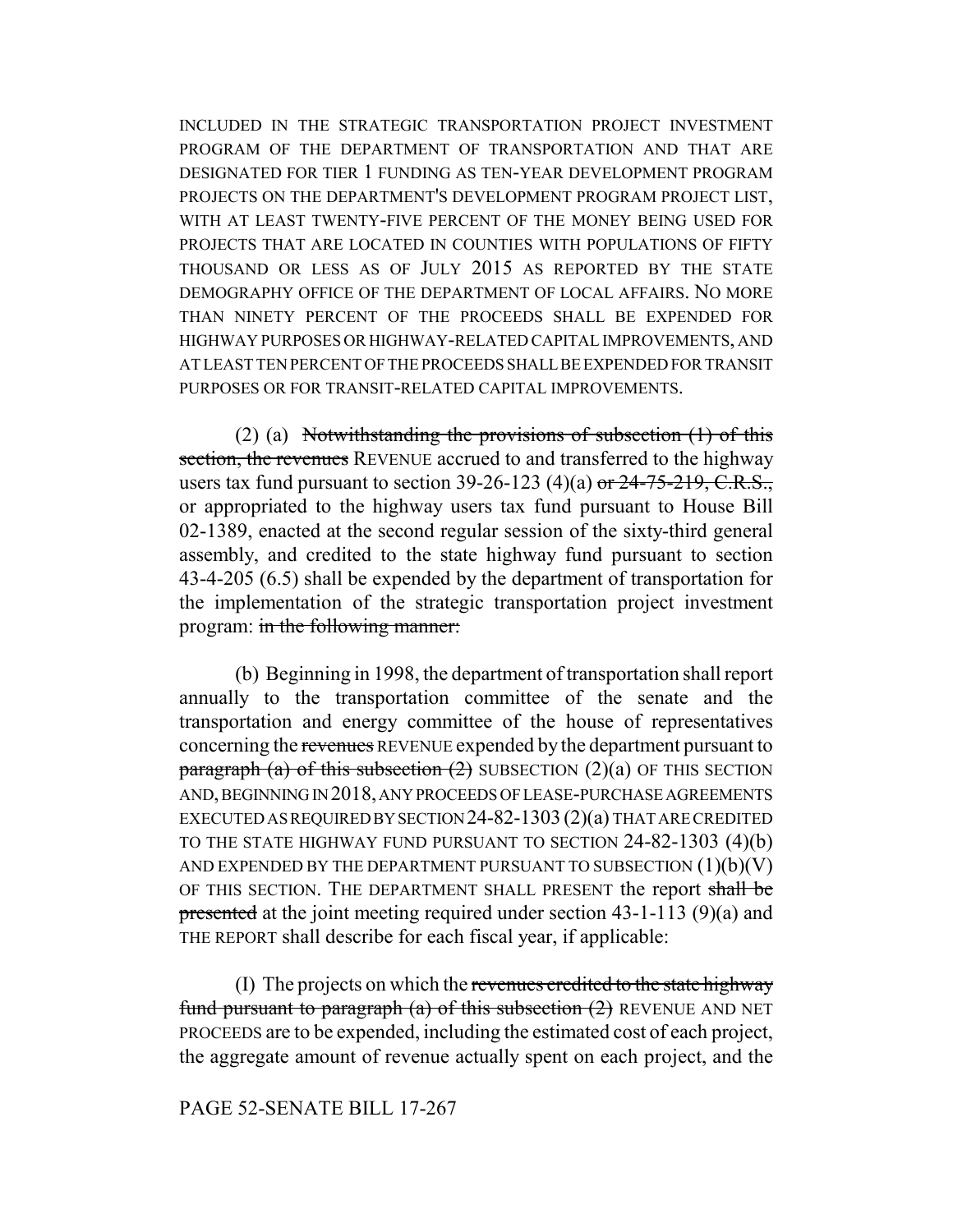amount of revenue allocated for each project in such fiscal year. The department of transportation shall submit a prioritized list of such projects as part of the report.

(II) The status of such projects that the department has undertaken in any previous fiscal year;

(III) The projected amount AMOUNTS of revenue AND NET PROCEEDS that the department expects to receive under this subsection (2) AND SUBSECTION  $(1)(b)(V)$  OF THIS SECTION during such THE fiscal year;

(IV) The amount of revenue AND NET PROCEEDS that the department has already received under this subsection (2) AND SUBSECTION  $(1)(b)(V)$ OF THIS SECTION during such THE fiscal year; and

(V) How the revenues REVENUE AND NET PROCEEDS expended under this subsection (2) AND SUBSECTION  $(1)(b)(V)$  OF THIS SECTION during such THE fiscal year relate RELATES to the total funding of the FEDERAL AID TRANSPORTATION PROJECTS THAT ARE INCLUDED IN THE strategic transportation project investment program.

(3) Notwithstanding the provisions of subsection (1) of this section, the revenues THE REVENUE credited to the highway users tax fund pursuant to section 43-4-205 (6.3) shall be expended by the department of transportation only for road safety projects, as defined in section 43-4-803 (21); except that the department shall, in furtherance of its duty to supervise state highways and as a consequence in compliance with section 43-4-810, expend ten million dollars per year of the revenues for the planning, designing, engineering, acquisition, installation, construction, repair, reconstruction, maintenance, operation, or administration of transit-related projects, including, but not limited to, designated bicycle or pedestrian lanes of highway and infrastructure needed to integrate different transportation modes within a multimodal transportation system, that enhance the safety of state highways for transit users.

**SECTION 32. Appropriation - adjustments to 2017 long bill.** (1) To implement this act, the general fund appropriations made in the annual general appropriation act for the 2017-18 state fiscal year to the department of health care policy and financing are decreased by \$320,035 for medical services premiums.

PAGE 53-SENATE BILL 17-267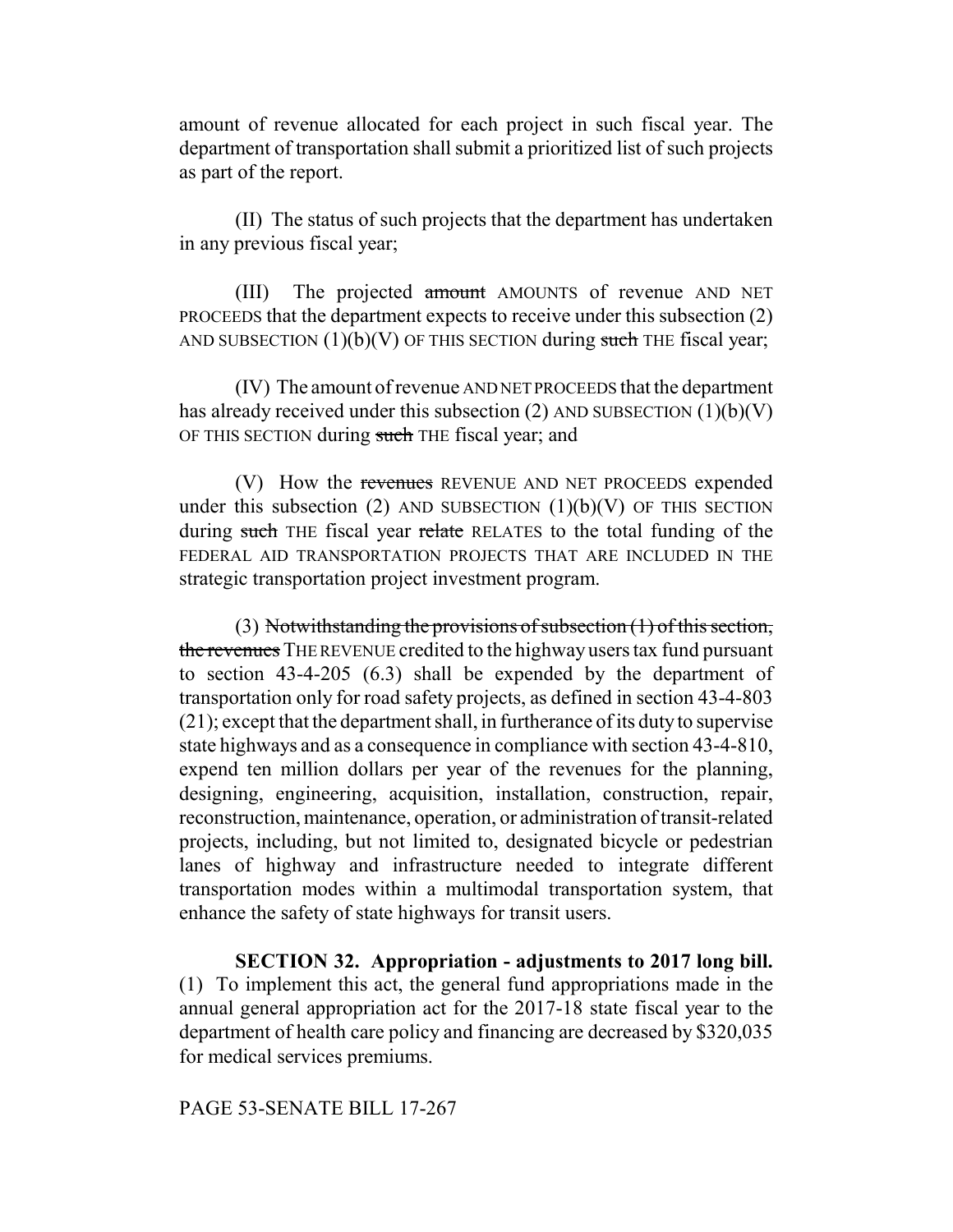(2) To implement this act, cash funds appropriations made in the annual general appropriation act for the 2017-18 state fiscal year from the hospital provider fee cash fund, created in section 25.5-4-402.3 (4)(a), C.R.S., to the department of health care policy and financing are decreased by \$597,380,996 as follows:

# **Executive director's office, general administration**

| Personal services                                  | \$2,480,099 |
|----------------------------------------------------|-------------|
| Health, life, and dental                           | \$278,894   |
| Short-term disability                              | \$3,870     |
| S.B. 04-257 amortization equalization disbursement | \$107,750   |
| S.B. 06-235 supplemental amortization              |             |
| equalization disbursement                          | \$107,748   |
| Salary survey                                      | \$26,618    |
| Merit pay                                          | \$13,447    |
| Operating expenses                                 | \$57,372    |
| Legal services                                     | \$123,811   |
| Administrative law judge services                  | \$72,169    |
| Leased space                                       | \$247,365   |
| Payments to OIT                                    | \$378,109   |
| <b>CORE</b> operations                             | \$148, 145  |
| General professional services and special projects | \$1,202,500 |

# **Executive director's office, information technology contracts and projects**

| \$3,794,276 |
|-------------|
|             |
| \$708,606   |
|             |
| \$3,450,954 |
|             |
| \$95,832    |
|             |

# **Executive director's office, eligibility determinations and client services**

| Medical identification cards                     | \$43,200    |
|--------------------------------------------------|-------------|
| Contracts for special eligibility determinations | \$4,338,468 |
| Hospital provider fee county administration      | \$4,945,446 |
| Medical assistance sites                         | \$402,984   |

PAGE 54-SENATE BILL 17-267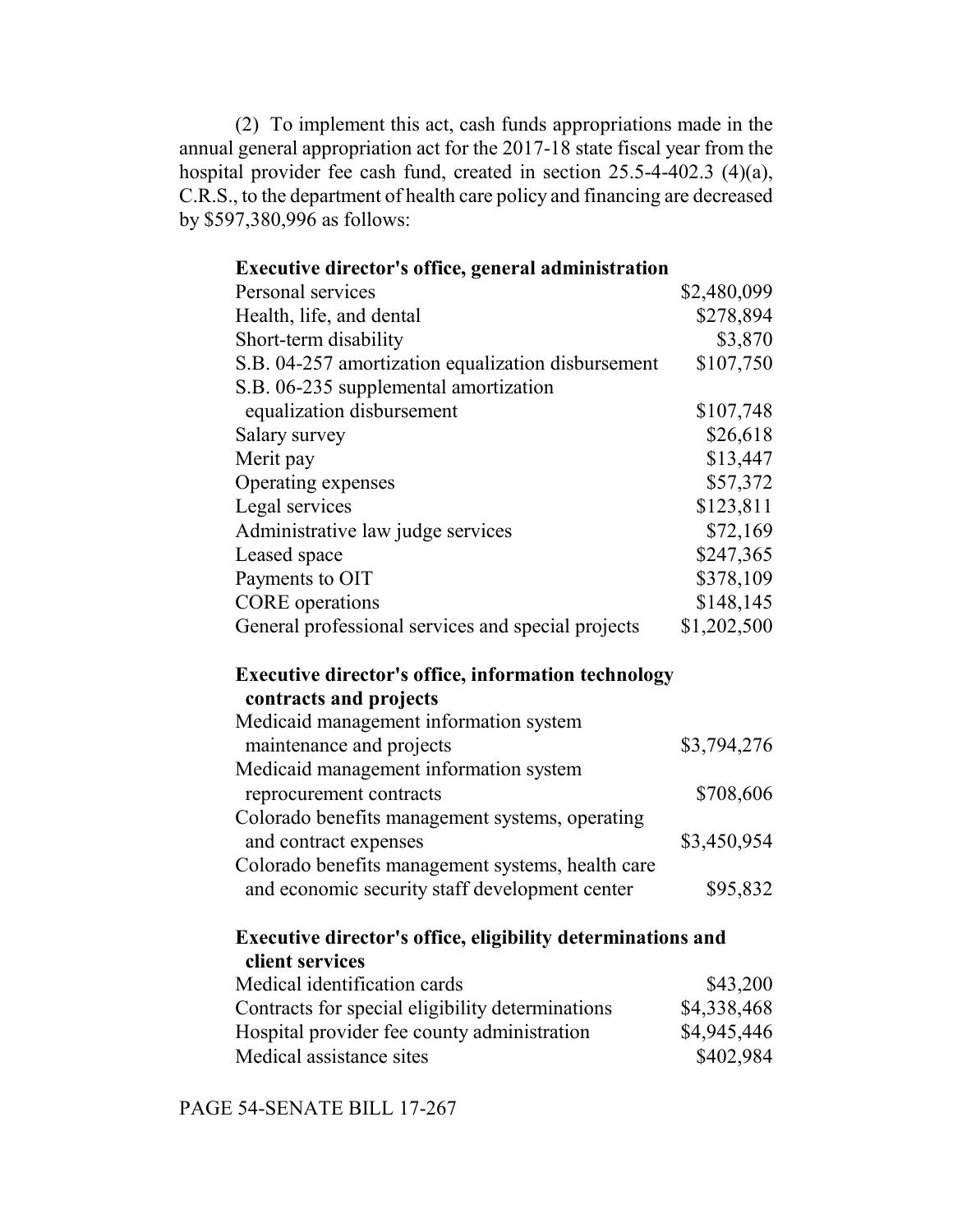| Customer outreach<br>Centralized eligibility vendor contract project                             | \$336,621<br>\$1,745,342 |
|--------------------------------------------------------------------------------------------------|--------------------------|
| <b>Executive director's office, utilization and quality review</b><br>contracts                  |                          |
| Professional services contracts                                                                  | \$372,339                |
| <b>Executive director's office, provider audits and services</b><br>Professional audit contracts | \$250,000                |
| <b>Executive director's office, indirect cost recoveries</b>                                     |                          |
| Indirect cost assessment                                                                         | \$218,771                |
| <b>Medical services premiums</b>                                                                 |                          |
| Medical and long-term care services for<br>medicaid eligible individuals                         | \$380,854,898            |
| <b>Behavioral health community programs</b>                                                      |                          |
| Behavioral health capitation payments                                                            | \$25,785,121             |
| Behavioral health fee-for-service payments                                                       | \$373,007                |
| <b>Office of community living</b>                                                                |                          |
| Support level administration                                                                     | \$221                    |
| Adult supported living services                                                                  | \$133,235                |
| Case management                                                                                  | \$28,272                 |
| Indigent care program                                                                            |                          |
| Safety net provider payments                                                                     | \$155,648,093            |
| Children's basic health plan administration<br>Children's basic health plan medical and          | \$2,416                  |
| dental costs                                                                                     | \$8,604,997              |

(3) For the 2017-18 state fiscal year, \$861,416,161 is appropriated to the department of health care policy and financing. This appropriation is from the healthcare affordability and sustainability fee cash fund created in section 25.5-4-402.4 (5), C.R.S. To implement this act, the department may use this appropriation as follows:

**Executive director's office, general administration** Personal services  $$2,480,099$ 

PAGE 55-SENATE BILL 17-267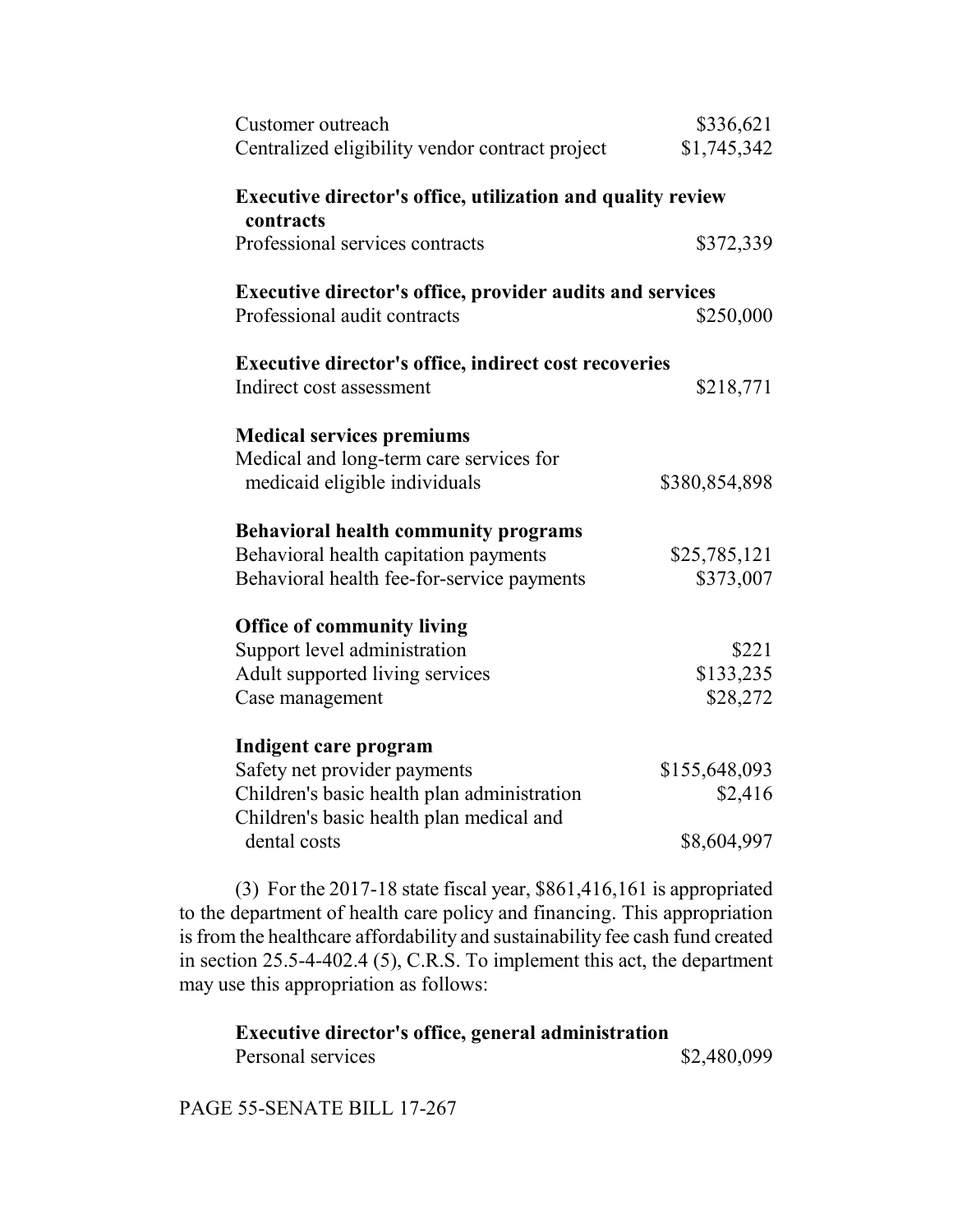| Health, life, and dental                                                                    | \$278,894   |  |
|---------------------------------------------------------------------------------------------|-------------|--|
| Short-term disability                                                                       | \$3,870     |  |
| S.B. 04-257 amortization equalization disbursement                                          | \$107,750   |  |
| S.B. 06-235 supplemental amortization                                                       |             |  |
| equalization disbursement                                                                   | \$107,748   |  |
| Salary survey                                                                               | \$26,618    |  |
| Merit pay                                                                                   | \$13,447    |  |
| Operating expenses                                                                          | \$57,372    |  |
| Legal services                                                                              | \$123,811   |  |
| Administrative law judge services                                                           | \$72,169    |  |
| Leased space                                                                                | \$247,365   |  |
| Payments to OIT                                                                             | \$378,109   |  |
| <b>CORE</b> operations                                                                      | \$148,145   |  |
| General professional services and special projects                                          | \$1,202,500 |  |
| <b>Executive director's office, information technology</b><br><b>Contracts and projects</b> |             |  |
| Medicaid management information system                                                      |             |  |
| maintenance and projects                                                                    | \$3,794,276 |  |
| Medicaid management information system                                                      |             |  |
| reprocurement contracts                                                                     | \$708,606   |  |
| Colorado benefits management systems, operating                                             |             |  |
| and contract expenses                                                                       | \$3,450,954 |  |
| Colorado benefits management systems, health care                                           |             |  |
| and economic security staff development center                                              | \$95,832    |  |
| <b>Executive director's office, eligibility determinations and</b>                          |             |  |
| client services                                                                             |             |  |
| Medical identification cards                                                                | \$43,200    |  |
| Contracts for special eligibility determinations                                            | \$4,338,468 |  |
| Hospital provider fee county administration                                                 | \$4,945,446 |  |
| Medical assistance sites                                                                    | \$402,984   |  |
| Customer outreach                                                                           | \$336,621   |  |
| Centralized eligibility vendor contract project                                             | \$1,745,342 |  |
| <b>Executive director's office, utilization and quality review</b>                          |             |  |
| contracts<br>Professional services contracts                                                | \$372,339   |  |
|                                                                                             |             |  |

**Executive director's office, provider audits and services**

PAGE 56-SENATE BILL 17-267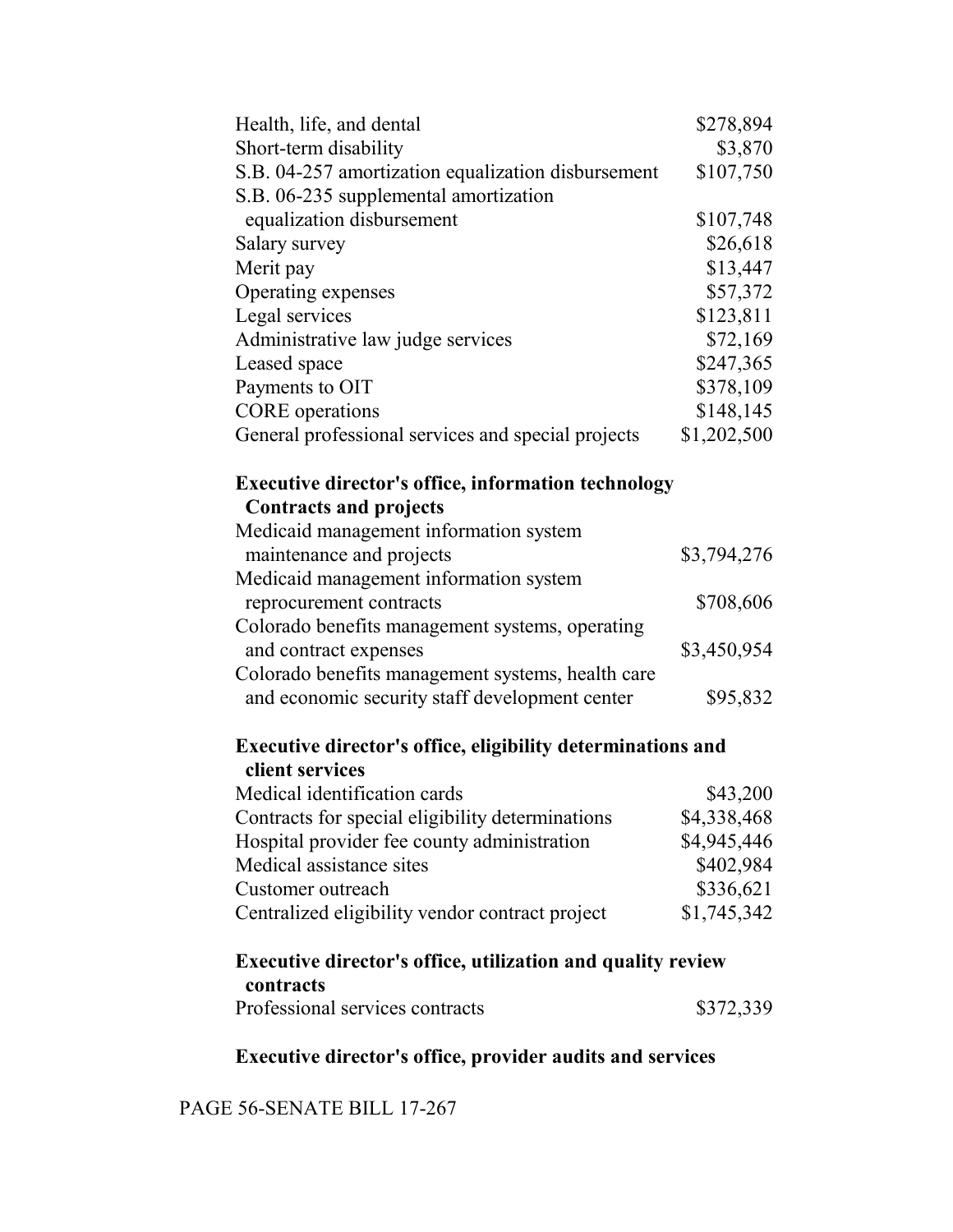| Professional audit contracts                                                             | \$250,000     |
|------------------------------------------------------------------------------------------|---------------|
| <b>Executive director's office, indirect cost recoveries</b><br>Indirect cost assessment | \$218,771     |
| <b>Medical services premiums</b>                                                         |               |
| Medical and long-term care services for                                                  |               |
| medicaid eligible individuals                                                            | \$644,809,063 |
| <b>Behavioral health community programs</b>                                              |               |
| Behavioral health capitation payments                                                    | \$25,785,121  |
| Behavioral health fee-for-service payments                                               | \$373,007     |
| <b>Office of community living</b>                                                        |               |
| Support level administration                                                             | \$221         |
| Adult supported living services                                                          | \$133,235     |
| Case management                                                                          | \$28,272      |
| Indigent care program                                                                    |               |
| Safety net provider payments                                                             | \$155,648,093 |
| Children's basic health plan administration                                              | \$2,416       |
| Children's basic health plan medical and                                                 |               |
| dental costs                                                                             | \$8,604,997   |
|                                                                                          |               |

(4) For the 2017-18 state fiscal year, the general assembly anticipates that the department of health care policy and financing will receive \$262,665,969 in federal funds to implement this act. The appropriation in subsection (2) of this section is based on the assumption that the department will receive this amount of federal funds to be used for medical services premiums.

**SECTION 33. Appropriation.** For the 2016-17 state fiscal year, \$3,750 is appropriated to the department of revenue. This appropriation is from the general fund. To implement this act, the department may use this appropriation for tax administration IT system (GenTax) support.

**SECTION 34. Effective date.** (1) Except as otherwise provided in this section, this act takes effect upon passage.

(2) Sections 2, 3, 6, 7, 11, 13, 15 through 20, 22, and 32 of this act

PAGE 57-SENATE BILL 17-267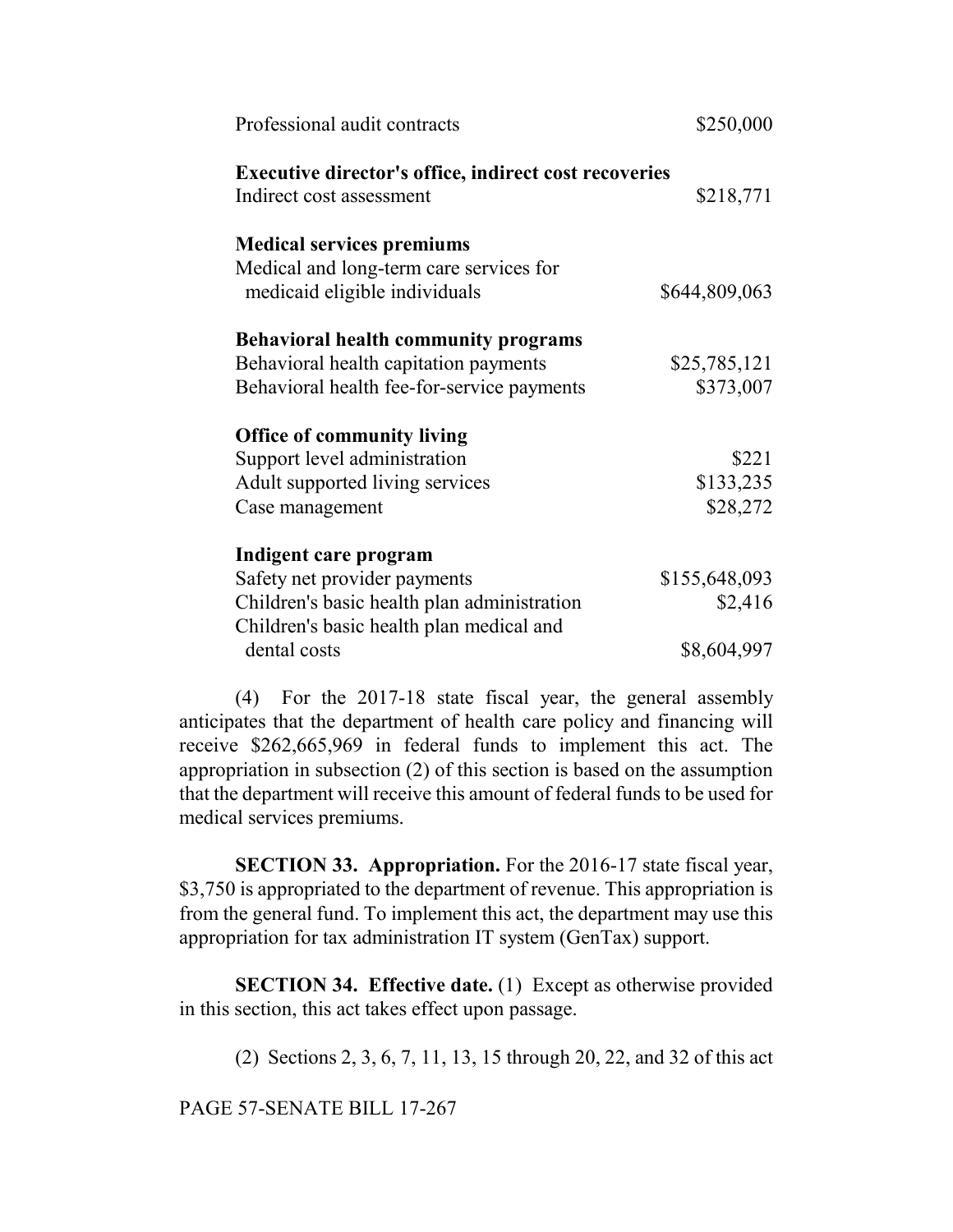take effect July 1, 2017.

(3) (a) Sections 2, 3, 6, 7, 11, 13, 15 through 20, 22, and 32 of this act do not take effect if the centers for medicare and medicaid services determine that the amendments set forth in sections 2, 3, 6, 7, 11, 13, 15 through 20, 22, and 32 of this act do not comply with federal law.

(b) If the centers for medicare and medicaid services make the determination described in subsection (3)(a) of this section, the executive director of the department of health care policy and financing shall, no later than June 1, 2017, notify the revisor of statutes in writing of that determination by e-mailing the notice to revisorofstatutes.ga@state.co.us.

**SECTION 35. Safety clause.** The general assembly hereby finds,